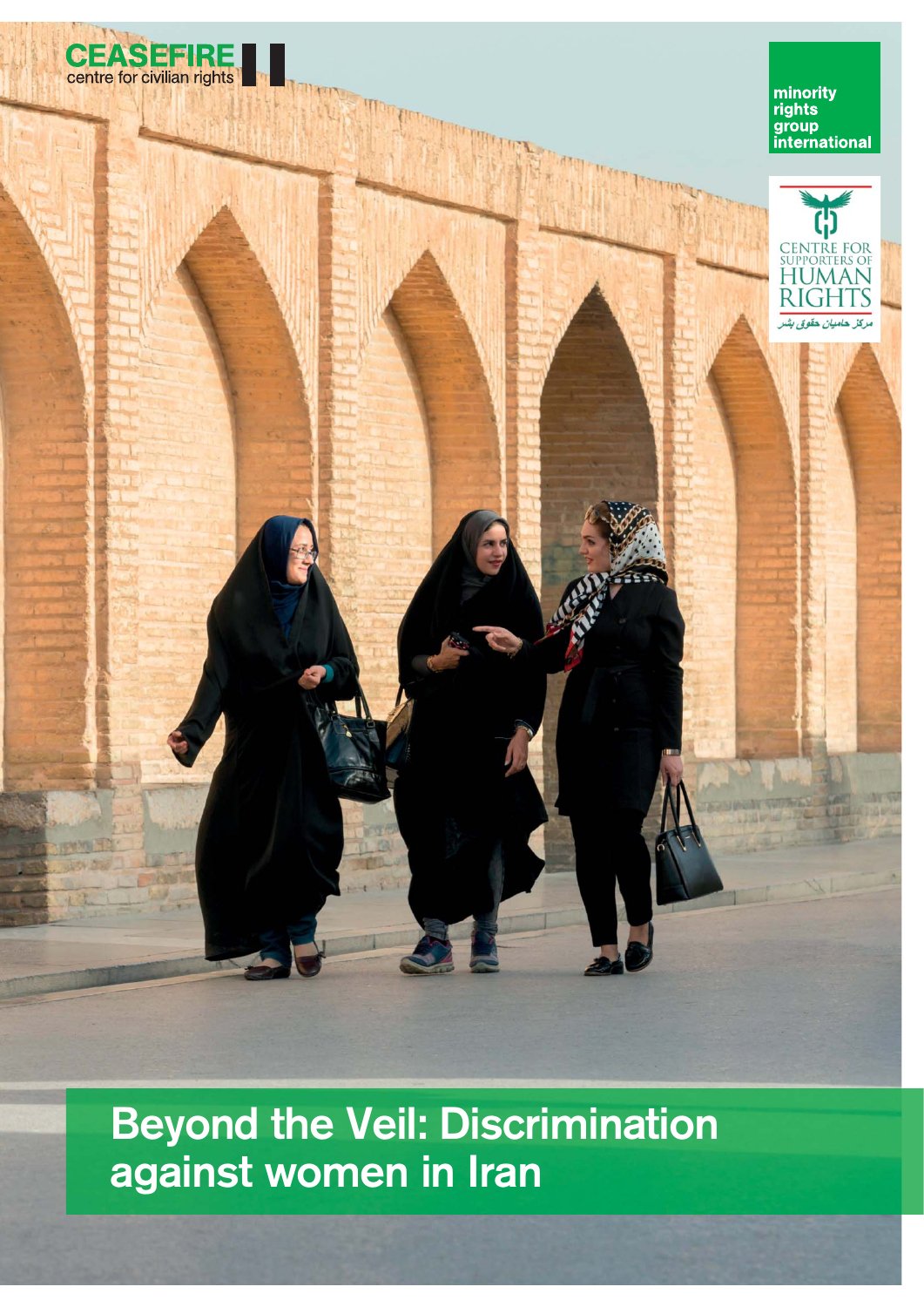

**Cover photo:** Women walking in Isfahan, Iran.

© Simon Rawley / Alamy

© Ceasefire Centre for Civilian Rights, Centre for Supporters of Human Rights and Minority Rights Group International September 2019

This report has been produced with the financial assistance of the European Union. The contents of this report are the sole responsibility of the publishers and can under no circumstances be regarded as reflecting the position of the European Union.



#### **Ceasefire Centre for Civilian Rights**

The Ceasefire Centre for Civilian Rights is a new initiative to develop 'civilian-led monitoring' of violations of international humanitarian law or human rights, to pursue legal and political accountability for those responsible for such violations, and to develop the practice of civilian rights. The Ceasefire Centre for Civilian Rights is registered as a charity and a company limited by guarantee under English law; charity no: 1160083, company no: 9069133.

#### **Centre for Supporters of Human Rights**

The Centre for Supporters of Human Rights (CSHR) is a non-governmental organisation established in the UK in 2013. Dr. Shirin Ebadi, Nobel Peace Prize Laureate 2003, is one of its founders and the chair of the Centre. CSHR's main goal is to advance human rights in the Middle East, in particular Iran.

#### **Minority Rights Group International**

MRG is an NGO working to secure the rights of ethnic, religious and linguistic minorities and indigenous peoples worldwide, and to promote cooperation and understanding between communities. MRG works with over 150 partner organizations in nearly 50 countries. It has consultative status with the United Nations Economic and Social Council (ECOSOC) and observer status with the African Commission on Human and Peoples' Rights (ACHPR). MRG is registered as a charity and a company limited by guarantee under English law; charity no: 282305, company no: 1544957.

#### Report designed by Staša Sukic.

Material from this publication may be reproduced for teaching or other noncommercial purpoes, with appropriate attribution. No part of it may be reproduced in any form for commercial purposes without the prior express permission of the copyright holders. Published September 2019. Printed in the UK on recycled paper.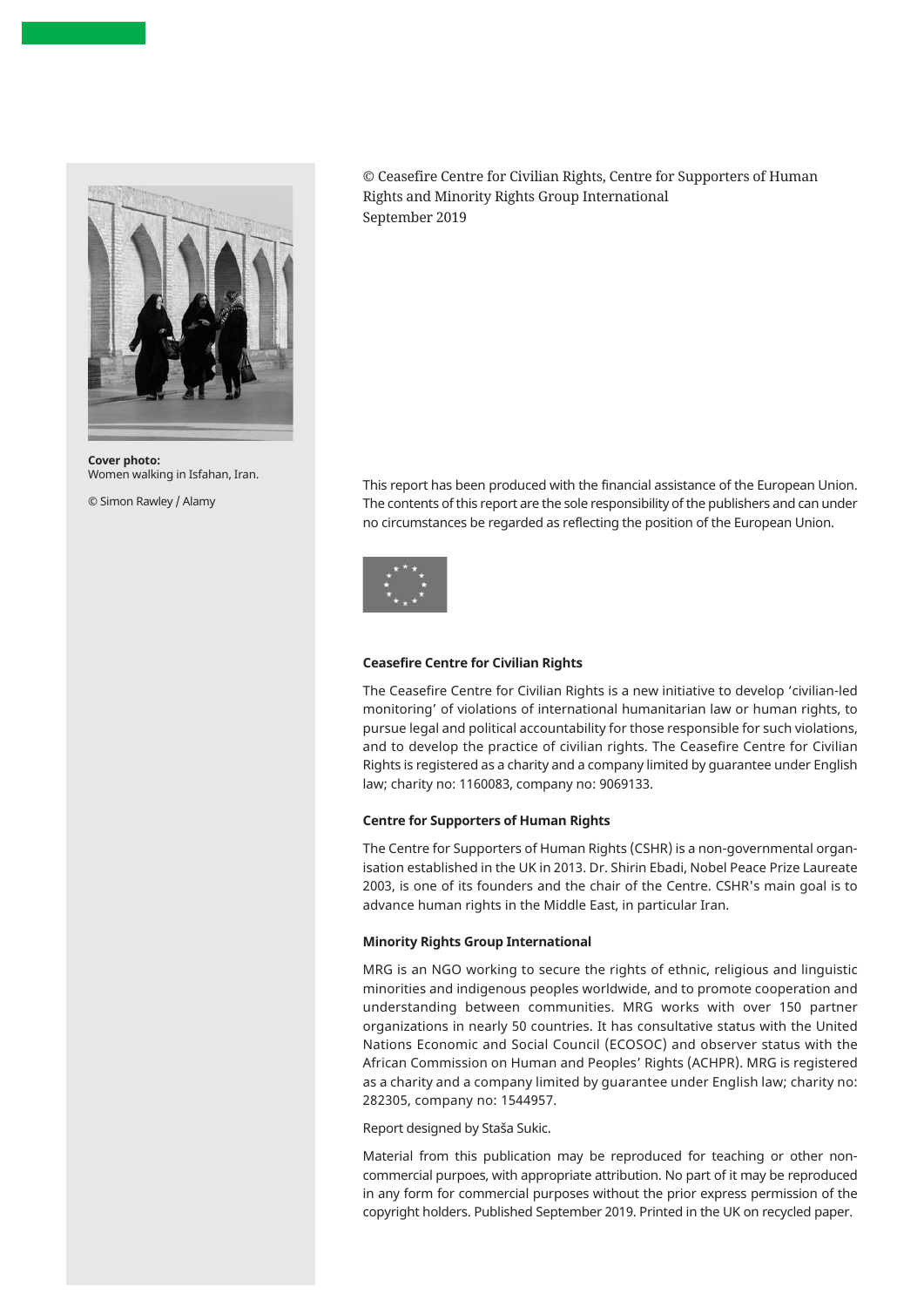# **Table of contents**

| 1           | <b>Introduction</b>                                  | 4  |
|-------------|------------------------------------------------------|----|
| $\mathbf 2$ | Discrimination in the legal and judicial sphere      | 7  |
| 3           | <b>Repression of women human rights defenders</b>    | 9  |
| 4           | Discrimination in political and public life          | 12 |
| 5           | <b>Discrimination in education</b>                   | 18 |
| 6           | <b>Discrimination in employment</b>                  | 21 |
| 7           | <b>Discrimination in nationality rights</b>          | 26 |
| 8           | <b>Discrimination in marriage and family matters</b> | 28 |
| 9           | <b>Violence against women</b>                        | 33 |
|             | <b>Recommendations</b>                               | 37 |
|             | <b>Notes</b>                                         | 40 |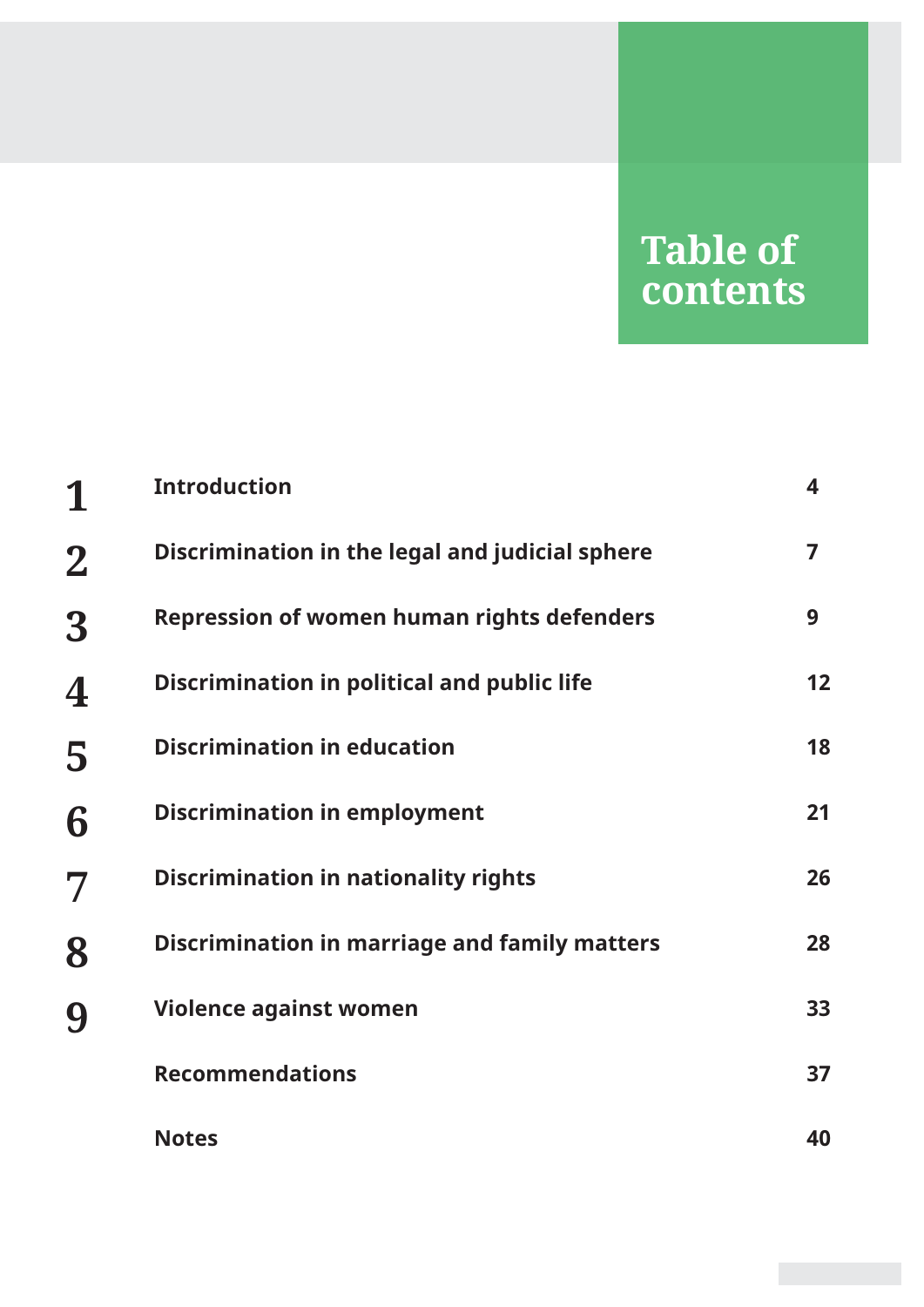# **Introduction**

The Convention on the Elimination of all Forms of Discrimination against Women (CEDAW), adopted by the United Nations General Assembly in 1979, is a core treaty of the international human rights regime and the main international instrument protecting women's rights. CEDAW calls on state parties to enshrine gender equality in their national policies and legislation, and to guarantee basic human rights and fundamental freedoms to women on a basis of equality with men through the political, social, economic and cultural fields.

Iran is one of only six UN member states that have not signed CEDAW. Although the Iranian Parliament passed a bill to join the convention in May 2003, the bill was rejected after being sent to the Guardian Council, which is responsible for approving all new legislation in the country. The Guardian Council cited vague religious objections, under pressure from conservatives in government. The bill was then sent to the Expediency Council, where it has been stuck ever since.<sup>1</sup>

The decision of the Guardian Council is emblematic of the official rhetoric deployed by conservatives in the Iranian government and their rejection of the notion of gender equality. They portray the concept as a Western invention antithetical to Iran's 'values', which for them are grounded in the state-sanctioned interpretation of Shi'a Islam which has been dominant since the 1979 Islamic Revolution. As a result, discrimination against women is entrenched across all sectors of society in Iran, despite the many economic and social advancements realized since the Revolution. Much of

this discrimination is officially justified with reference to the notion of gender complementarity: the view that women and men are spiritually equal but suited to performing different social functions, based on essentialist and often religiously-derived conceptions of gender roles.

Women are treated differentially in many aspects of Iranian law and the judicial system, solely on account of their gender. Those who peacefully advocate for women's rights are often arbitrarily detained and imprisoned, where they endure the harsh treatment given to political prisoners in Iran. They are vastly underrepresented in political positions and in the labour force, and continue to grapple with legacies of discrimination in the educational sector. Their rights in marriage and within the family are subsumed by a civil code which enshrines male dominance in the household. Meanwhile, the lack of legal instruments protecting women has created a climate of impunity for acts of violence against women carried out by state and non-state actors. Making matters worse, women from minority backgrounds often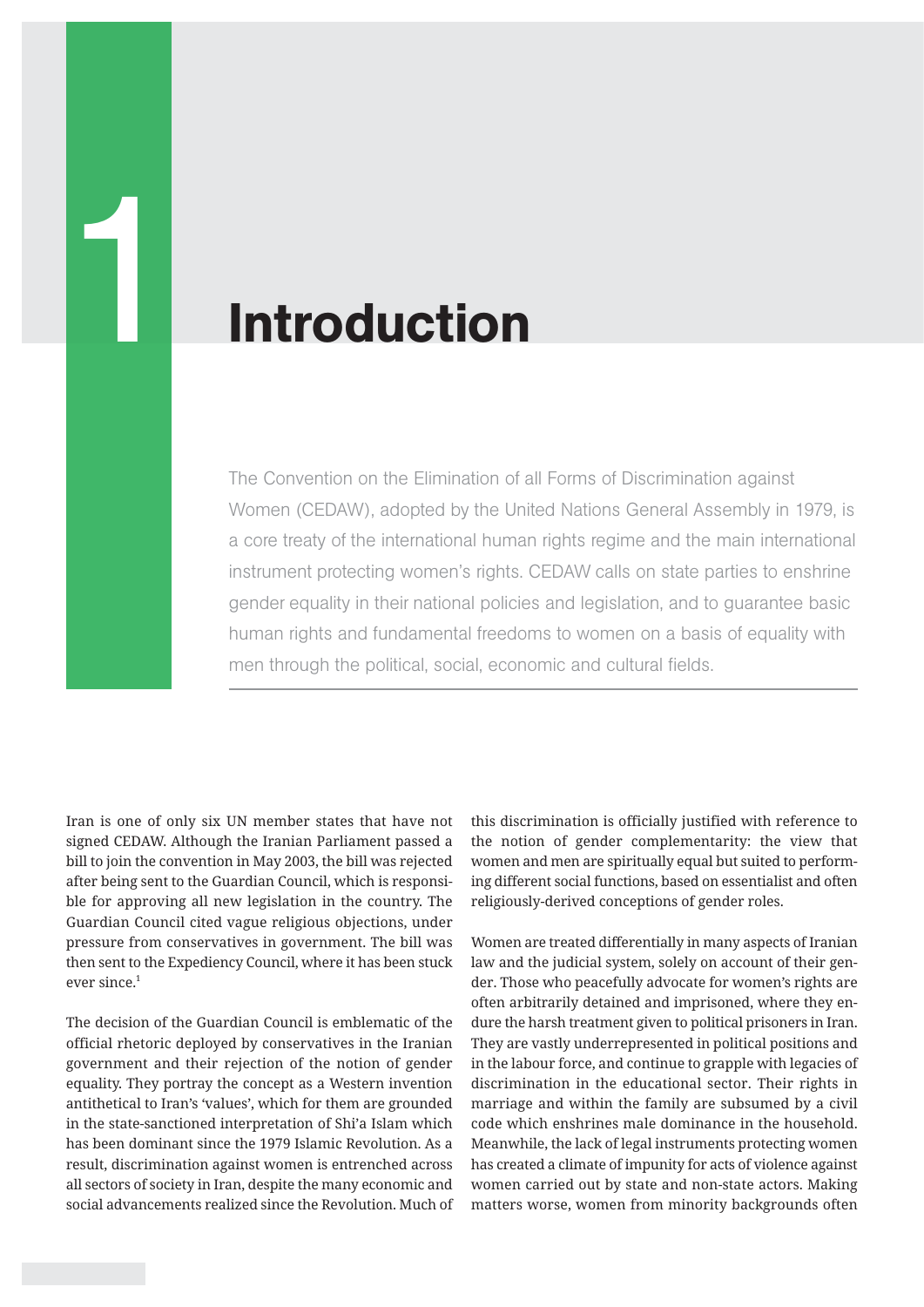face intersectional discrimination on account of both their gender and their ethnic, linguistic or religious identity. This report is a comprehensive assessment of the current state of discrimination against women in Iran. It analyses the many shapes this discrimination takes, both formal and informal, across all areas: from the judicial system and political representation to economic participation and family matters. It also takes a particular look at the forms of intersectional discrimination faced by women from minority backgrounds, who bear the brunt of the state's deliberate denial of both gender equality and the right of minorities to the full realization of their civil, political, social, economic and cultural rights.

## **Background**

Much of the official discourse surrounding the role of women in society in Iran dates back to the 1979 Islamic Revolution, which saw the country transform from a secular monarchy headed by Mohammed Reza Shah into a theocratic state built on the principle of *vilayet-e-faqih* (guardianship of the jurist). Ayatollah Khomeini, the spiritual figurehead of the Revolution and first Supreme Leader after the founding of the Islamic Republic, believed strongly that the success of Iranian society depended on women devoting themselves fully to their roles as wives and mothers.

Thus, despite the central role that women played in the Revolution itself, they began to see an official redefinition of their role in society in its aftermath, leading to a curtailment of many rights. The *hijab* became a key symbol of the new regime's ideology. Less than one month after the Revolution, Khomeini referred to unveiled women as 'naked' and insisted they should observe the *hijab* in the workplace, resulting in large-scale protests. By 1983, *hijab* became mandatory for all women in Iran regardless of religion or

nationality with the passing of the *Ta'zirat*, which authorised punishments of up to 74 lashes for those who were found to have violated the rules governing its wearing. Later, *hijab*-related violations were moved to the Penal Code, and the punishment changed from lashes to fines or imprisonment.<sup>2</sup>

The new regime also repealed the Family Protection Act, enacted under the Shah, which had given women significant rights in matters such as divorce and child custody. Universities across the country were closed for three years so they could be Islamicized and purged of 'Western influences'. When they reopened, women were excluded from entering many fields of study.<sup>3</sup> Women were also barred from serving as judges, and expelled from positions in the judiciary in the period immediately following the Revolution.<sup>4</sup>

Iran did manage to achieve some significant advances in economic and social rights following the Revolution, including improvements in women's overall access to healthcare and education. Some commentators have argued that the imposition of compulsory veiling and gender segregation in schools, universities and workplaces placated some conservative families' fears about the 'immorality' of such spaces, making them more likely to allow their daughters to study or work.5 At the same time, the opening of the Azad Islamic University, with hundreds of branches across the country, meant that women and girls in towns and villages could access university close to home.<sup>6</sup> Gender segregation also generated some increased demand for female labour in women-only spaces.7 Moreover, during the time of the Iran-Iraq war, many women took on important roles in the labour force, working as doctors and nurses to support the war effort while often becoming the breadwinners of their households.<sup>8</sup>

The Rafsanjani (1989-1997) and Khatami (1997-2005) presidencies saw the introduction of some more progressive poli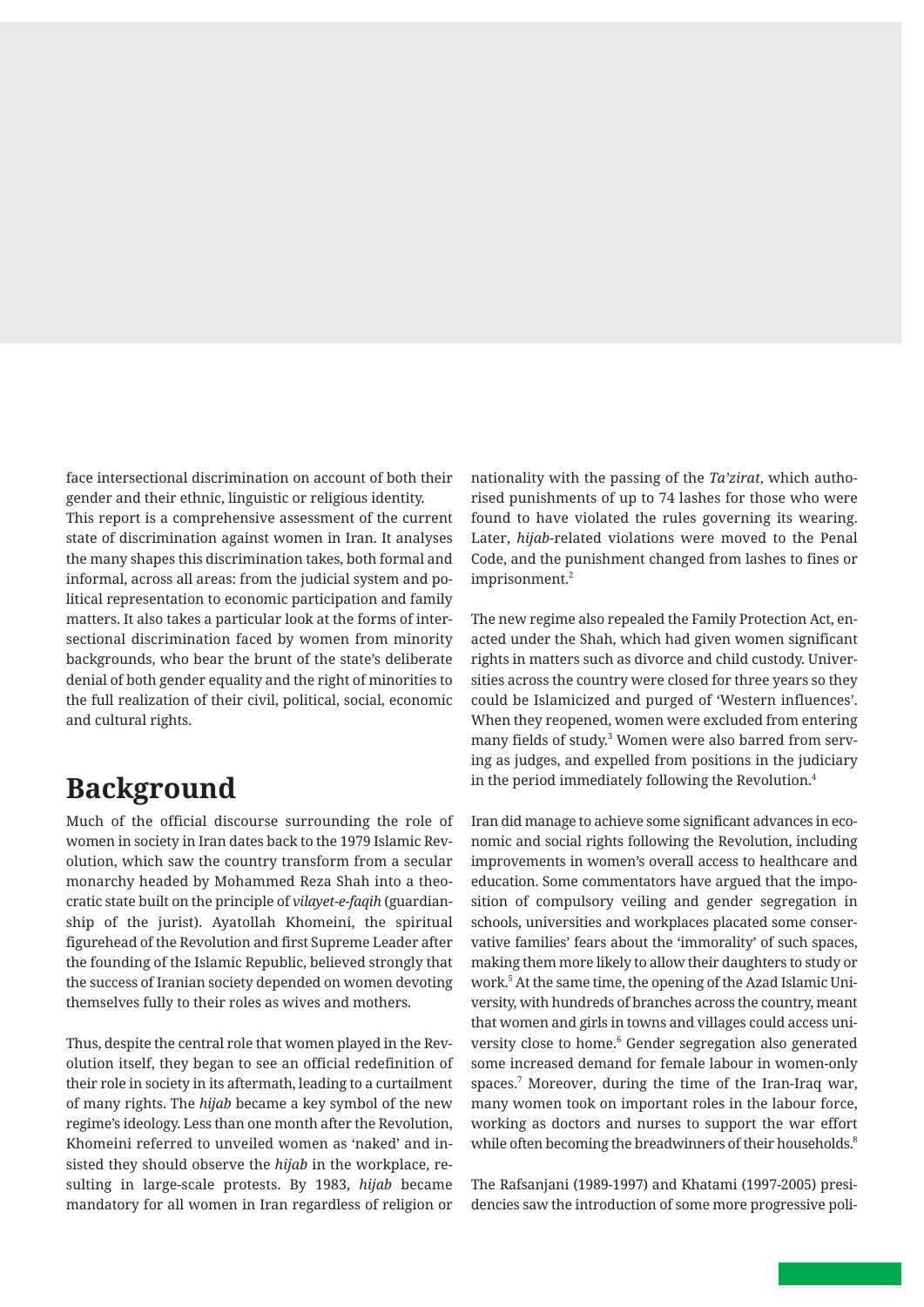cies for women, such as reproductive health programming. The period also saw a rapid increase in women entering higher education, to the point that women began to outnumber men for the first time in university enrolment.<sup>10</sup> However, the Ahmadinejad presidency (2005-2014) represented a return to conservative politics in Iran, marked by many setbacks in women's rights, including a reintroduction of gender quotas in universities. Ahmadinejad also dismissed from employment many women who were associated with the 2009 Green Movement.

### **Current situation**

In his first election campaign in 2013, current president Hassan Rouhani vowed to combat gender discrimination and ensure equal opportunities for women. Women came out in large numbers to vote for Rouhani, and were a key factor in his electoral success. After assuming office, Rouhani appointed well-respected women's rights advocate, Shahindokht Molaverdi, as Vice-President for Women and Family Affairs. The Charter on Citizens' Rights, adopted by Rouhani's administration, also contains provisions upholding women's rights to healthcare, participation in policymaking, equal pay and protection from violence both in the home and in public,<sup>11</sup> although the text lacks effective enforcement mechanisms. More recently, the Iranian Parliament passed an amendment that would allow Iranian women to pass on their nationality to their children at birth for the first time – a significant step forward in particular for those married to foreign men, whose children as a result are not able to apply for Iranian nationality until they reach the age of  $19<sup>12</sup>$  Although the draft law was sent back to Parliament by the Guardian Council in June 2019 for further review, it still represents one of the most significant women's rights reforms in years.

Nevertheless, continuing resistance to gender equality by conservative forces has prevented further progress on women's rights, despite some successes achieved by the Rouhani administration. Women's empowerment was not a major feature of the 2017 election campaign, which saw Rouhani's re-election for a second term. Official rhetoric continues to reject the concept of gender equality, using the justification that women and men are naturally suited to different social functions. Ali Khamenei, the current Supreme Leader, has called gender equality 'one of the biggest mistakes of Western thought.<sup>13</sup> Regime supporters portray those who call for women's empowerment as promoters of a foreign agenda designed to corrupt the moral fabric of Iranian society.<sup>14</sup> As such, religious-based arguments are combined with the anti-Western thrust of Iran's state nationalism to delegitimize the women's rights agenda and those who seek to advance it.

Some in the Iranian women's movement have called for the Rouhani administration to reopen discussions on CEDAW, and ultimately ratify the Convention. Ratification would oblige Iran to undertake reforms in its domestic laws and policies to eliminate gender-based discrimination and provide an international platform for advocacy and monitoring progress on women's rights. However, as in 2003, the approval of the Guardian Council would still be required before ratification.

While ratification of CEDAW remains a necessary priority, it should be noted that the absence of ratification does not absolve Iran from taking action to advance women's rights. Iran is bound by its other international commitments in this area. For example, Article 3 of the International Convention on Economic, Social and Cultural Rights (ICESCR), to which Iran is party, obliges Iran 'to ensure the equal right of men and women to the enjoyment of all economic, social and cultural rights.' Similarly, Article 3 of the International Covenant on Civil and Political Rights (ICCPR) obliges Iran 'to ensure the equal right of men and women to the enjoyment of all civil and political rights.'

Iran has also committed to the 2030 Agenda for Sustainable Development and its Sustainable Development Goals, including Goal 5, which is aimed at achieving gender equality and empowering women and girls. However, Iran is one of only seven countries that are not participating in the Voluntary National Review process connected to the Sustainable Development Goals, likely because of discomfort with Goal 5 and the language of gender equality. Nonetheless, Iran continues to engage in mechanisms designed to advance gender equality at the international level, including its recent appointment to the Commission for the Status of Women's Working Group on Communications, which judges complaints received relating to violations of women's rights.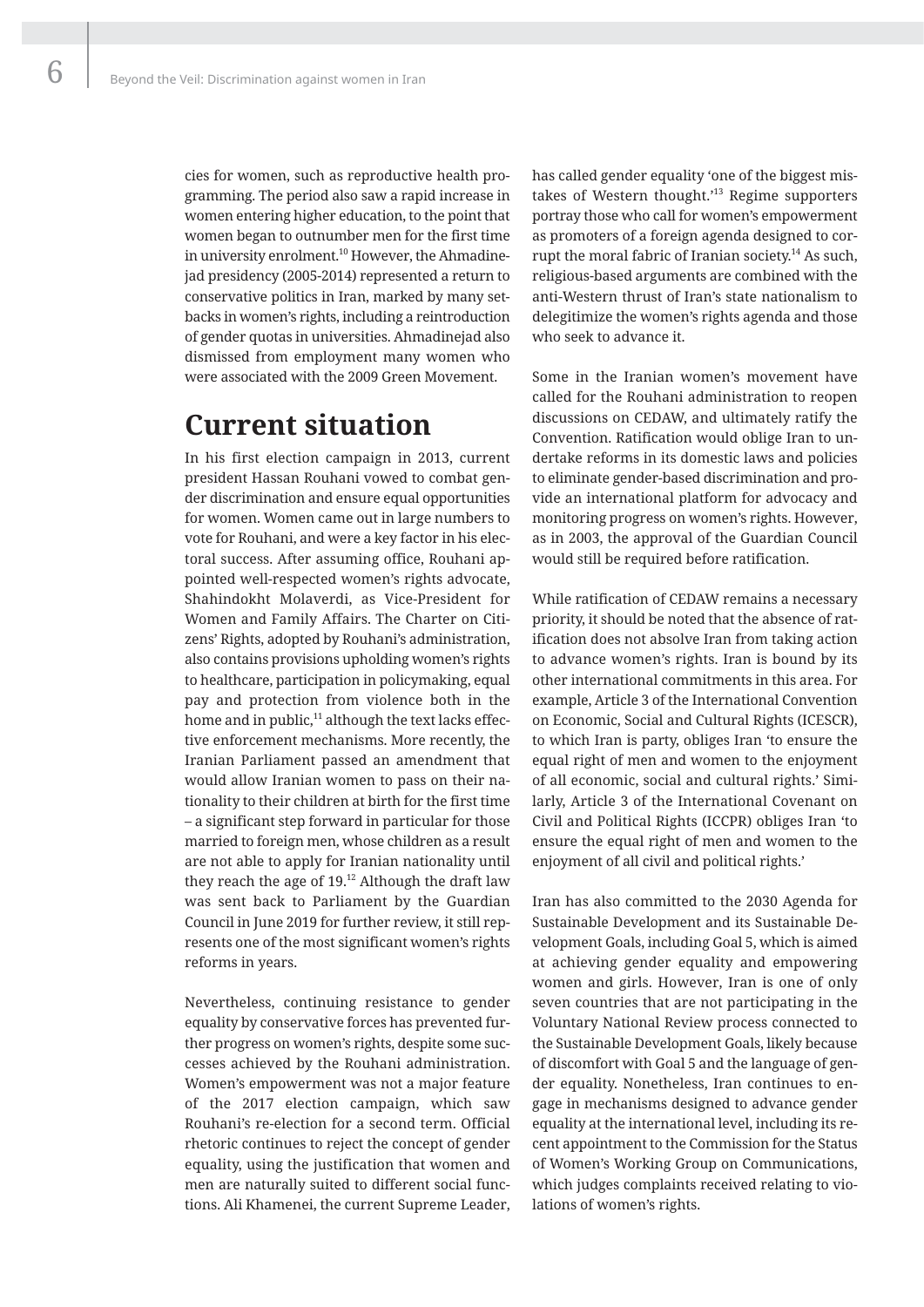# Discrimination in the legal and judicial sphere

One of the most fundamental ways in which discrimination against women in Iran is entrenched is through the legal system – and in particular in criminal law and procedure. Iran's Penal Code is rife with instances in which women and men are treated differently, in areas ranging from criminal responsibility to compensation and the value of testimony.

Iran's Penal Code is based largely on the government's interpretation of Islamic sharia precepts. The Penal Code designates the age of reaching puberty as the age of criminal responsibility – which means that girls are considered criminally responsible at a much younger age than men. Article 147 of the Penal Code sets this age at nine lunar years for girls (equivalent to eight years, nine months) and fifteen lunar years for boys (equivalent to fourteen years, seven months).Ali Khamenei, the current Supreme Leader, has called gender equality 'one of the biggest mistakes of Western thought.<sup>15</sup> This provision is a stark violation of international standards – because of the low age at which children can be legally tried as adults, on the one hand, and because it is inherently discriminatory, on the other.

2

Women and men are also treated differently when it comes to monetary awards specified in the Penal Code. *Diyyeh* (blood money) is a form of monetary compensation paid to the surviving victim or his/her next of kin in cases of killing or bodily injury, such as loss of a hand or an eye.<sup>16</sup> The amount of *diyyeh* paid for a female victim is half the amount paid for a male victim.17 However, according to the note to Article 551 of the Penal Code, the difference between men's

and women's blood money should be paid by governmental Fund for the Provision of Physical Damage. As the courts were not in agreement in implementing this article, on 1 July 2019, Iran's Supreme Court voted to remove the discrepancy in *diyyeh* amounts for women, and instructed all courts to begin mandating the same amount of *diyyeh* for male and female victims in all cases.<sup>18</sup> However, since half the total *diyyeh* amount for women is still paid by the governmental fund, the disbursement of payments could be prone to bureaucratic inefficiencies and resource constraints.19

There are certain crimes for which there is a difference in the punishment imposed on men and women. According to article 630 of the fifth book of the Islamic Penal Code, if a man sees his wife committing adultery with another man and kills or assaults one or both parties, he is exempted from criminal liability and *qisas* (retaliation in kind).<sup>20</sup> If the act is non-consensual, he has a right to kill the rapist. There are also exemptions in the Islamic Penal Code for fathers and grandfathers who kill their children. $^{21}$  It should be mentioned that *qisas* is also applied discriminatorily according to religious identity: if a Muslim or member of a recognized minority religion (Christianity, Judaism or Zoroastrianism)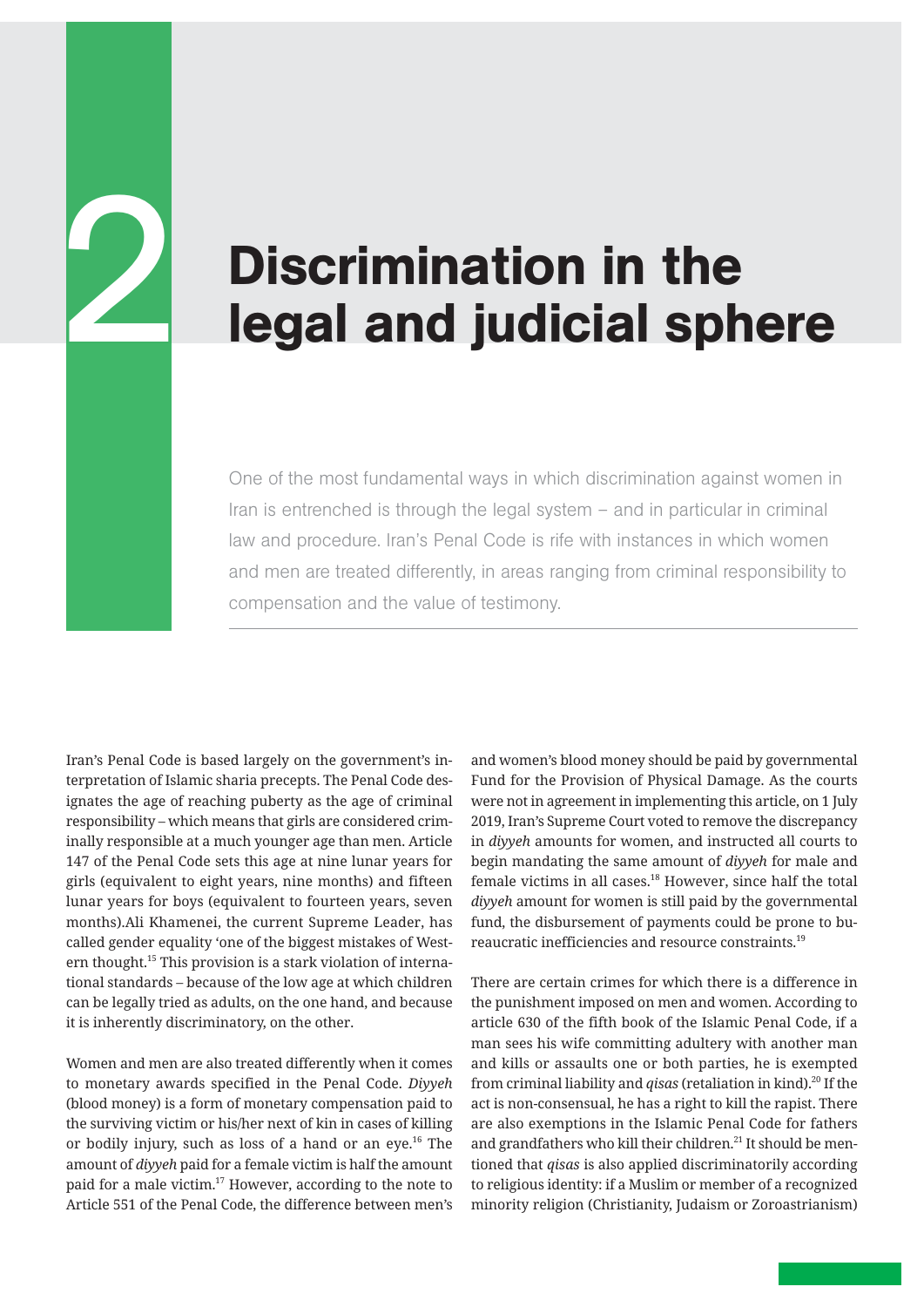kills a follower of an unrecognized religion, the family of the victim is not entitled to *qisas*. 22

In many civil and criminal court proceedings, a woman's testimony has half the evidentiary value of a man's testimony. Moreover, a woman's testimony is often required to be supported by a man's testimony in order to be considered. Iran's Civil Procedure Law states that most categories of civil offences and those without Islamic origin are proven by the testimony of two men, or one man plus two women.<sup>23</sup> Only in the matter of establishing childbirth or virginity is the testimony of women alone (four women) accepted by the court as evidence. $^{24}$  In practice, the exclusion of female witnesses is detrimental to many women trying to assert claims over men. For example, in a 2012 family law proceeding reported by Fars News, the judge dismissed the case because of the absence of a male witness. Consequently, the woman in the case could not divorce her substance-addicted husband because she had only two female witnesses.<sup>25</sup>

Women's testimony is not considered at all for some categories of criminal offences derived from Islamic law. For example, according to Articles 117,118,119, 128,137,189 and 237 of the old Islamic Penal Code, for crimes such as *lavat* (sodomy), drinking alcohol, murder and *moharebeh* (waging war against God), only men's testimony was accepted by the courts. While the new 2013 Penal

Code is ambiguous on the matter of women's testimony, Iranian lawyers report that the former evidentiary practices have continued. Article 199 of the new Penal Code states that two male witnesses are needed to prove all crimes, with some exceptions including sodomy and adultery. Some cases, such as murder, require four male witnesses or three male and two female witnesses. According to Iranian lawyers, for criminal offences that fall outside of the *hodoud, diyyeh* and *qisas* chapters of the Penal Code (i.e. the *tazirat* chapter) it is often up to the judge's discretion whether to accept a woman's testimony.

Women are also discriminated against in judicial institutions themselves: for example, they cannot be appointed as judges in Iran's courts.<sup>26</sup> While women can hold the position of 'legal advisers,' a role which allows them to oversee case proceedings or sit on three-person Appeals Court panels, they cannot render final verdicts, which must be signed by a judge, on their own. $27$  Women can be appointed to positions such as deputy prosecutor and assistant judges at low courts where the initial stages of cases are handled, but not as high court judges who issue final judgements.<sup>28</sup> Moreover, women working in judicial positions have pointed to the unequal power dynamics that exist between men and women in the judicial system, with women in some cases being pressured by male judges to issue decisions against their judgement.<sup>29</sup>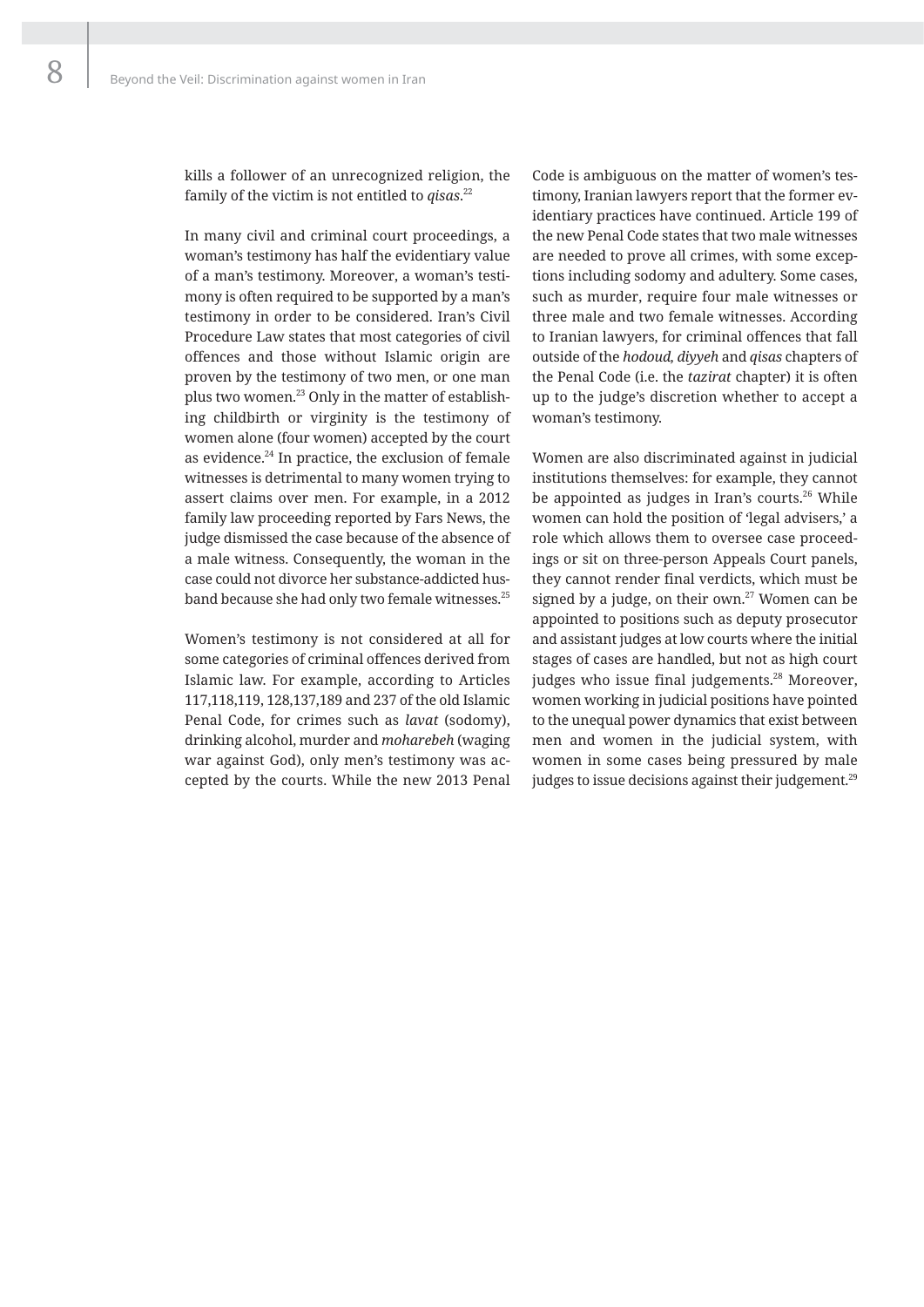# Repression of women human rights defenders

Discrimination against women in Iran has given rise to many women human rights defenders over the years who have advocated for equal treatment, an end to rights violations and reform of discriminatory policies. In response, authorities regularly subject women involved in human rights activism and defence of women's rights to threats, harassment, arrests and imprisonment. These women are often targeted for publicly criticizing the government on social media or international media, participating in workshops, speaking about sensitive issues or working with human rights organizations.

Women human rights defenders $30$  regularly report being arrested without prior notice or a warrant and not being able to contact their family during detention. Women arrested for human rights work and other forms of activism are typically prosecuted under vaguely-worded national security charges such as 'assembly and collusion against national security' and 'propaganda against the state.' These and other national security charges are regularly used by the Iranian authorities to criminalize peaceful acts of expression, association and assembly. The Iranian government often portrays women human rights defenders as political opponents attempting to bring about a 'velvet revolution' and overthrow the government, despite the fact that many explicitly distance themselves from any anti-regime standpoint.<sup>31</sup>

6

Under Article 48 of Iran's Criminal Procedure Law, individuals have the right to a meeting with a lawyer as soon as they are detained. However, in cases of crimes against internal or external security, during the investigation phase parties to the dispute must select their attorneys from a list approved by the head of the judiciary. $32$  Since 2018, many rights defenders, including women, have complained that they did not have access to a lawyer of their choosing.<sup>33</sup>

Most women political prisoners are kept in a dedicated section of the women's ward in Evin Prison in Tehran. This includes women who have been sentenced for activities such as criticizing the government on social media, speaking out on human rights issues or practising a non-recognized faith.<sup>34</sup> Although conditions in Evin are likely better than in prisons outside the capital, the women's ward is known to be cramped, dirty and lacking in natural light and proper medical supplies, in violation of international standards. Female political prisoners have been denied family visits and phone calls, including regular visitation with their children, and are often not given the same furlough privileges granted to other prisoners, causing them to miss important family occasions.<sup>35</sup>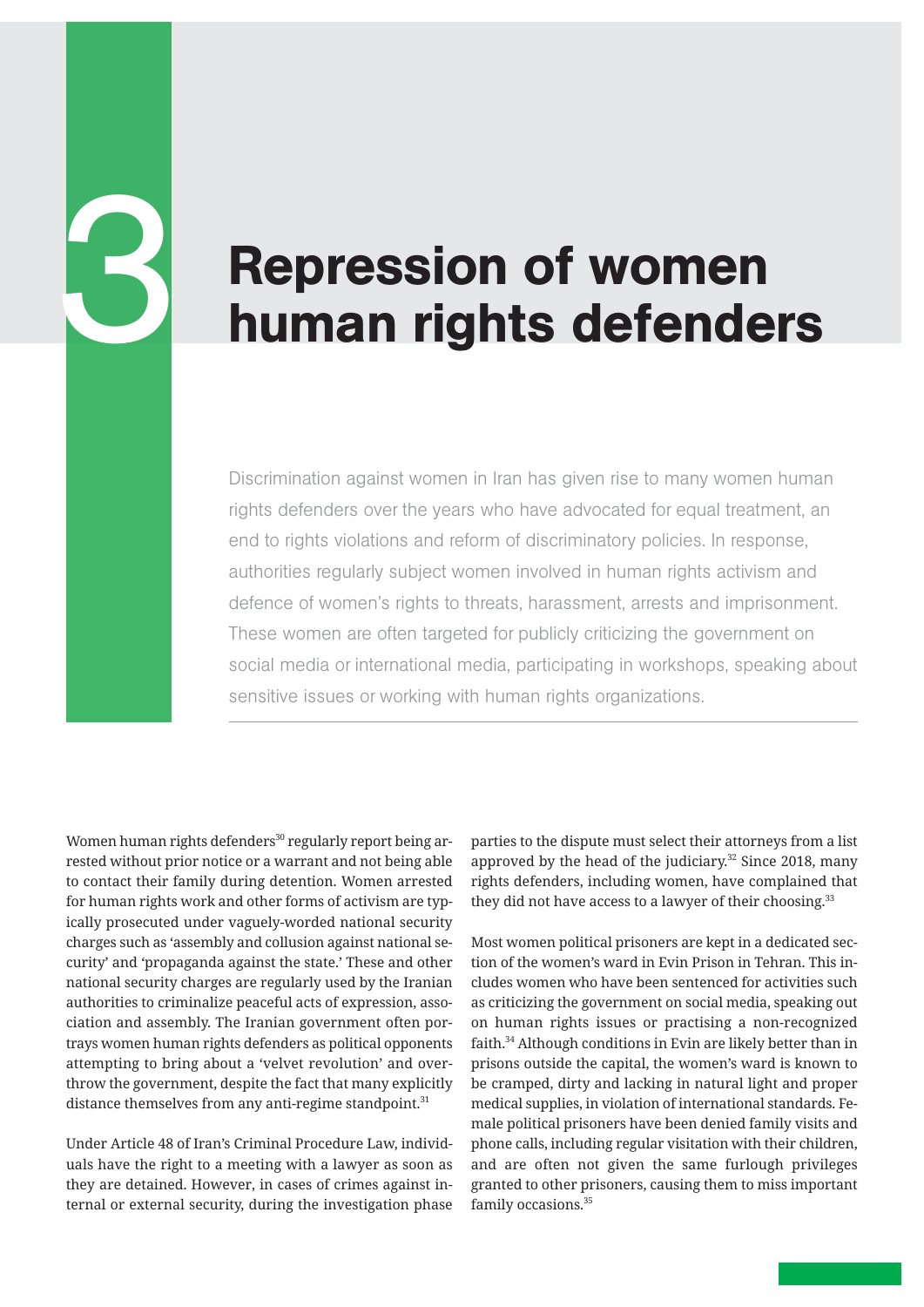Iran witnessed an upsurge in women's rights activism and protest during 2018, and a resultant government backlash against women human rights defenders. On 28 December 2017, a woman named Vida Movahedi, in an act of protest against mandatory veiling, took off her headscarf and hung it on a stick while standing in the middle of Tehran's busy Enghelab (Revolution) Street. She was arrested immediately, though later released on bail. The act was filmed by a bystander and posted online. Subsequently, several other women performed the same act of protest in public. They became known as the Revolution Street girls, after the street where Movahedi performed her original protest.

Authorities responded with arrests and often violence against the peaceful protestors. $36$  On 23 February 2018, Maryam Shariatmadari stood on a utility box on a Tehran street and waved her *hijab* in protest. A policeman pushed her off the box and caused her to fall and injure herself. In connection with the incident, Shariatmadari was sentenced to one year in prison before being released on bail. In reaction to this movement, Supreme Leader Ali Khamenei, on International Women's Day on 8 March 2018, called the protests 'a small issue' and said the Revolution Street girls had been 'deceived' into taking off their veils.<sup>37</sup> According to the Human Rights Activists News Agency (HRANA), there were a total of 113 arrests of women human rights defenders (men and women) in 2018, of which at least 80 were detained during the International Women's Day Protest and 29 were antiforced veiling activists, including two who are facing up to 36-month prison sentences.<sup>38</sup> Many protestors were represented in court by Nasrin Sotoudeh, which eventually led to her own arrest: she was subsequently charged with spying, spreading propaganda and insulting Iran's Supreme Leader, and was sentenced in March 2019.

On 24 October 2018, Movahedi took off her scarf on Revolution Street again and was arrested immediately. She was sentenced by Branch 1091 of the Tehran Court to one year in prison on charges of 'encouraging people towards corruption by appearing in public places without wearing an Islamic hijab.' She was given an amnesty on 2 March 2019, but prison authorities refused to release her.39 She was eventually released in May 2019. In July 2019, the Iranian judiciary announced that anyone found to be sharing video footage online of women removing their headscarves would be sentenced to up to ten years in prison.<sup>40</sup> The announcement specifically targeted those sending videos to US-based Iranian activist Masih Alinejad, who is the originator of the online campaigns *My Stealthy Freedom* and *White Wednesdays,* which encourage women to defy compulsory veiling.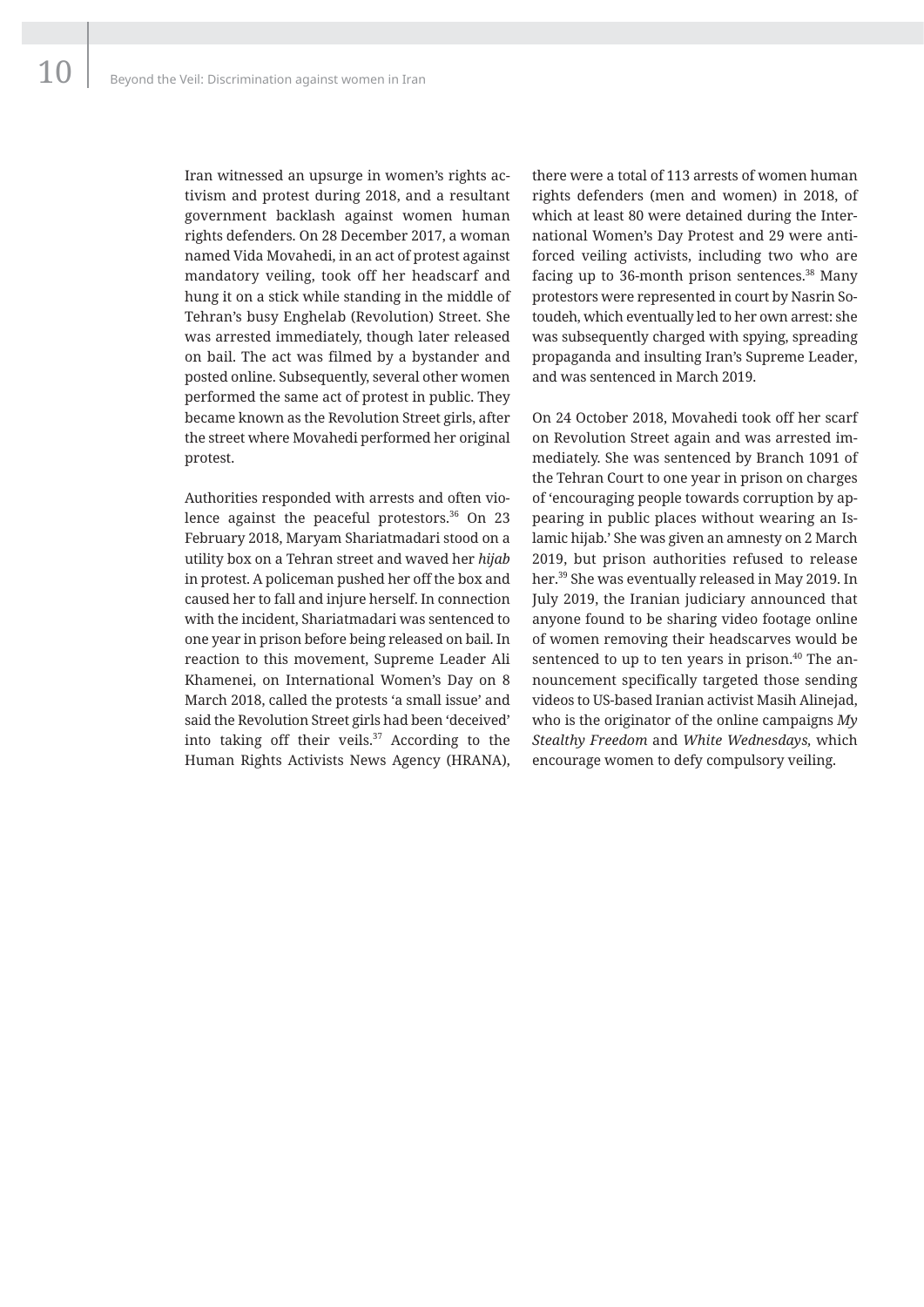### The crackdown on women human rights defenders in Iran: detention, harassment and mistreatment in prison

#### **Arrested for defending women's rights: Hoda Amid and Najmeh Vahedi**

Hoda Amid and Najmeh Vahedi are women's rights activists who were both arrested on 1 September 2018, alongside a third activist, Rezvan Mohammadi. According to media reports, the main reason for their arrest was their involvement in organizing a workshop to raise awareness of women's rights in relation to domestic violence and early marriage.<sup>41</sup> The workshop was due to be held three days after their arrest.<sup>42</sup>

On 29 September 2018, 750 activists signed and published a letter demanding the government put a stop to arresting and harassing women's right defenders, and calling for their immediate release. Amid and Vahedi were detained for 65 days and 67 days respectively before being released on bail and at the time of writing were awaiting trial.

#### **A human rights lawyer imprisoned for her work: Nasrin Sotoudeh**

Nasrin Sotoudeh is a human rights lawyer detained in Iran. Her first arrest dates back to 2010, when an appeal court sentenced her to six years in prison and a ten-year ban from practising law. She was then released in 2013.

In 2018, Sotoudeh took on a client, Shaparak Shajarizadeh, belonging to the Girls of Revolution Street movement, which emerged in protest to mandatory veiling (*hijab*).

On 13 June 2018, authorities arrested Sotoudeh and sent her to Tehran's Evin Prison. She was informed by her prosecutor at Evin that she had been arrested after being sentenced to 5 years in prison, presumably *in absentia,* on charges of espionage after a complaint from the prosecutor of the Kashan Province. The details of this case and the basis for the charge are largely unknown.

While in prison, Sotoudeh faced prosecution on a new set of national security charges, allegedly for colluding with her client. Reports emerged in March 2019 that Sotoudeh had been sentenced to a total of 38 years in prison (5 years from her previous charges and 33 years on her new charges) and 148 lashes.

The new sentence has been appealed, but if it stands, Sotoudeh will be forced to serve 12 years and 148 lashes. According to Article 134 of Iran's Penal Code, a defendant with multiple counts will serve no more than the maximum punishment for the charge with the heaviest sentence.<sup>43</sup> Sotoudeh's new charges included assembly and collusion to act against national security (7.5 years in prison), propaganda against the state (1.5 years in prison), membership in the illegal group LEGAM (Step by Step to Stop the Death Penalty – 7.5 years in prison), encouraging (moral) corruption and prostitution (12 years in prison), appearing

without a headscarf in public (74 lashes), publishing false information to disturb public minds (3 years in prison and 74 lashes) and disrupting public order (2 years in prison).44

#### **Denied essential medical care in prison: Narges Mohammadi**

Narges Mohammadi, a human rights activist and the vicepresident of the Defenders of Human Rights Center, was arrested on 5 May 2015. Over a year later, in September 2016, she was sentenced to 16 years in prison by Branch 26 of the Tehran Appeals Court on charges of 'membership in the [now banned] Defenders of Human Rights Center,' 'assembly and collusion against national security' and 'propaganda against the state'. These charges were also issued in part because of Mohammadi's efforts in the anti-death penalty campaign LEGAM (Step by Step to Abolish the Death Penalty).

Mohammadi is suffering from lifethreatening ailments, including seizures and blood clots. On 20 December 2018, she asked the Tehran Prosecutor in an open letter to stop denying her medical treatment, after she was prevented from visiting her doctor outside of prison for over a year.45 In January 2019, after a three-day hunger strike, officials allowed her to briefly receive medical care outside of Evin Prison. In May 2019, she was again transferred to the hospital for medical care but was reportedly sent back to prison after receiving a hysterectomy despite the advice of her doctors that she remain in hospital for another month to prevent infection.46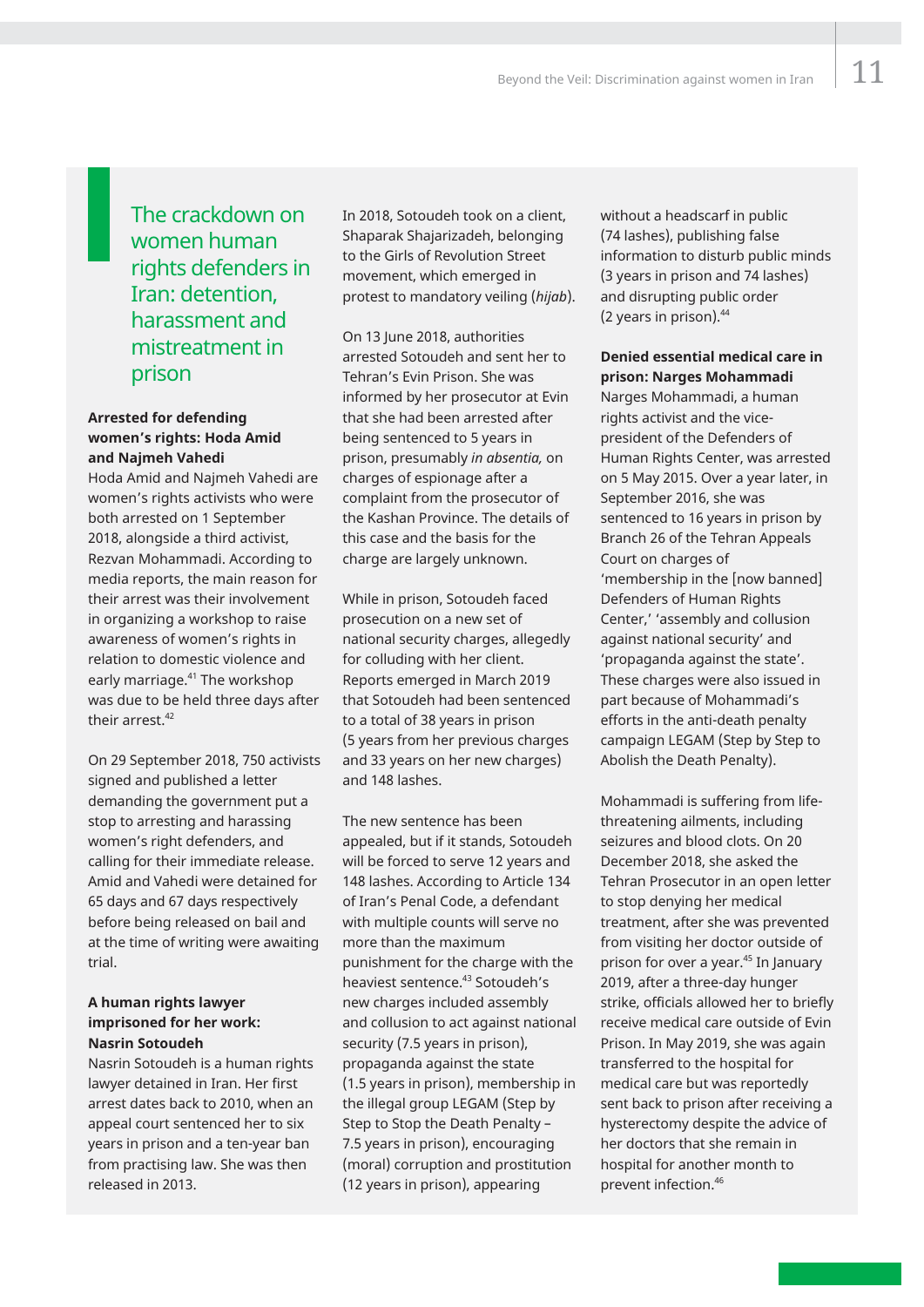# **Discrimination in<br>political and public life**

Discrimination against women in public participation is entrenched in Iran through a series of measures, formal and informal, which serve to exclude women from serving in many political functions and governmental positions. This is most clearly visible in high-ranking posts, many of which have never or only rarely been held by women. In Parliament and in local councils, women's representation has increased in recent years, but nevertheless these institutions remain overwhelmingly male-dominated.

Iran has never had a female president. Article 115 of the Constitution states that the president must be elected 'from among religious and political men' (*rejal*). It is unclear whether *rejal* was intended to mean men in the literal sense, thereby excluding women from holding the post of president, or whether the term simply refers to influential and respected figures.47 The Guardian Council, which holds the authority for vetting presidential candidates, has never explicitly clarified the term.

In March 2018, the Guardian Council published a list of 11 elements to be considered as part of a candidate's eligibility for the post of president, but did not deal with the issue of whether or not women could run. The official spokesman for the Guardian Council, Abbasali Kadkhodayi, stated specifically that the gender debate surrounding the term rejal had not yet been resolved.<sup>48</sup>

In the absence of any clarification on the legal debate, in practice, no woman has ever been permitted to run for president. While countless women have registered to become presidential candidates, they are usually disqualified by the Guardian Council before they are able to run. For example, in the 2017 presidential election, 137 women registered to become presidential candidates out of a total pool of 1,636 candidates. All 137 were disqualified by the Guardian Council. The disqualified candidates included Azam Taleghani, a former member of Parliament and well-respected figure from the Islamic Revolution. The 2017 presidential run was the fifth time the Guardian Council blocked her bid, following previous attempts in 1997, 2005, 2009 and 2013.49

The Guardian Council, which is dominated by religious conservatives, remains a major obstacle preventing women from serving in many state institutions, even when they are theoretically eligible to hold such positions. For example, the Guardian Council also vets candidates for the Assembly of Experts, the elected body of jurists that holds the power to appoint and dismiss the Supreme Leader. The Guardian Council has never considered any female candidate to have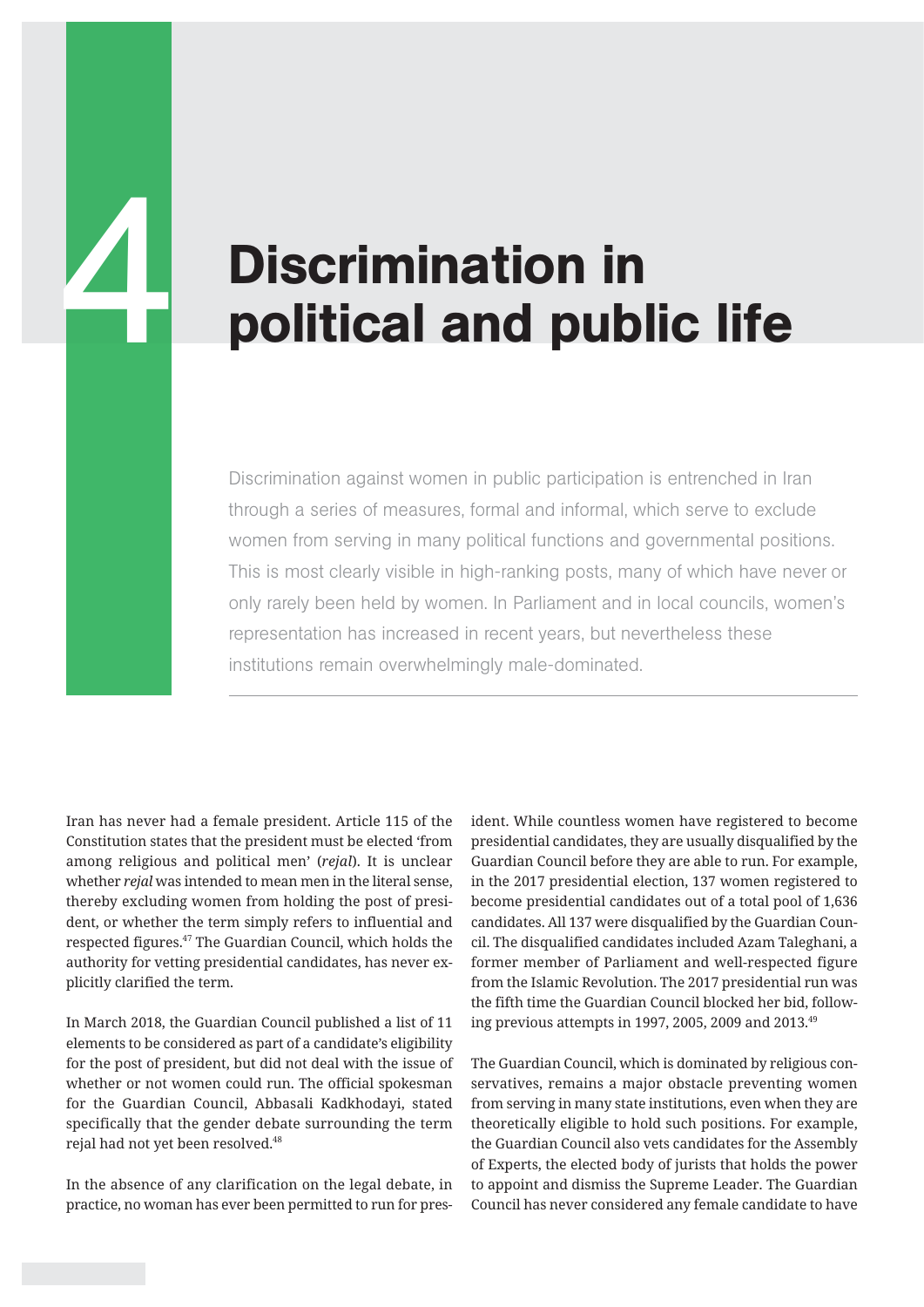the requisite qualifications to stand for election to the body. In the latest round of elections to the Assembly of Experts in 2016, all six women who registered for election were disqualified.50 Women are completely prohibited from holding the position of Supreme Leader.

Women have held cabinet positions in Iran, but such appointments have normally been the exception rather than the rule. Moreover, when women are appointed to cabinet, it is often to positions that conform with gender norms. The Minister of Health of Medical Education portfolio was held by a woman, Marzieh Vahid Dastjerdi, during President Mahmoud Ahmadinejad's second term in office (2009-2013). Two other women were nominated for ministerial positions during the same period (Fatemeh Ajorlou and Sousan Keshavarz, for the Ministries of Welfare and Education, respectively) but were rejected by Parliament.

Following the election of President Hassan Rouhani in 2013, many expected to see at least one woman appointed to a ministerial position, given that Rouhani's election campaign included promises to include more women in government. However, neither Rouhani's first (2013-2017) nor second (2017-present) cabinet included any female ministers. Rouhani did appoint several women to vice-presidential posts, including feminist jurist Shahindokht Mowlaverdi, who served as Vice-President for Women and Family Affairs in his first term and Special Assistant to the President for Citizenship Rights until November 2018. Rouhani's presidency also saw the appointment of the first-ever female ambassadors since the Revolution: Marzieh Afkham, serving as the ambassador to Malaysia, and Homeira Rigi, appointed envoy to Brunei in January 2019.

In response to disappointment over the absence of female ministers, Rouhani also signed an executive order modifying the selection criteria for senior positions in the executive

branch, with a view to increasing the representation of women in such positions to 30 per cent.<sup>51</sup> In April 2019, Masoumeh Ebtekar, Vice-President for Women and Family Affairs, stated that the number of female senior executives and assistant vice-presidents in government had grown by more than 17 per cent, and that at the provincial level the number of female directors, deputies and senior executives had grown by 60 per cent - still far below, however, the target quota.52 In June 2019, the Advisor to the Minister of the Interior on Women and Family Affairs, Fariba Nazaripour Kiaei, stated that in the first year of Rouhani's second presidential term, appointments of women to managerial positions within the Interior Ministry had grown by 90 per cent.<sup>53</sup>

Women are permitted to run for Parliament, and the 2016 parliamentary elections saw a record 1,234 women register as candidates – three times the number who registered in the 2012 parliamentary elections. However, these women usually face high resistance from the Guardian Council, which is known to arbitrarily disqualify scores of reformist and female candidates from running for election. For example, in the run-up to the 2016 elections, the Guardian Council disqualified 98 per cent of female candidates in the major city of Shiraz, 20 out of 24 female candidates in Markazi, and all the female candidates in the large port city of Abadan.54

Nevertheless, the number of women elected to Parliament in the last elections  $-18 -$  is the highest ever in the history of the Islamic Republic. Despite the subsequent disqualification of MP Minoo Khaleghi (see following case study), which brought the number of women down to 17, the current presence of women in Parliament is unprecedented. Notably, all of the 17 female parliamentarians in the current session are reformist or independent candidates – in contrast to previous sessions, where conservative female candidates have usually been dominant (*Table 1*).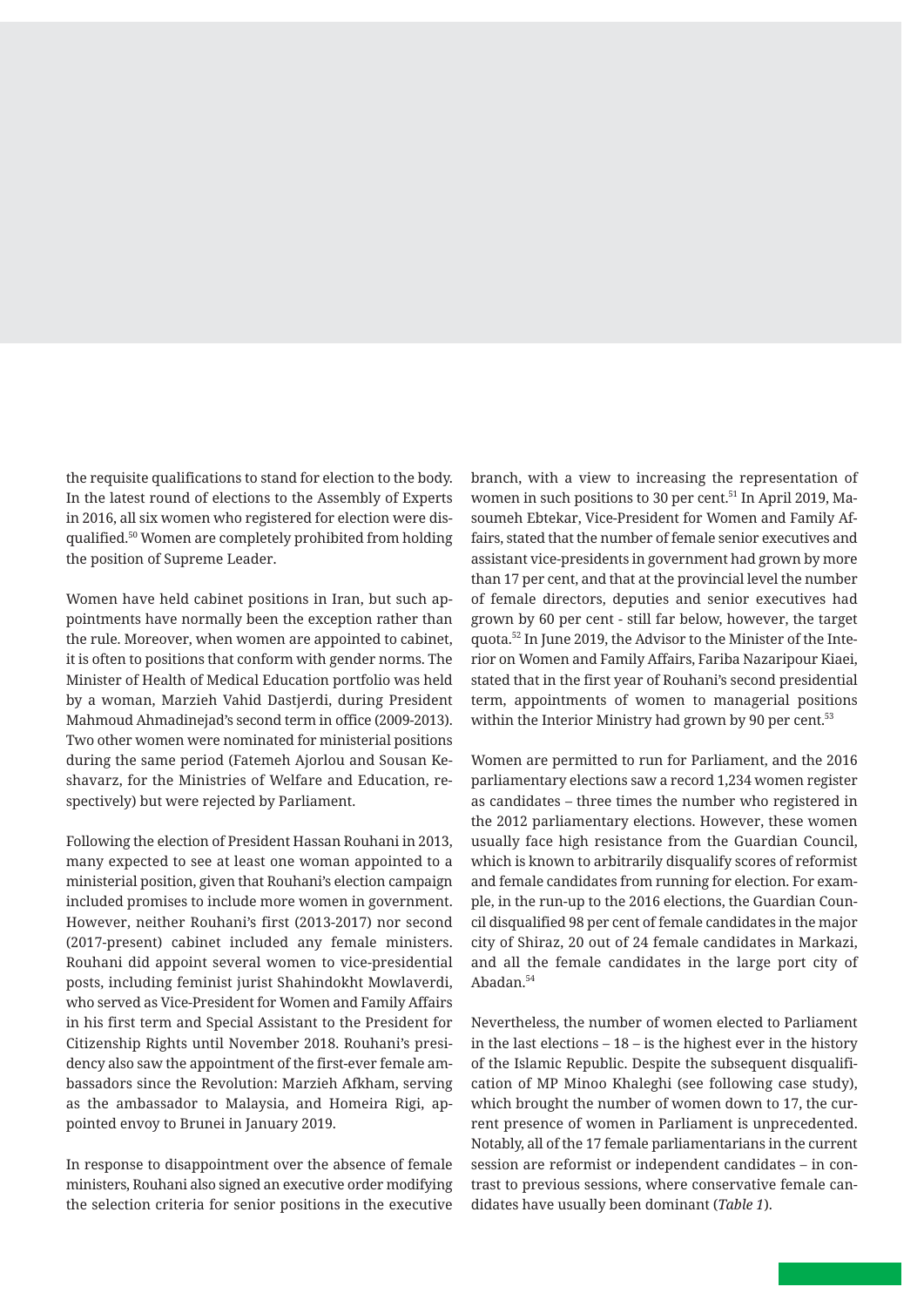| <b>Session number</b>    | <b>Number of</b><br>parliamentarians | <b>Female</b><br>parliamentarians | <b>Political party</b> |                  |                |
|--------------------------|--------------------------------------|-----------------------------------|------------------------|------------------|----------------|
|                          |                                      |                                   | <b>Conservative</b>    | <b>Reformist</b> | Independent    |
| 1st session (1980-1984)  | 327                                  | $\overline{4}$                    | 3                      | $\mathbf{1}$     | $\mathbf{0}$   |
| 2nd session (1984-1988)  | 274                                  | $\overline{4}$                    | 3                      | $\mathbf{1}$     | $\mathbf 0$    |
| 3rd session (1988-1992)  | 278                                  | $\overline{4}$                    | 3                      | $\mathbf{1}$     | $\mathbf{0}$   |
| 4th session (1992-1996)  | 275                                  | 9                                 | 5                      | $\mathbf{1}$     | 3              |
| 5th session (1996-2000)  | 277                                  | 14                                | $\overline{4}$         | $8\phantom{1}$   | $\overline{2}$ |
| 6th session (2000-2004)  | 297                                  | 13                                | $\overline{2}$         | 11               | $\mathbf 0$    |
| 7th session (2004-2008)  | 294                                  | 13                                | 11                     | $\overline{2}$   | $\mathbf{0}$   |
| 8th session (2008-2012)  | 288                                  | 8                                 | 8                      | $\mathbf 0$      | $\Omega$       |
| 9th session (2012-2016)  | 288                                  | 9                                 | 9                      | $\mathbf{0}$     | $\mathbf{0}$   |
| 10th session (2016-2020) | 290                                  | 17                                | $\pmb{0}$              | 11               | 6              |

#### **Table 1:** Number of female parliamentarians, 1st–10th parliamentary sessions

*Source: Khabar Online.55*

Despite these limited victories, the presence of women in Parliament still remains marginal – representing only 5.86 per cent of the total seats. In reality, the intense resistance that women face to running – including the high rate of rejection of their candidacies – serves to discourage many from participating in the parliamentary process at all. Even after being elected, women face many forms of gendered treatment and abuse that serve to inhibit them from effectively carrying out their responsibilities – from increased scrutiny of their personal lives to regular defamation and insults from their male counterparts.

Moreover, the influence of women in Parliament is constrained by the fact that two more powerful, unelected institutions – the Guardian Council and the Supreme Leader – have a heavy sway over political developments in the country. Many women elected to Parliament over the years upheld conservative viewpoints rather than working towards women's empowerment. For example, when Rouhani presented his all-male list of cabinet nominations to Parliament for approval in August 2013, none of the female MPs present took the opportunity to object to the lack of female nominations.<sup>56</sup>

The continually low representation of women in Parliament led to calls for the introduction of a

quota to guarantee a minimum number of parliamentary seats for women. In June 2018, the IRNA media outlet reported that MPs from the Women's Faction were drafting a law to implement this proposal.<sup>57</sup> However, on 16 April 2019, the draft law failed to garner enough support to be passed, with only 79 out of 214 MPs present voting in favour of it.<sup>58</sup>

In contrast to the cabinet and Parliament, locallevel governing councils are institutions in which women have managed to carve out a significant presence in some governorates – although their overall participation still remains low. In the 2017 city council elections, 17,885 women registered to run, representing 6.2 per cent of the total candidates – a 1 per cent increase compared to the previous elections.<sup>59</sup> Women's participation in local -level governing institutions is seen as less politically sensitive in Iran, and the responsibility for vetting candidates lies with the Interior Ministry, rather than the Guardian Council – which means there is more acceptance of independent candidates.<sup>60</sup>

The 2017 elections also saw eight women elected mayors or heads of city councils. $62$  In addition, three women were appointed county governors (out of a total of 430 county governors) while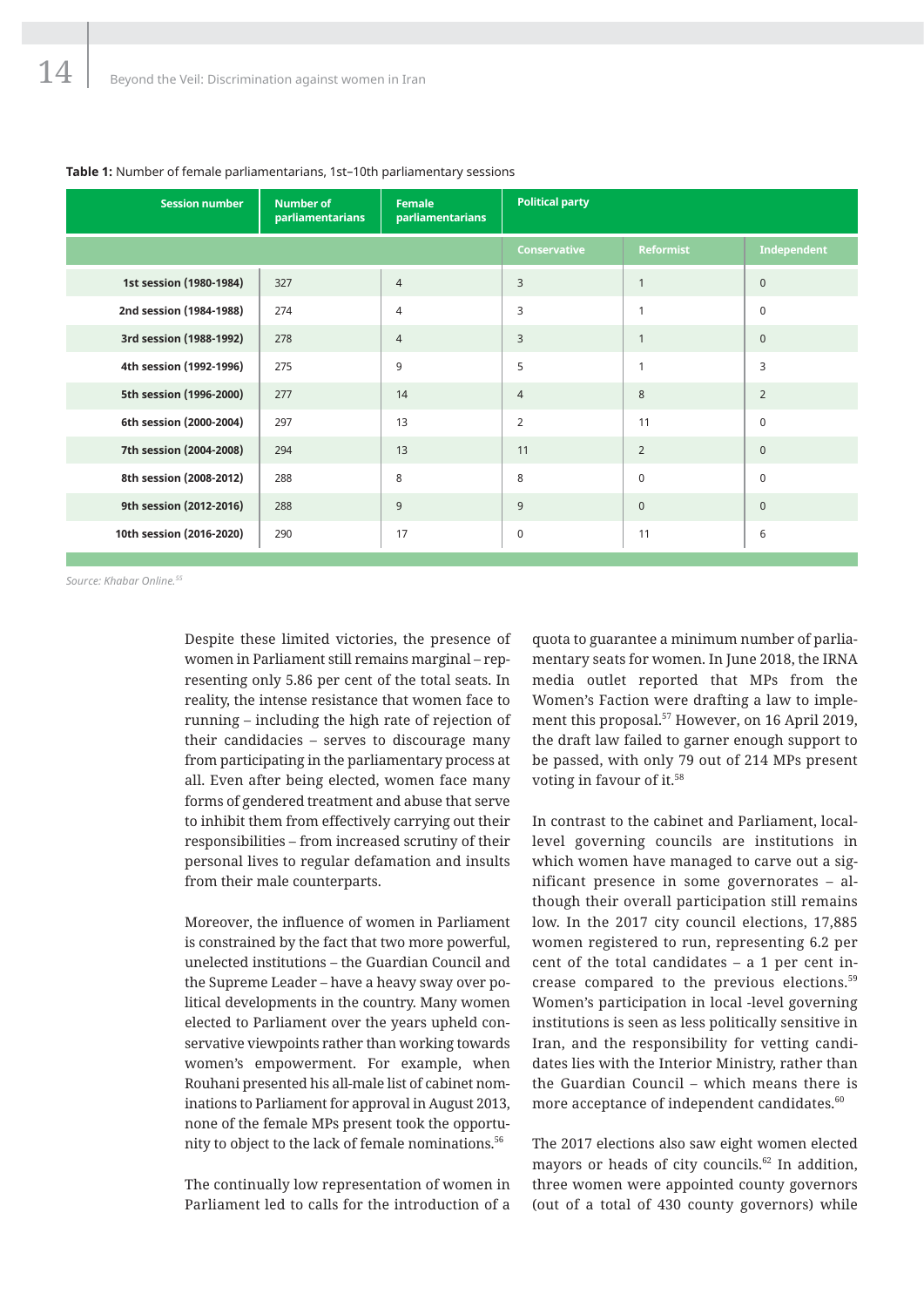#### **Session number Number of parliamentarians Female parliamentarians Political party Hamedan Isfahan Qazvin Zanjan Markazi Yazd Semnan Gilan Tehran Bushehr Golestan North Khorasan West Azerbaijan Ardabil Kerman East Azerbaijan Hormozgan Kordestan Alborz Fars Khuzestan Khorasan Razavi Mazandaran Chaharmahal and Bakhtiari Kermanshah South Khorasan Ilam Lorestan Sistan-Baluchestan Kohgiluyeh and Boyer-Ahmad Qom TOTAL Political party**

#### **Table 2:** Number of women's representatives in the 5th City Council session, by province

*Source: The Dar Sahn Project.61*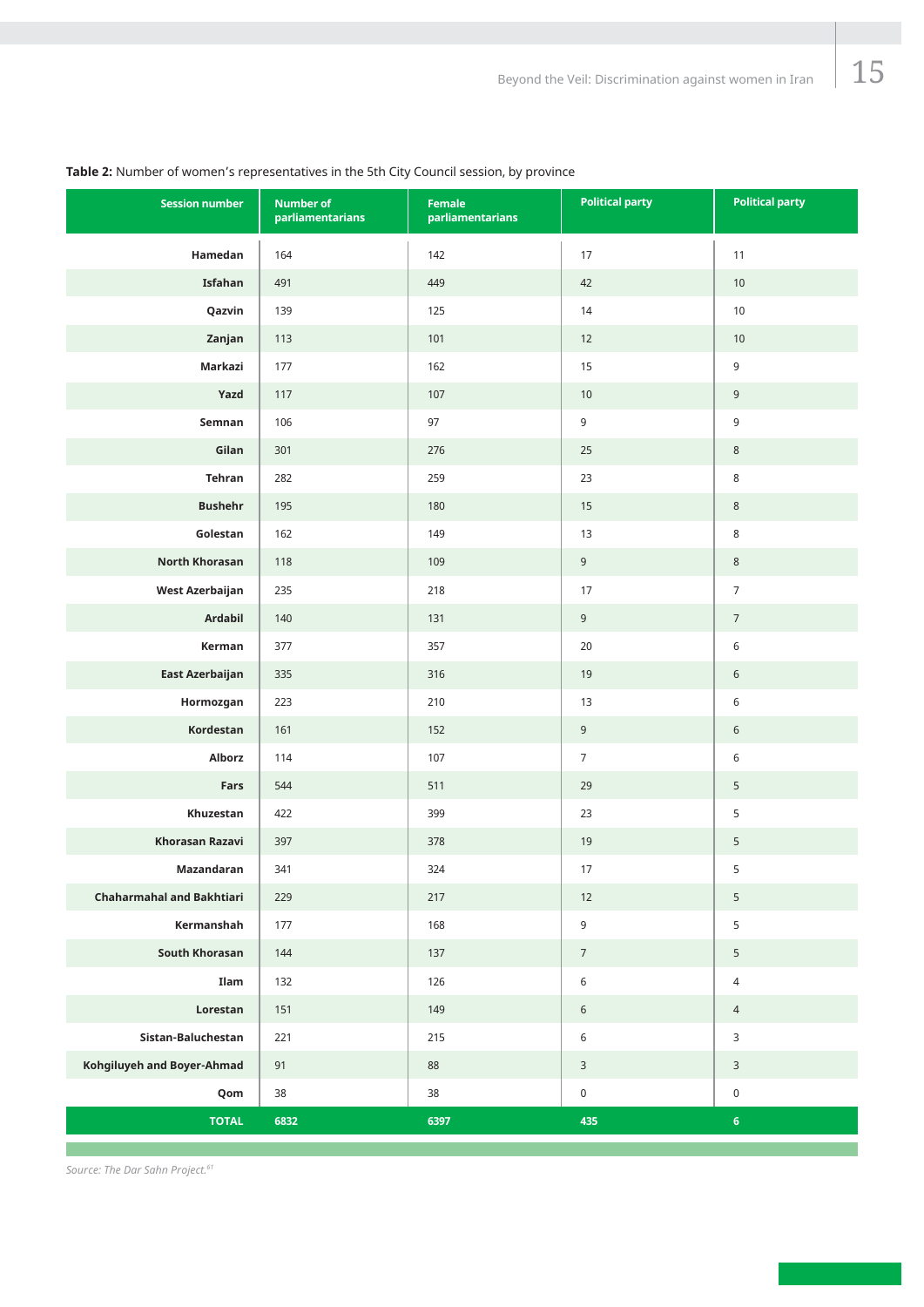women hold 13 out of 1,058 district governor positions.<sup>63</sup> Sistan-Baluchestan province in particular saw a significant increase in women's participation during the last elections. A total of 415 women are currently serving on local governorates in the province, compared to only 185 in the previous election.<sup>64</sup>

Nevertheless, the barriers to women's participation in governance, even at the local level, remain high. Women who run for office often have to go up against the objections of religious leaders, many of whom hold interpretations of scripture that inhibit women from serving in public functions.<sup>65</sup> According to Fatemeh Daneshvar, a former member of the Tehran City Council, women's problems are greater in smaller cities, where they struggle to meet the qualifications to stand for election, and their male colleagues hinder their promotion.<sup>66</sup>

For many of these women, the very first challenge is to convince their families to allow them to run. Many families may have accepted the idea of women playing a role outside the home, but prefer them to stay within their careers and not go further. Parichehr Soltani, now secretary of the Working Group on Rural Women under the Vice Presidency for Women and Family Affairs, recounts having to fight an uphill battle with her husband to in order to run for city council in Chahar Mahal and Bakhtiari Province.<sup>67</sup> She registered for

the city council and parliamentary elections several times, but each time she would withdraw due to her husband's wishes. It was difficult at first for her husband to even imagine her photos appearing on posters on the walls of the city, but eventually he became one of her supporters during the electoral campaign and even distributed her posters.<sup>68</sup>

In cities home to ethnic minorities where tribal structures play a greater role, women must even convince the clan elder, and are sometimes forced to disregard their warnings in order to follow their path. Such was the experience of Jamila Melzaei, who served on the fourth city council in the city of Nikshahr in Sistan-Baluchestan Province and later became head of the council. According to her, the elders of her tribe did not approve of her signing up for the election, and some family members asked her husband to prevent her from running for the council.<sup>69</sup>

As a result, many attempts by women to run for positions of power end in disappointment, despite their qualifications and efforts. For example, Ziba Salehpour, a member of the fourth session of Ahwaz city council, won the election with more than 35,000 votes. Despite her clear victory, the council members did not vote for her to lead the council. She said: 'I heard some of the men of the city council say it is disrespectful to us to have a female governor, and this was the bitterest comment I had heard.'70

### Barriers to political participation: The experiences of female MPs in Iran

#### **Arbitrary disqualification: MP Minoo Khaleghi**

Minoo Khaleghi, a female politician holding reformist views, was one of the 18 women elected to Parliament in the 2016 elections, after winning 193,399 out of 671,471 votes in her constituency of Isfahan. However,

after the elections, she was suddenly disqualified by the Guardian Council.71

The Guardian Council did not explain its decision, and only stated that it had gained some 'evidence' which could not be published. Local reports suggested the evidence might have consisted of photographs of Khaleghi appearing in public in China without a headscarf, after leaked photos went viral on social media. Hard-liners accused her of 'betraying the nation.' 72

Both the President and the Ministry of Interior expressed their dissatisfaction with the Guardian Council's decision, and outspoken MP Ali Motahri wrote a letter to the Supreme Leader, Ali Khamenei. The case was then referred to the High Council for Dispute Resolution under the Supreme Leader's orders. Eventually, this body confirmed the Guardian Council's decision to disqualify Khaleghi.<sup>73</sup> One year later, Hassan Kamaran, a hard-line politician, won the midterm parliamentary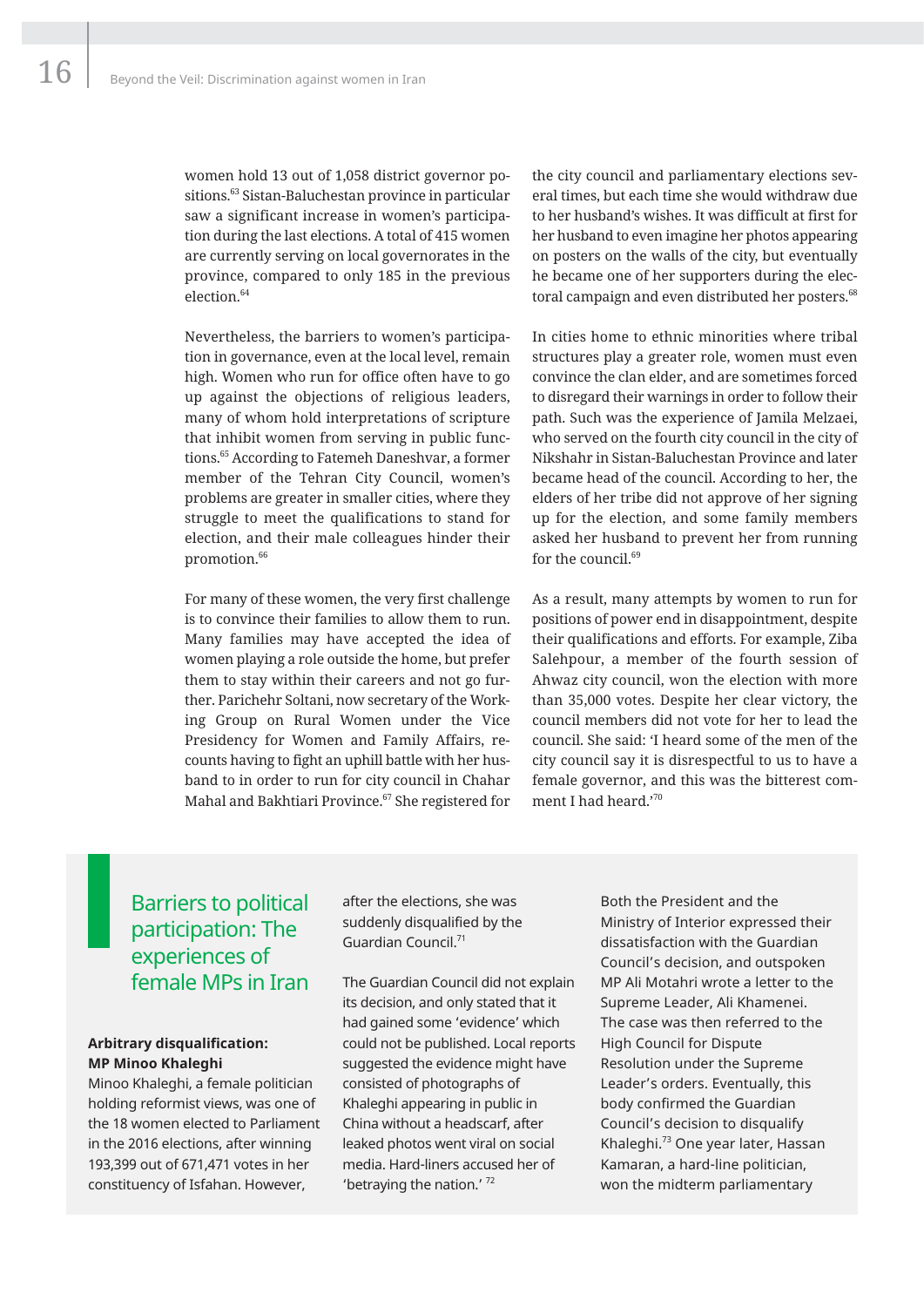elections and took Khaleghi's place.<sup>74</sup>

Recently, more than two years since of the formation of the 10th Parliament, the Guardian Council finally revealed the reasons for Khaleghi's disqualification, stating they had obtained photos showing her shaking hands with an unrelated man in China.<sup>75</sup> It is unclear whether the photographs are genuine. Khaleghi has stated that the photos were fake and published with political intentions. The case is illustrative of the heightened moral scrutiny placed on female politicians in Iran and practised by the state's most powerful institutions – which have the power to end a woman's political career for the slightest perceived 'missteps'.

#### **Sexist abuse and threats: MP Parvaneh Salahshouri**

Parvaneh Salahshouri is a Reformist MP and a member of the Hope Faction in the Parliament.<sup>76</sup> In September 2018, she gave a fiery speech in Parliament criticizing the state's failings in dealing with the crises of poverty, corruption, unemployment and inflation. She spoke against the Guardian Council's controversial vetting of candidates for the Parliament,

presidency, judiciary system and military forces. She also spoke out on some social issues such as lack of freedoms and the crackdown on activists, requesting the release of opposition leaders Mir Hossein Mousavi and Mehdi Karroubi, who have been under house arrest since 2011. She chided conservative clerics, saying: 'I wanted to ask for their help in fighting corruption and poverty, but it seems they are most concerned about women cycling and [wearing] headscarves.'77

Mehdi Kouchakzadeh, a hard-line former MP, posted a caricature of her on his Instagram page calling her *khanbaji* (a phrase describing a nagging sister-in-law), writing 'go back home and if you would like prosperity, pray for yourself and your husband to die with righteousness and faith in order to solve the people's problems a little bit.'78 Keyhan Newspaper, one of Iran's most conservative media outlets operated directly under Supreme Leader Ayatollah Ali Khamenei, wrote: 'If not for the sacrifices of the warriors and the missile industry of our country, this lawmaker woman would have been wiping the boots of ISIS terrorists by now and been sold to Saudi sheikhs as a slave!'79

In an interview with Iranian media, Salahshouri said: 'Apparently, 40 MPs have signed a letter against me and sent it to the supervisory board for MPs' behaviour'.<sup>80</sup> She also revealed: 'In the Parliament there were a lot of people who criticized my speech. MPs often tell me 'you are *mahdor al-dam* [someone who deserves to be killed according to Islamic criminal law in Iran], you are very close to being executed.'81

Tayebeh Saiyavshi, another reformist politician and lawmaker, said: 'These were not the only reactions or criticisms, but a lot was sexism. This is something that needs to be addressed. Our society cannot accept the existence of a woman in the arena of politics at the highest level of government.' Saiyavshi also pointed out that male MPs, such as Gholamreza Hedari and Behrouz Neemati, made harsher speeches than Salahshouri but did not receive such comments.82 A conservative female MP, Hajar Chenarani, made a speech the same day in which she harshly criticized the government, describing Iran as a 'traitorous' country. However, MPs did not call for an investigation into her conduct as they did for Salahshouri.<sup>83</sup>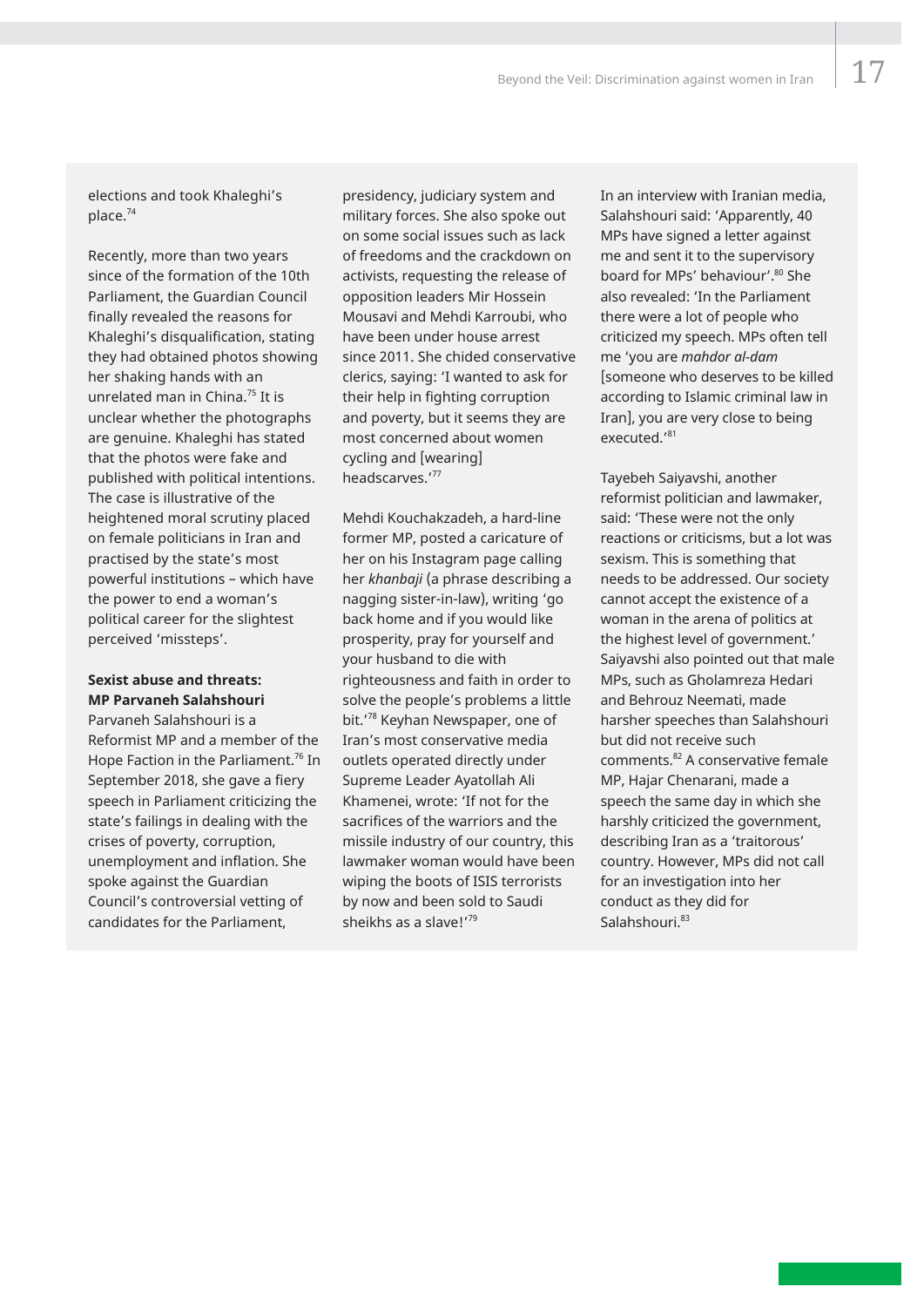# **Discrimination<br>in education**

Access to education is one area in which the Islamic Republic has achieved remarkable progress in recent decades, including for women. Since the 1979 Revolution, literacy rates for both sexes have steadily risen, while the gap in literacy rates between women and men has narrowed. In addition to the primary level, women's enrollment rates have also increased in secondary and post-secondary education. Nevertheless, significant barriers persist to ensuring women's full educational attainment. Women remain excluded or underrepresented in many areas of study, and are far less likely than men to be employed in their fields after graduation. Moreover, women in rural areas, especially minority women, continue to attain significantly lower levels of education.

Advancements in primary education have meant that literacy rates for both men and women have dramatically improved over the four decades since the Islamic Revolution (Table 3). The female literacy rate rose from only 35.5 per cent in 1976 to 84.2 per cent in 2016, while in the same period, the male literacy rate rose from 58.9 per cent to 91.0 per cent. Hence, although the female literacy rate still lags behind the rate for men, the gap has narrowed over time – from 23.4 percentage points in 1976 to 6.8 percentage points in 2016. According to the International Monetary Fund (IMF), there has been almost no gender gap in male and female enrolment in primary or secondary education for the last 10 years, and the average years of schooling attained by women has gone up by 40 per cent in one generation.<sup>84</sup>

Recent decades have also seen an upsurge in women's university enrolment rates – which in some years have even surpassed men's enrolment rates. At its peak in 2007, female university attendance was as high as 65 per cent.<sup>86</sup> As shown by government census figures for the year 2016, women now represent slightly less than half of those in higher education – 46.3 per cent of current students and 48.1 per cent of those who graduated between 2011-2016 (*Table 4*).

Despite relatively good attendance rates, women continue to face discrimination in their access to higher education, particularly in entry to male-dominated fields. One legacy of the Islamic Revolution was the introduction of gender segregation policies and quotas, which saw women excluded from 91 out of 169 academic specializations begin-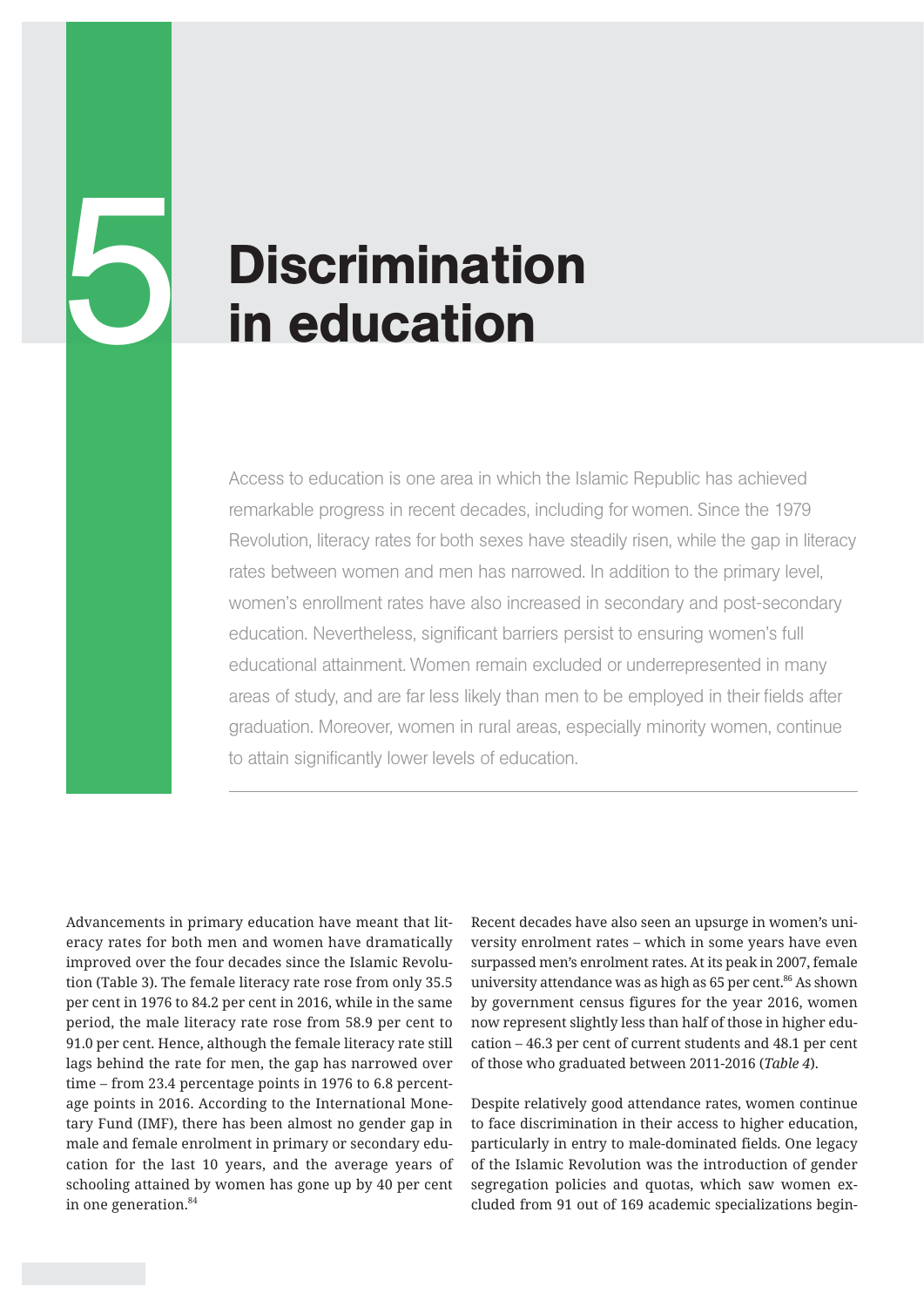ning in 1983.<sup>88</sup> Although these restrictions were lifted in 1993, gender-rationing measures were later re-introduced in 2012 under the Ahmadinejad administration, resulting in women being excluded from at least 77 academic specializations in 36 universities.<sup>89</sup> For example, at Shiraz University, it was reported in 2014 that women were completely excluded from the Biosystem Mechanical Engineering and Islamic Theology degrees, while 58 other majors had restrictions on the number of

These policies correlated with the drop in women's share of university enrolments after 2012, having risen to outnumber men in previous years. In the first three years following the implementation of these policies, 8,600 female places were eliminated from universities in Iran. $91$  In addition, they led to the overrepresentation of women in 'soft' fields such as humanities and social sciences, which offer lower employment prospects after graduation.<sup>92</sup> This is likely one of the reasons behind the vast underrepresentation of women in the labour market in Iran (other reasons are discussed more in the next section). At the time of writing, gender quotas did not appear to be in place any longer.<sup>93</sup>

women who could be admitted.<sup>90</sup>

However, minority women continue to face barriers to accessing university education, especially if they belong to an unrecognized religious minority. Since admissions regulations established by the Supreme Council of the Cultural Revolution state that students must be from one of the constitutionally-recognized religions to enter university, members of unrecognized religions must misrepresent their faith in order to register.<sup>94</sup> Bahá'í women are particularly affected, both because their religious

**Table 3:** Literacy rates by gender, 1976-2016 (population aged 6 years and over)

| Year | <b>Male</b> | <b>Female</b> | <b>Overall</b> |
|------|-------------|---------------|----------------|
| 1976 | 58.9%       | 35.5%         | 47.5%          |
| 1986 | 71.0%       | 52.1%         | 61.8%          |
| 1996 | 84.7%       | 74.2%         | 79.5%          |
| 2006 | 88.7%       | 80.3%         | 84.6%          |
| 2011 | 88.4%       | 81.1%         | 84.8%          |
| 2016 | 91.0%       | 84.2%         | 87.6%          |

*Source: Statistical Centre Iran.85*

teachings forbid them from misrepresenting their faith, and because of the enormous government hostility towards the group. A 1991 government memorandum about the Bahá'í contains the instruction that 'they must be expelled from universities, either in the admission process or during the course of their studies, once it becomes known that they are Bahá'í.'<sup>95</sup> Every year, despite meeting all entrance requirements, many prospective Bahá'í students receive automated messages stating that their files are incomplete, preventing them from concluding the enrolment process.<sup>96</sup>

#### **Table 4:** University attendance rates, 2011-2016

| Gender                   | <b>Number of enrolled</b><br>students, 2016 | <b>Number of graduates,</b><br>2011-2016 |  |
|--------------------------|---------------------------------------------|------------------------------------------|--|
| Male                     | 2,097,564 (53.7%)                           | 5,005,989 (51.9%)                        |  |
| Female                   | 1,811,280 (46.3%)                           | 4,632,864 (48.1%)                        |  |
| Total<br>(male & female) | 3,908,844                                   | 9,638,853                                |  |

*Source: Statistical Centre of Iran.87*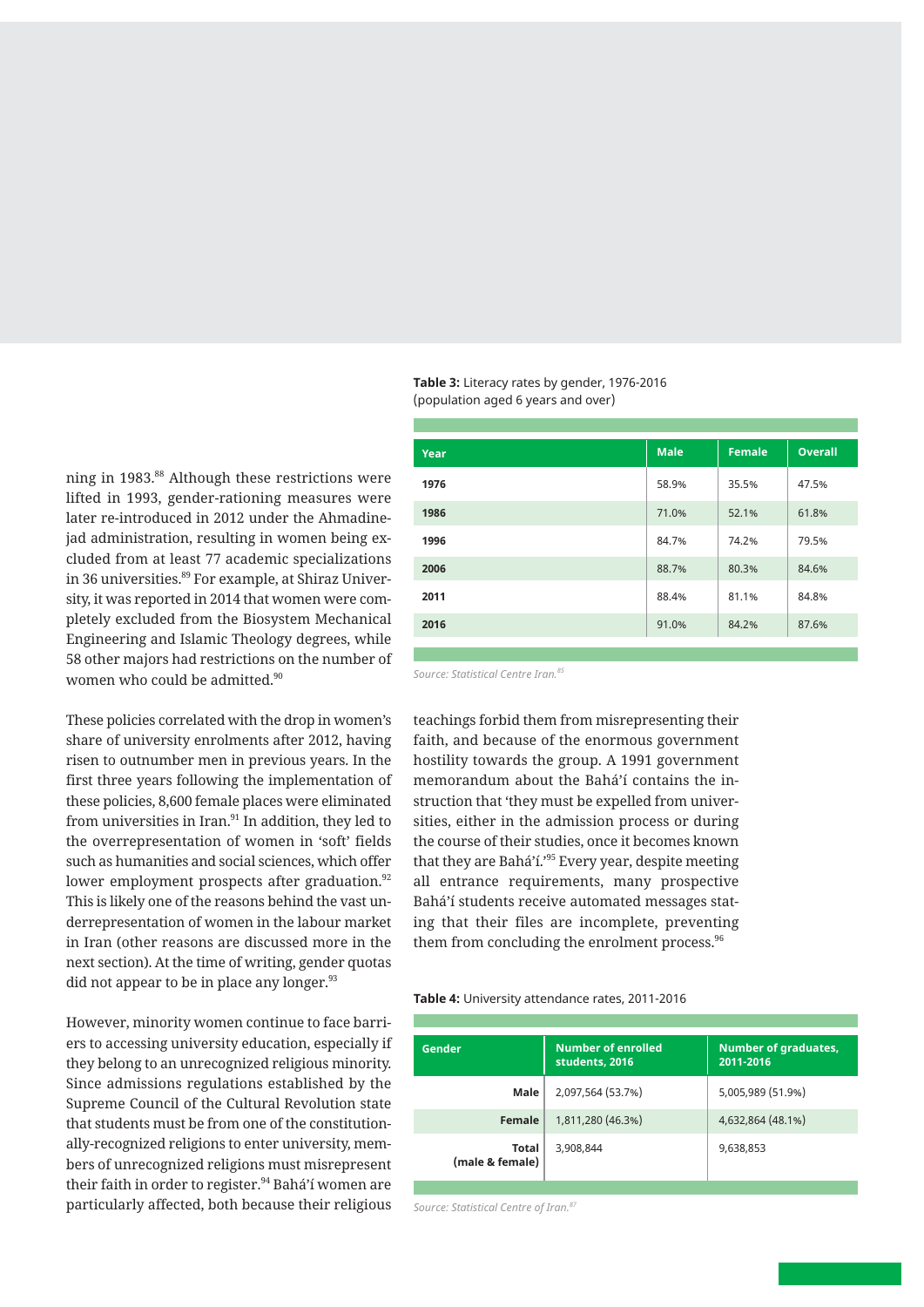#### **Table 5:** Urban vs. rural literacy rates, 2016 (population aged 6 years and over)

| 2016                        | <b>Male</b> | <b>Female</b> | <b>Overall</b> |
|-----------------------------|-------------|---------------|----------------|
| Literacy rate - urban areas | 93.5%       | 88.0%         | 90.7%          |
| Literacy rate - rural areas | 83.9%       | 72.8%         | 78.5%          |
|                             |             |               |                |

*Source: Statistical Centre Iran.97*

Another major challenge is ensuring access to education for women from rural areas, including minority women. As Table 5 shows, the literacy rate among women from rural areas is much lower than the literacy rate among women from urban areas – 72.8 per cent versus 88.0 per cent respectively. In addition, the gap between male and female literacy rates is much wider in rural areas – 11.1 percentage points, compared to 5.5 percentage points in urban areas – showing that gender discrimination, and not only economic factors, is also at play.

Further illustrating this urban-rural divide is a 2018 statement from a representative of the Ministry of Education, which revealed that more than 151,046 girls dropped out of school that year. According to the same representative, there are multiple factors at play behind the high dropout rates among girls in rural areas. In remote villages, families are often more willing to send their boys to travel long distances to schools than they are their girls. The lack of female teachers in many areas is another factor that serves to discourage families from sending their girls to school. Cultural and religious traditions also lead some rural communities to devalue girls' education, placing more emphasis on leaving school early to get married and have children. On top of that, in economically marginalized areas, families often rely on their children as labourers, which tends to affect girls more than boys.<sup>98</sup>

Girls from ethnic minorities are particularly disadvantaged when it comes to education, not least because many of the provinces home to ethnic minorities are among Iran's poorest and most marginalized. Sistan-Baluchestan province, populated by the Baluchi ethnic group, has the lowest literacy rate in the country (76 per cent) while in Kurdistan province, populated by the Kurdish minority, the literacy rate (81.5 per cent) is also far below the national average.<sup>99</sup> Girls from these provinces are doubly marginalized, facing both economic exclusion and gender discrimination. As a stark illustration of this reality, dropout rates for girls are reportedly 60 per cent by the fifth grade level in Sistan-Baluchestan.<sup>100</sup> Among Ahwazi Arabs, another ethnic minority concentrated in the southwestern Khuzestan province, the dropout rate increases from around 30 per cent at the elementary level to 50 per cent at secondary level and 70 per cent for high school.<sup>101</sup>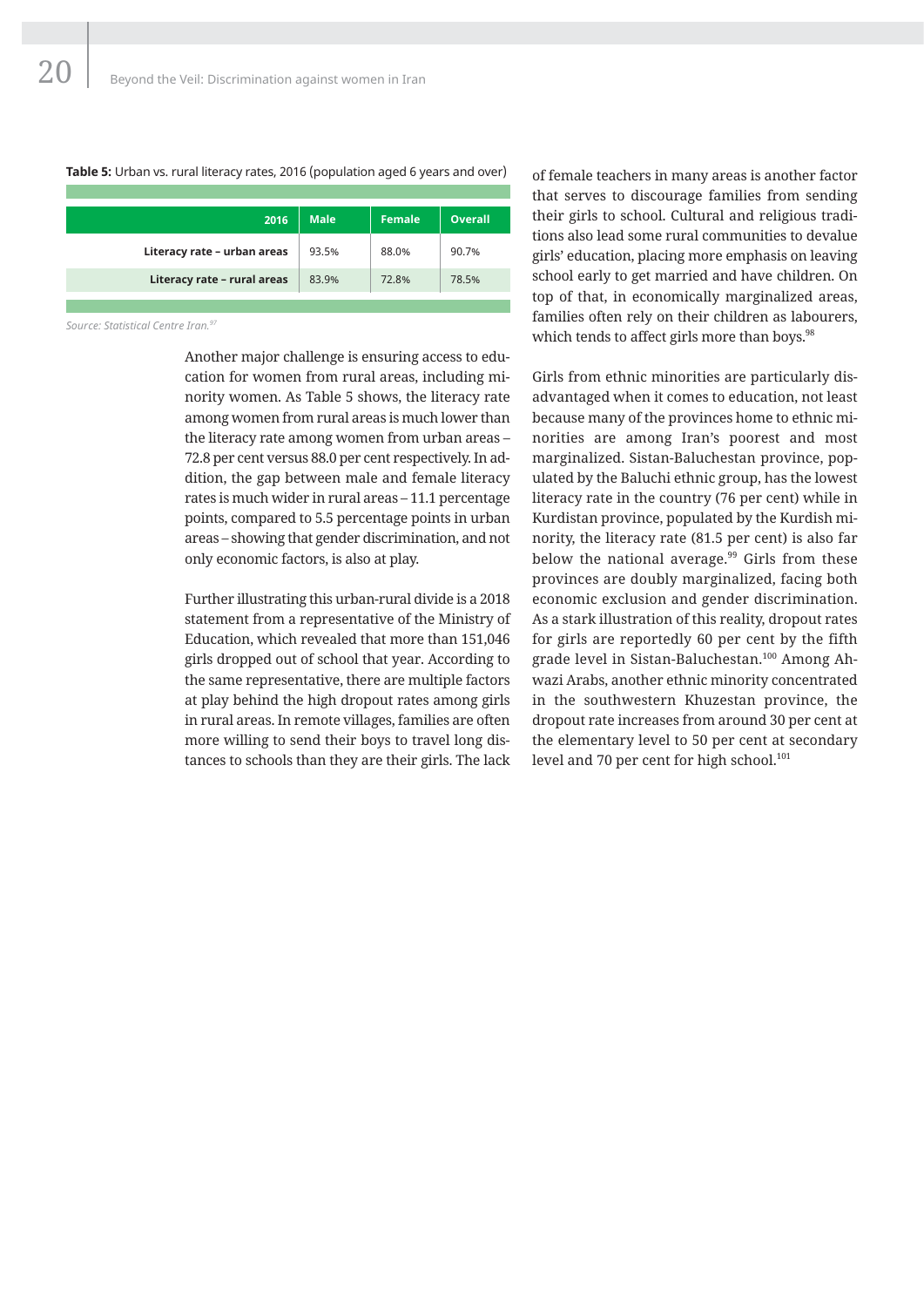# **Discrimination** in employment

'Housekeeping is a profession. A great profession. An important profession. A sensitive profession. A profession that builds the future.' This 2013 statement by Supreme Leader Ali Khamenei, Iran's highest religious authority, is emblematic of the attitude towards women's role in society that has dominated official discourse in Iran since the Islamic Revolution. The idealized image of a woman promoted by the religious establishment in post-1979 Iran emphasizes her role in the home as mother and wife, while a multitude of attitudes, laws and policies serve to circumscribe her role in the labour market.

The 2017 Global Gender Gap Report, published by the World Economic Forum, ranks Iran 140 out of 144 countries for gender parity, based on a basket of measures that include economic participation indicators.102 Similarly, a recent World Bank study ranked Iran fourth-lowest in its 2019 Women, Business and the Law index.<sup>103</sup> The female economic participation rate in Iran is one of the lowest in the world: according to government statistics published in 2018, this rate stood at 15.9 per cent for women, compared to 64.1 per cent for men (*Table 6*).

6

Women in Iran also experience much higher unemployment rates than men. According to the latest government figures, the female employment rate (19.1 per cent) is nearly double the rate for men (10.1 per cent). In urban areas, the gap be-

#### **Table 6:** Economic participation rates (population over 10 years old)

|        | <b>Economic</b><br>participation<br>rate | <b>Private</b><br>sector<br>employment | <b>Public</b><br>sector<br>employment |
|--------|------------------------------------------|----------------------------------------|---------------------------------------|
| Male   | 64.1%                                    | 85.7%                                  | 14.3%                                 |
| Female | 15.9%                                    | 76.0%                                  | 24.0%                                 |
| Total  | 40.1%                                    | 83.9%                                  | 16.1%                                 |

*Source: Statistical Centre Iran.104*

tween female and male unemployment rates is even wider – 23.2 per cent for women and 10.8 per cent for men (*Table 7*). Despite their high levels of education, women face a distinct disadvantage in the labour market, with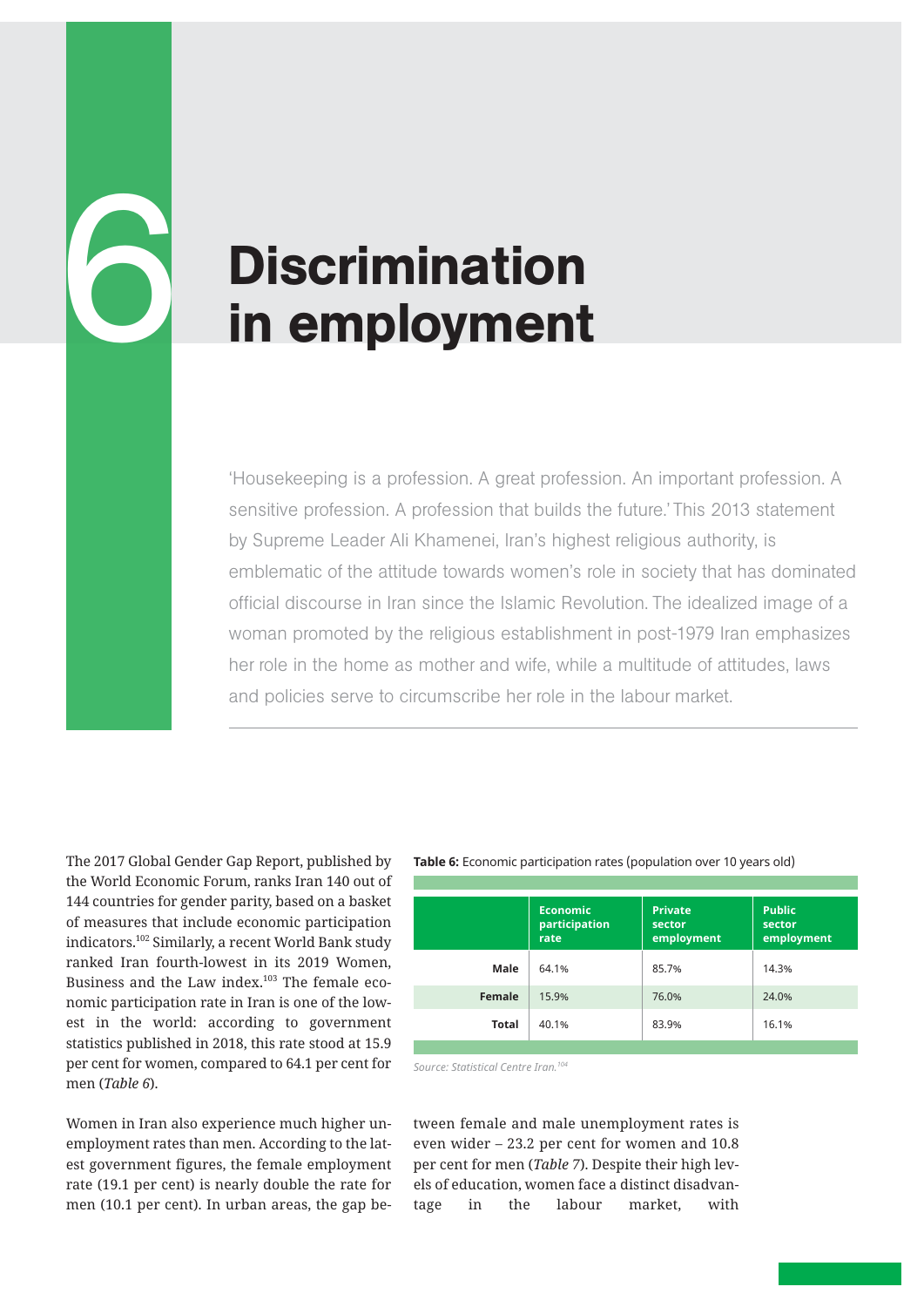#### **Table 7:** Unemployment rates, urban vs. rural areas (population over 10 years old)

|              | <b>Unemployment</b><br>rate | <b>Urban</b> areas | <b>Rural areas</b> |
|--------------|-----------------------------|--------------------|--------------------|
| Male         | 10.1%                       | 10.8%              | 8.2%               |
| Female       | 19.1%                       | 23.2%              | 7.8%               |
| <b>Total</b> | 11.9%                       | 13.2%              | 8.1%               |
|              |                             |                    |                    |

*Source: Statistical Centre Iran.107*

university-educated women three times more likely than their male counterparts to be unemployed.<sup>105</sup> Women also remain unemployed longer than men, with close to 48 per cent of women remaining in unemployment for more than 19 months, compared to only 28 per cent of men.<sup>106</sup>

There are reasons to believe that official figures may fail to capture the full extent of women's economic activity in Iran, due to the existence of a significant informal economy, especially in the agricultural sector. Some studies estimate the true female economic participation rate in rural areas to be closer to 40 or 50 per cent, due to women's participation in activities such as agriculture, animal husbandry, processing, preservation and handicrafts.<sup>108</sup> However, such labour is rarely accounted as such, does not usually generate personal income for women, and is unlikely to impact their position within the household.<sup>109</sup> There is also research that points to the existence of a significant urban female informal economy, encompassing large numbers of poor, unskilled migrants but also many educated, upper- and middle-class women.<sup>110</sup> It should be noted that women working in the informal sector do not benefit from the protection of labour laws and other regulations.

There are multiple factors contributing to the dismal representation of women in the formal labour force, both legal and practical. While the Iranian Labour Code states that 'all individuals, men and women, are entitled to equal protection of the law and can choose any profession they desire as long as it is not against Islamic values, public interest, or the rights of others,' it also forbids women from being employed in 'dangerous, arduous or harmful work.'111

In reality, the practice of preferring men over women in certain jobs, or excluding the recruitment of women altogether, is widespread in both the public and private sector. For example, women cannot serve as judges in Iran, although some work as assistant judges.<sup>112</sup> In July 2014, the Tehran Municipality announced that all female secretaries, typists and office managers would be replaced with men, while the following month, the head of the Public Buildings Office of the Iranian Police made an announcement barring the employment of women in coffee shops and traditional Iranian restaurants.<sup>113</sup>

Women have also been excluded in part from civil service jobs. In 2015, the government announced 2,284 new civil service openings, of which only 16 were designated for women, 500 were open to either gender, and the rest reserved for men – a policy that was criticized by the Vice President for Women's Affairs, Shahindokht Molaverdi.<sup>114</sup> In July 2016, Rouhani halted the civil service exam and all new recruitment processes until this gender discrepancy could be addressed, resuming the exam in November of the same year after the share of job openings for women had been doubled.<sup>115</sup>

Women from minority backgrounds are particularly disadvantaged when seeking public sector employment, having to grapple with both gender and religious or ethnic discrimination. The province with the highest levels of female unemployment is Kermanshah, populated primarily by Iranian Kurds, where the unemployment rate for women is 29.5 per cent (*Table 8*).

Religious discrimination is institutionalized through the practice of *gozinesh,* a mandatory screening process that anyone seeking employment in the public or para-statal sector must undergo. *Gozinesh* involves assessing prospective employees' belief in Islam or one of the constitutionally-recognized religions, as well as their loyalty to the Islamic Republic. This policy clearly discriminates against adherents of non-recognized religious minorities. Bahá'í remain prohibited completely from employment in the civil service. A 1991 memorandum issued by the Supreme Council of the Cultural Revolution and signed by Supreme Leader Ali Khamenei calls for Bahá'í to be dealt with in such a way 'that their progress and development shall be blocked' and further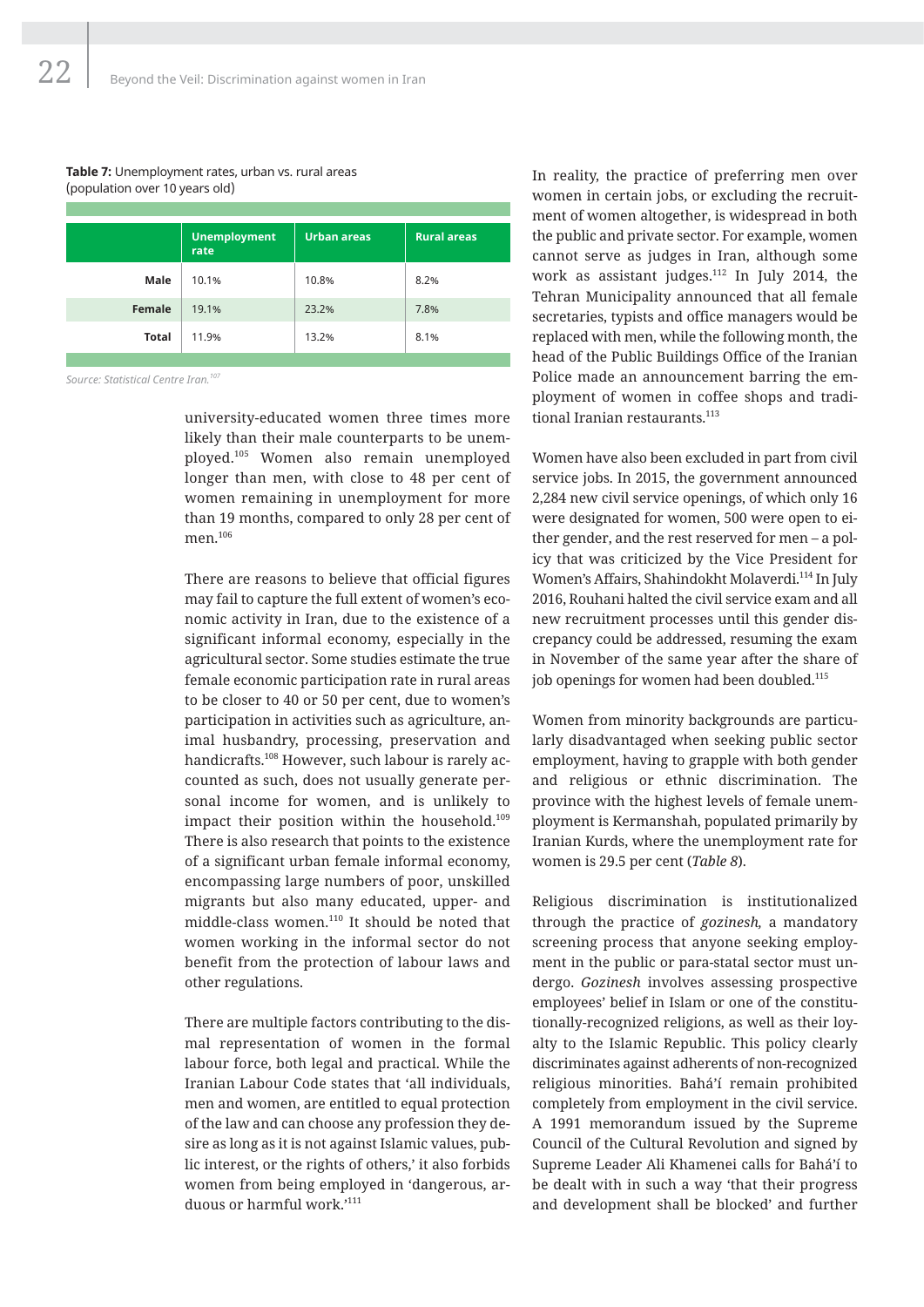#### **Table 8:** Female unemployment rates by province (population over 10 years old)



*Source: Statistical Centre Iran.118*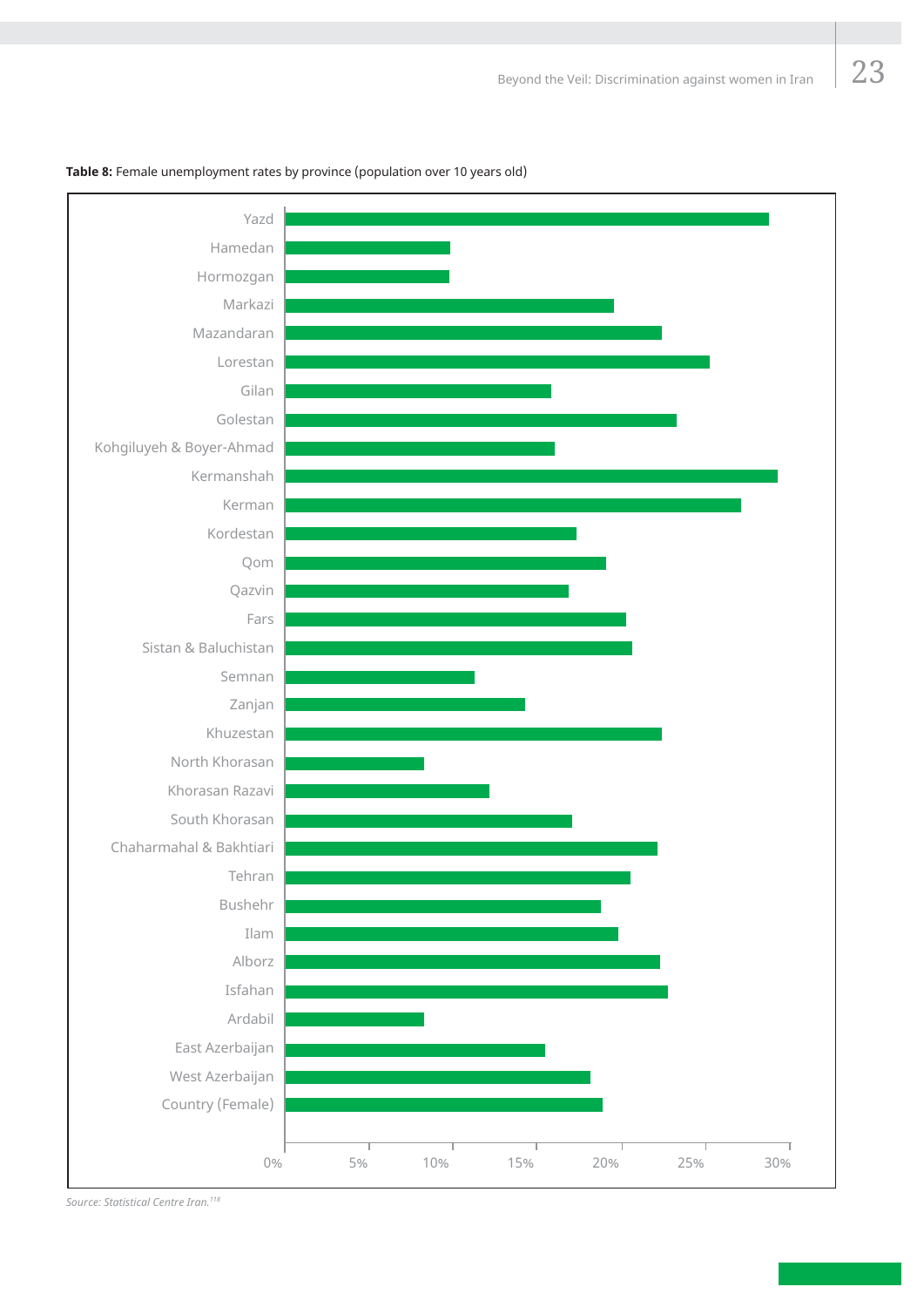states that 'employment shall be refused to persons identifying themselves as Bahá'í.'<sup>117</sup>

According to research carried out by Human Rights Watch, many private sector companies either directly or indirectly discriminate against women in their hiring practices. An analysis of publicly available job vacancies done by the organization found many examples of job openings in science, technology engineering and mathematics containing a stated preference for male candidates, whereas postings in which female candidates were desired were mostly for jobs such as secretaries and assistants. Several European companies operating in Iran also posted job advertisements that contained discriminatory gender requirements. Moreover, numerous employers interviewed by the organization stated that they were reluctant to hire women for senior positions because this could be damaging for the company's image.<sup>118</sup>

Other reasons for preferring male over female candidates in hiring practices include the cultural norm that men should provide for the family, and therefore are more deserving of employment.<sup>119</sup> Some employers also prefer to hire men due to a fear that other employees would not accept a woman's authority, especially if she were to be employed in a managerial position.<sup>120</sup> Another factor disadvantaging women is the fact that obtaining many jobs in Iran requires good professional connections, which women are less likely to have.<sup>121</sup>

Married women face particular forms of discrimination in the labour market. The Iranian Civil Code gives a husband the right to bar his wife from any job that he considers to be 'against family values or inimical to his or her reputation.'<sup>122</sup> Some employers require engaged or married women to provide a written statement of permission from their husbands in order to be hired.<sup>123</sup> Some employers are also reportedly reluctant to hire married women because they believe they will not be able to work long hours.<sup>124</sup>

Since Iranian law also requires married women to obtain permission from their husbands to leave the country, employers may be discouraged from hiring married women for positions which involve frequent travel. The restriction on women travelling abroad has affected several high-profile athletes in recent years, leading to attempts at legal

reform. Niloufar Ardalan, a professional football player, was barred from travel to the 2015 Asian Cup final because her husband demanded she stay in the country for her son's first day of school. Later in the year, when her husband again attempted to prevent her from travelling to the world championships, Ardalan was only able to attend after she obtained permission through a court.125 Zahra Nemati, an archer on Iran's Paralympic team and the country's first female gold medalist in the sport, was prevented by her husband from leaving the country in May 2017 because she had filed for divorce.126 In 2017, the Rouhani administration introduced a draft law to Parliament to allow certain women – namely elites, athletes and artists – to travel outside the country without their husband's consent, provided they secure the permission of the prosecutor-general. The law is still pending in Parliament.<sup>127</sup>

Pregnancy is another factor that often puts married women at a disadvantage in the workplace. Legislation ratified in January 2017 provides women with nine months of maternity leave and men with two weeks of paternity leave. However, according to data from a survey carried out over an 18-month period by the Social Security organization, 47,000 of the 145,000 women who took a six-month maternity leave were fired after returning to work.<sup>128</sup> Former Vice President for Women and Family Affairs, Shahindokht Mowlaverdi, stated in 2014 that she was receiving 20 complaints a week from women who had lost their jobs after going on maternity leave. $129$ 

While Article 38 of the Iranian Labour Code requires employers to pay equal wages to men and women for work of equal value and under the same conditions, in reality women often earn less than men. A 2015 report by Iran Talent found that women earn 23 per cent less than men overall, and 36 per cent less for managerial positions.<sup>130</sup> Other sources report that women's salaries are 41 per cent lower than men's.<sup>131</sup> In addition to receiving lower salaries, women can also be excluded from certain types of benefits and raises. For example, in some companies, employees can supplement their basic salary by working additional hours, but overtime pay is only given to men. $132$ 

Several recent legislative initiatives have the potential to worsen the discrimination experienced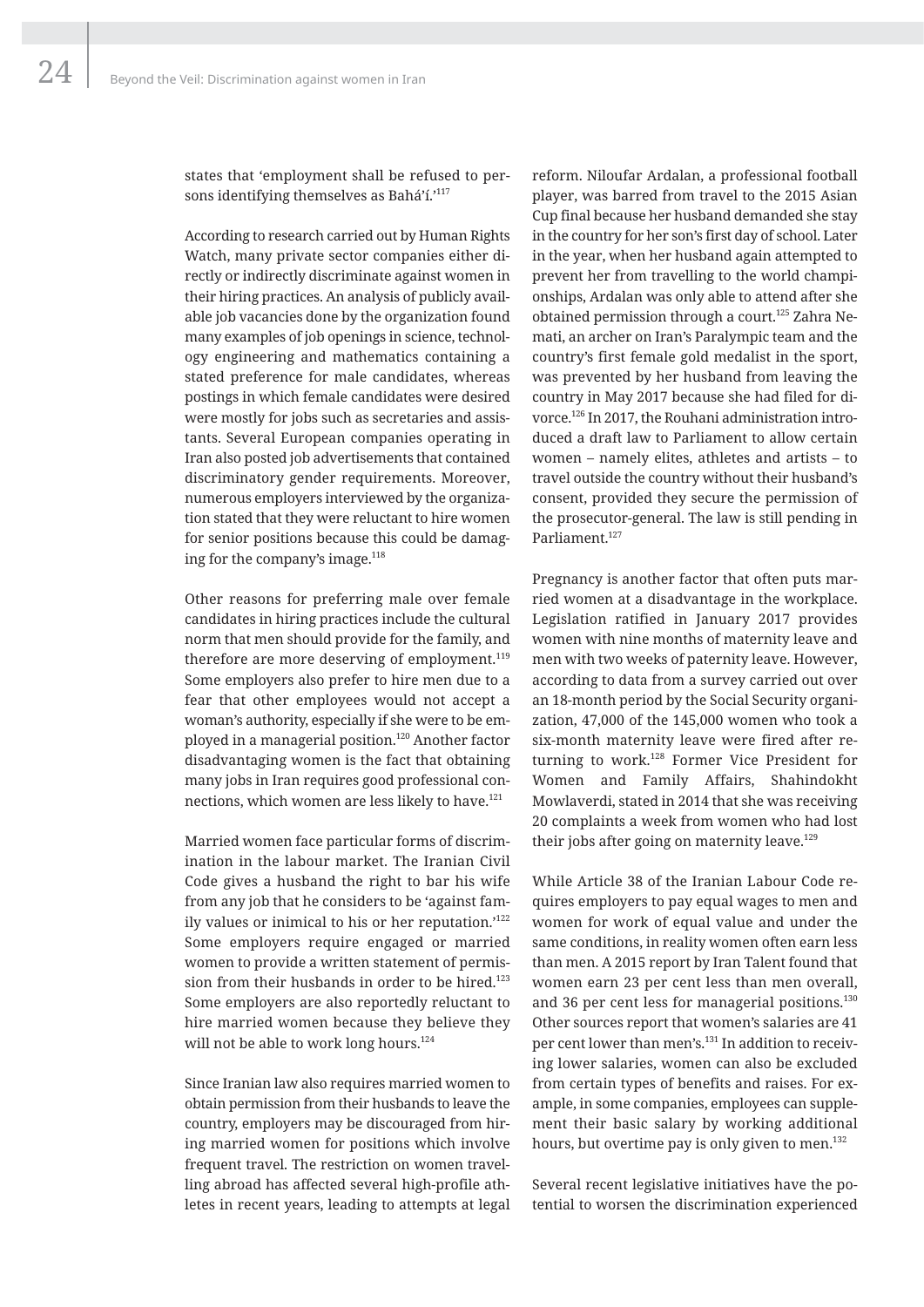25

by Iranian women in the labour market. In July 2016, the Parliament ratified the Reduction of Office Hours Act for Women with Special Circumstances. According to this law, women who have children under six years of age, who have a family member with disabilities or terminal illness, or who are heads of households are entitled to work a reduced 36-hour week, while receiving the payment and benefits for a 44-hour week.<sup>133</sup> While the provisions appear to be intended to provide a degree of support to families with additional care responsibilities, the gendered application of these benefits and the fact that the cost of the reduced hours falls to businesses without compensation or subsidies from the government could have negative implications for women workers. Since these entitlements do not apply to men, some activists fear that the law will disincentivize employers from hiring women due to the higher costs this would entail.<sup>134</sup>

The same year, a draft Population and Family Excellence bill was re-introduced to Parliament. As part of a plan to increase the overall pregnancy rate in Iran, the bill requires employers to prioritize hiring men and prohibits the employment of unmarried men and women in university faculty positions $135$  – a move that significantly limits women's freedom and puts their ability to choose to work at risk.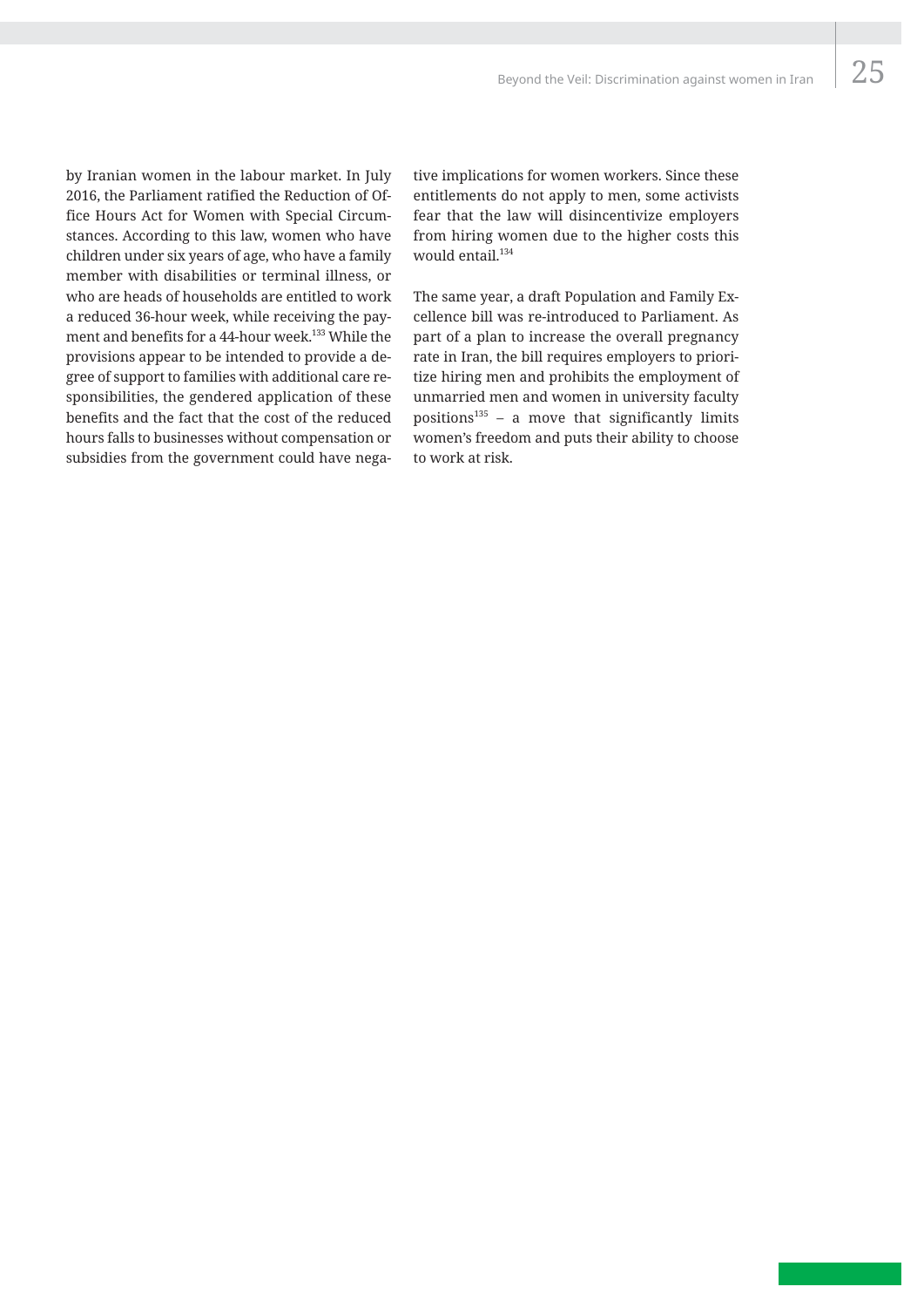# **THE Discrimination<br>The in nationality rights**

According to Iran's Civil Code, Iranian nationality is granted to persons born to an Iranian father, whether they are born inside or outside of the country. This means that Iranian women do not have the ability to transfer their nationality to their children. This affects thousands of Iranian women married to foreign men, especially Iranian women from the Baluchi minority married to Baluchi migrants and refugees from Afghanistan. Despite recent attempts at reform, the policy continues to place children of such marriages at risk of statelessness.

Children of marriages between Iranian women and foreign men are unable to obtain Iranian citizenship documents, placing them at risk of statelessness. They face a range of rights deprivations including limited access to state benefits, healthcare and education, as well as the rights to vote and hold public office.<sup>136</sup> However, opponents of granting women the right to transfer nationality have cited fears of illegal immigration from Afghanistan and threats to the country's demographic make-up.

There are no official numbers on the scope of this problem. However, according to the Tabnak news agency, in 2015/2016 an estimated 150,000 Iranian women living in Iran were married to foreign husbands. Moreover, there were about 500,000 children born to these marriages who did not have birth certificates or Iranian nationality documents.137 On 24 October 2018, ISNA reported that 49,000 children in the three provinces of Tehran, Sistan-Baluchestan and Khorasan had no birth certificates or Iranian nationality, despite being born to Iranian citizen mothers. This number was given by the Ministry of Cooperatives, Labour and Social Welfare, based narrowly on the voluntary self-reporting of 14,000 mothers who had received a text message from the Ministry. Moreover, these were women whose marriages to non-Iranian men had been officially recorded.<sup>138</sup>

In September 2006, during the Ahmadinejad presidency, the Iranian Parliament passed a bill amending Article 976-5 of the Civil Code. The amendment allows persons born in Iran to a foreign father and Iranian mother to apply for Iranian nationality upon reaching the age of 18 through an administrative petition. In order to be eligible for nationality, applicants cannot have a criminal record, they must have lived in Iran for at least five years, they must renounce nationality of the father's country of origin, and they must apply for Iranian nationality within one year of turning 18.

Those who had already reached age 18 at the time the 2006 law went into effect had a one-year window to apply for nationality. However, many of the people under this category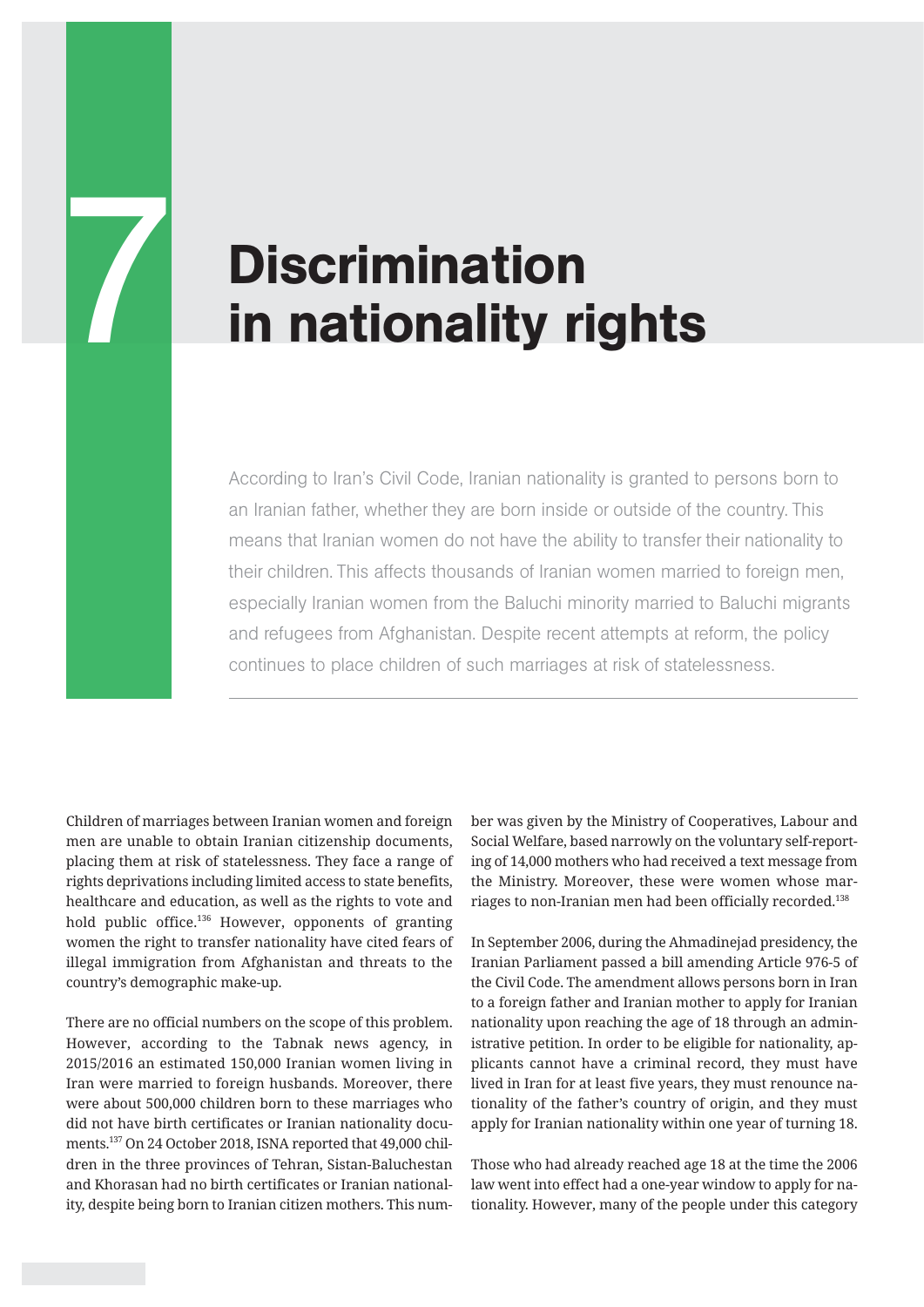faced challenges applying within one year. For example, many were born into unregistered marriages and one year was not enough time for their families to both register the marriage and obtain Iranian nationality for their children.139 As a result, only 2,000 people who were over the age of 18 in 2006 were able to gain nationality under the new  $law<sup>140</sup>$ 

In 2016, parliamentarians worked on another bill that would have introduced more stringent standards for children to gain citizenship upon turning 18, while opening citizenship up to children born outside of Iran to Iranian mothers.<sup>141</sup> According to this bill, children of Iranian women and foreign men, regardless of birthplace, would be able to obtain Iranian nationality after turning 18, provided they could show (with some limited exceptions) that they had lived in Iran at least 15 years and that their parents' marriage was legally registered.<sup>142</sup> In July 2017, Maryam Mirzakhani, a famous Iranian mathematician, passed away. Mirzakhani was married to a non-Iranian and was living in the United States, where her daughter was also born. In her will, Mirzakhani stated that she wanted her daughter to have Iranian citizenship. The story went viral, encouraging 60 members of Iran's Parliament to pledge reforms that would address Maryam's dying wishes, which neither the existing law nor the pending amendment would be able to do.

In August 2017, Parliament suspended debate on the bill to allow the Rouhani administration to submit its own version, which parliamentarians planned to reconcile with the existing draft.<sup>143</sup> On 5 November 2018, Shahindokht Mowlaverdi, former Special Assistant to the President for Citizenship Rights, announced that the Rouhani administration had sent a revised citizenship bill to Parliament. The revised bill enables Iranian women to apply for Iranian nationality for their children, and allows persons born to Iranian mothers and non-Iranian fathers to apply for Iranian citizenship on their own upon turning 18, regardless of their country of birth.<sup>144</sup> This law was ratified by the Iranian Parliament, but was then rejected by the Guardian Council in June 2019 due to some legal issues, and was sent back to the Parliament for further review.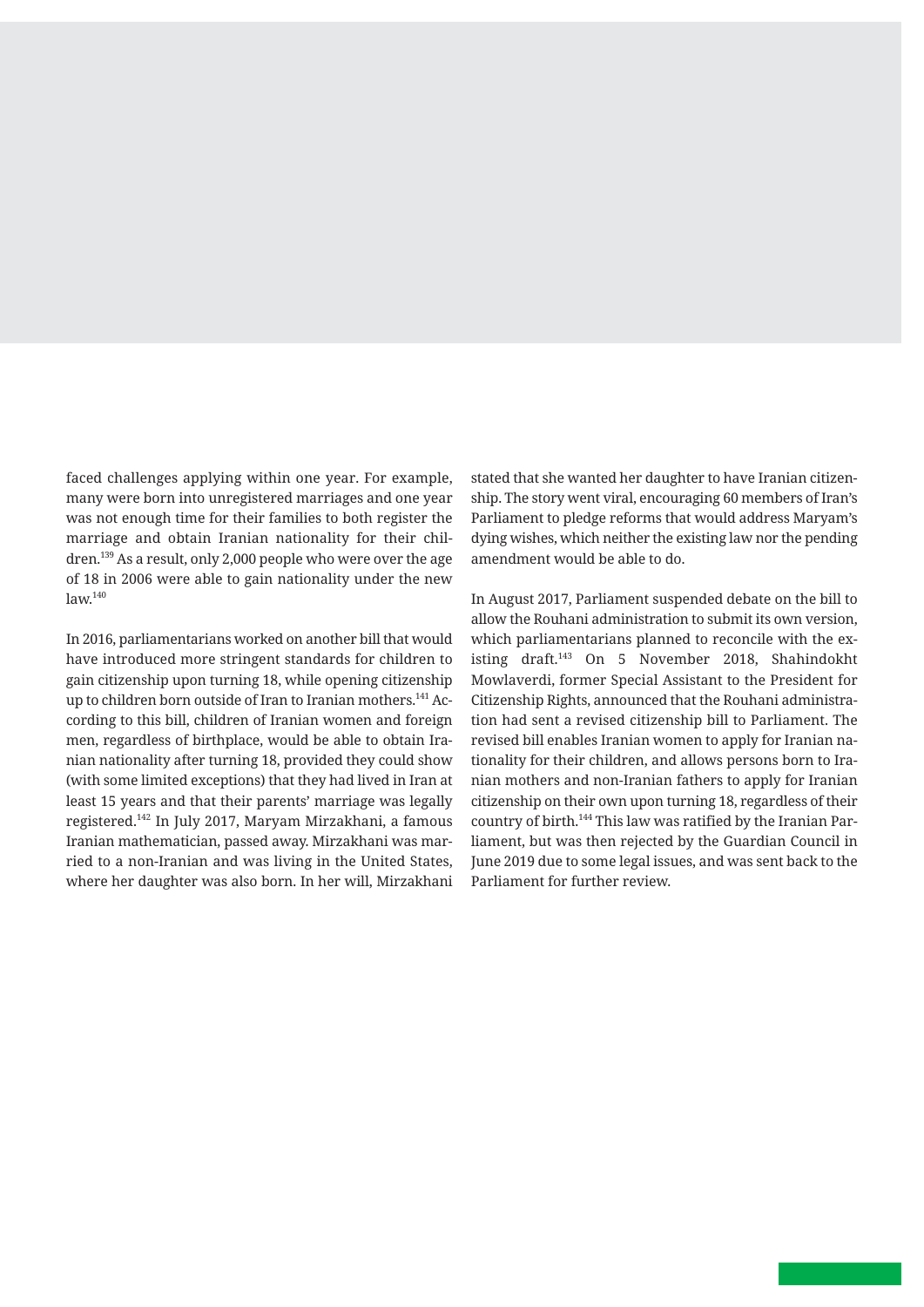# **Discrimination** in marriage and<br>family matters

Family law in Iran entrenches a system of male guardianship over women through the institution of marriage and laws governing the family unit. As a result, women face rights restrictions and limits on their autonomy across the processes of marriage, divorce, child custody, and in other matters. Moreover, child marriage is effectively legalized by Iran's Civil Code, leading to large numbers of girls being forced into marriage every year, which results in a host of rights abuses.

Iran's Civil Code, many parts of which date back to 1936, designates husbands as the head of the family, and places women under their guardianship. This gives husbands authority over their wives in a range of matters, such as employment: for example, a husband has the right to prevent his wife from working in an occupation he considers damaging to his principles or reputation.<sup>145</sup> As part of their role as heads of households, men have certain financial obligations in marriage: *mahriye* (dower payment), *nafage* (spousal support) and *ojrat al-mesl* (compensation for domestic work). In return, women are expected to abide by the principle of *tamkin,* or submission to their husband's will. Article 1108 of the Civil Code holds women responsible for the duty of fulfilling their husbands' sexual needs. Failure to abide by the principle of *tamkin* can lead to a wife losing her right to *nafage*. 146

Husbands are also considered the primary authority over children in a marriage. They hold sole legal guardianship of children, and have the authority to determine where the

family will live. When the husband is absent, legal guardianship of the children goes to the paternal grandfather instead of the mother.<sup>147</sup> There are some cases in which mothers can obtain physical custody, though not legal guardianship, of children. According to the Civil Code, a mother can also obtain physical custody of a child if the father is addicted (to gambling, alcohol and/or drugs); has a mental disability; is morally corrupt; forces the child into labour, prostitution or beggary; or repeatedly hits the child.<sup>148</sup> In the case of divorce, the mother is given preference in child custody until the child turns two, in the case of boys, or the age of seven, for girls.<sup>149</sup> However, if the mother remarries at any point, she loses the right to custody.<sup>150</sup> When the children turn two or seven, depending on the case, custody is transferred automatically to the father or whoever is determined to be in the child's best interests. Moreover, legal guardianship remains with the father even if the mother has physical custody, which means that the father retains authority over major decisions in the child's life.<sup>151</sup>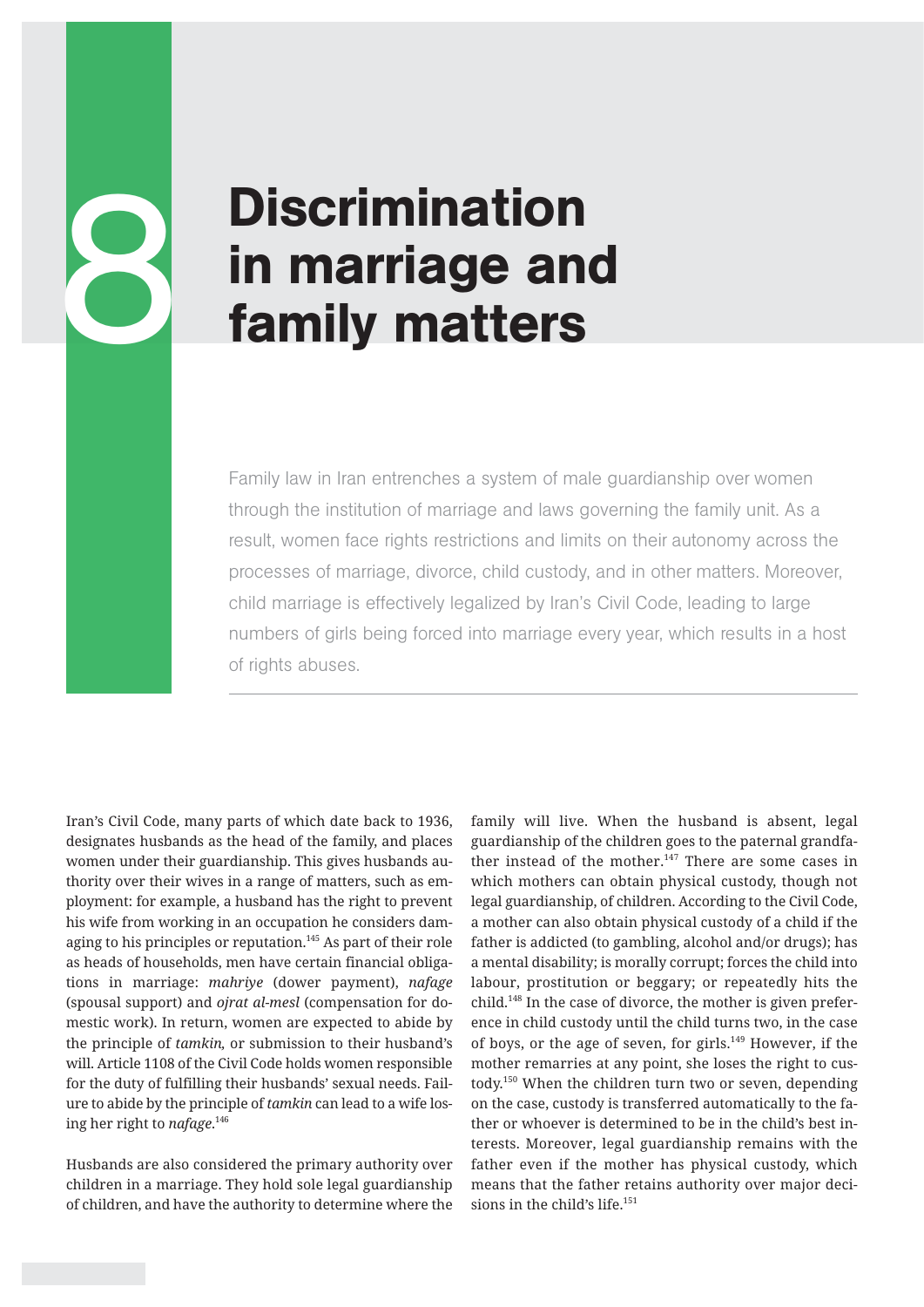Family law in Iran also contains stark gender differences when it comes to men's and women's right to divorce. While men have an incontestable right to divorce their wives on a wide range of grounds, women can only apply for divorce in limited cases, such as the husband's addiction, imprisonment or refusal to support the family financially.152 In the case of domestic violence, women must prove that the abuse was intolerable in order to obtain a divorce.153 Divorce proceedings initiated by women also take a long time in the courts, often resulting in women giving up some of their rights – such as payment of *mahriye* – in order to speed up the settlement.<sup>154</sup>

Adherents of Iran's three officially recognized minority religions – Christianity, Judaism and Zoroastrianism – are governed by their own personal status laws. This means it is possible that women from these religions could be subject to community-specific forms of discrimination. For example, under Zoroastrian personal status law, if a woman's husband dies and she chooses to remarry, legal guardianship of her children is transferred to the child's grandfather.<sup>155</sup> However, there is insufficient information available about the application of these laws to make a comprehensive assessment. For example, it is unclear whether or not Jewish women have the right to divorce, in the absence of any Persian translation of Jewish laws applied in Iran. When an Iranian court requires information about matters relating to Jewish personal status, a representative of the Jewish religious establishment, referring to the jurisprudential books of the religion, provides the answer to the court.<sup>156</sup>

The question of interfaith marriage is also one in which Iranian law applies differently depending on the gender and religious affiliation of the person wishing to enter such a union. While Muslim men are permitted to marry women belonging to the constitutionally-recognized minority religions, Muslim women are not allowed to marry non-Muslim men.157 This also means that in the case of a marriage between two non-Muslim spouses, if the woman decides to become Muslim, she will not be permitted to continue her married life with her non-Muslim husband. The question of whether or not marriages between persons belonging to constitutionally-recognized religions are allowed is subject to each religion's personal status laws.

Marriages involving Bahá'í are particularly problematic due to official intolerance of their faith in Iran. Bahá'í marriages are not recognized, which compels many Bahá'í couples to conduct their marriage according to Islamic rules and declare themselves Muslim to register their marriage.158 In the case of marriages between Muslims and Bahá'í, although interfaith marriages are accepted in the Bahá'í faith, they are condemned by the Islamic religious establishment. A case described on *Iranwire,* a well-known Persian social and citizen-journalism website, shows the difficulties faced by a Muslim woman wishing to marry a Bahá'í man. The couple could not find anyone willing to perform their Islamic ceremony or register the marriage, and only after paying a significant sum of money to a cleric were they able to have the rites performed. Their marriage certificate does not contain any reference to the husband's Bahá'í faith, instead stating 'subject to Islamic Republic Laws' in the religion field.<sup>159</sup>

Women from ethnic minorities may also face intersectional discrimination in personal status matters. Some of Iran's ethnic minorities belong to the Sunni sect of Islam, which means that women from these communities may also be affected by religious practices that are outside the realm of the state-sanctioned school of jurisprudence. Such practices often vary from location to location and community to community, but are implicitly sanctioned by the state. The Law Permitting the Observance of Non-Shi'a Iranians' Personal Status in the Courts gives Sunnis, as with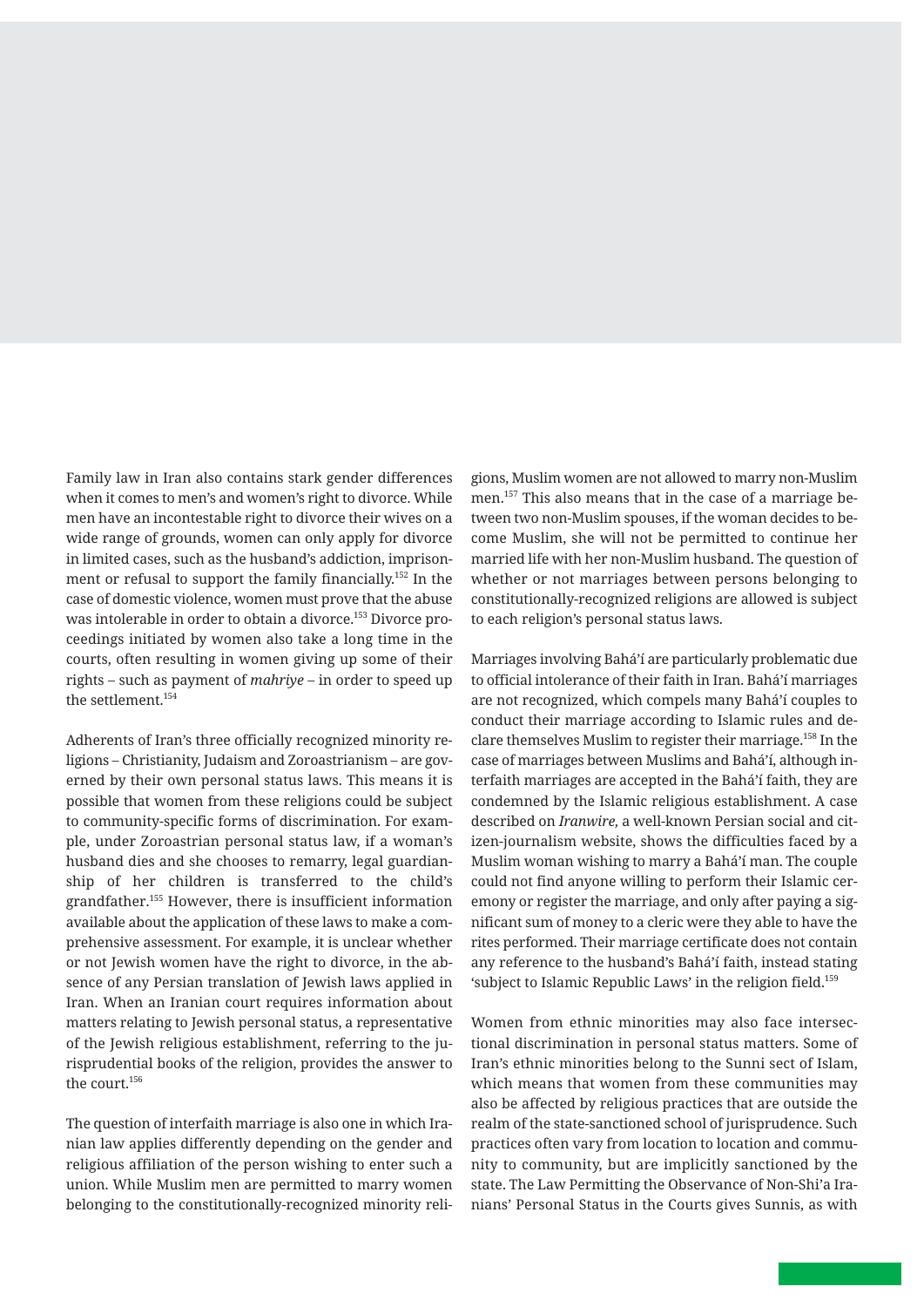other recognized religious minorities, the right to follow their own jurisprudence on matters such as divorce, wills and inheritance, in accordance with the Constitution.<sup>160</sup>

One issue on which there are differences between the Shi'a and Sunni schools of jurisprudence is divorce. In the Kurdish, Sunni-majority regions of Iran, the 'triple *talaq*' form of divorce is often practised. Whereas in the Shi'a school of jurisprudence, divorce is performed in three distinct stages, in some versions of Sunni Islam, it is possible to perform the three divorces all at once without the presence of the wife. The husband simply repeats the word '*talaq*' three times in front of a gathering or council and it is religiously valid. According to an estimate by one lawyer interviewed for a report by the news agency Al-Monitor, as many as 55 to 60 per cent of divorces in the Kurdistan province may be concluded in this manner.<sup>161</sup>

Triple *talaq* takes place outside normal legal channels. Arbitrary and immediate, it often leaves a woman economically and emotionally stranded. There is no court proceeding to make basic determinations about child custody and financial matters, leaving both women and children in limbo. Moreover, triple *talaq,* once pronounced, is irrevocable, which makes it impossible for the couple to remarry unless the wife remarries and divorces someone else. This forces women who wish to get back together with their husbands to consummate another marriage first – often by entering a marriage and divorcing immediately for a fee.<sup>162</sup>

## **Child marriage**

Another area in which Iranian family law differentiates between men and women is in the legal marriage age. According to article 1041 of the Civil Code, there is no minimum age for marriage. Children are effectively free to marry once they reach the age of 13 (for girls) and 15 (for boys). Girls and women require the permission of a male legal guardian to marry for the first time, regardless of age. Girls under 13 and boys under 15 can be married with the consent of their legal guardian and the sanction of a court.<sup>163</sup> The lack of legal barriers to child marriage goes against international standards, including CEDAW and the Convention on the Rights of the Child (CRC). While Iran ratified the CRC in 1994, it filed a broadly-worded reservation asserting its right 'not to apply any provisions or articles of the Convention that are incompatible with Islamic Laws and the internal legislation in effect.'

|                  | <b>New marriages of girls</b> |           |         | <b>New marriages of boys</b> |         | <b>Total</b>    |
|------------------|-------------------------------|-----------|---------|------------------------------|---------|-----------------|
| Year             | <b>Under 10</b>               | $10 - 14$ | $15-19$ | <b>Under 15</b>              | $15-19$ | <b>All ages</b> |
| 1396 (2017-2018) | 217                           | 35333     | 170962  | 417                          | 24404   | 608956          |
| 1395 (2016-2017) | 234                           | 39045     | 197936  | 366                          | 28210   | 705716          |
| 1394 (2015-2016) | 179                           | 36938     | 196592  | 314                          | 27811   | 685352          |
| 1393 (2014-2015) | 176                           | 40228     | 214086  | 321                          | 32266   | 724324          |
| 1392 (2013-2014) | 201                           | 41,236    | 234,974 | 313                          | 36155   | 774513          |
| 1391 (2012-2013) | 187                           | 40,464    | 265,117 | 359                          | 43549   | 829968          |
| 1390 (2011-2012) | 220                           | 39,609    | 281,747 | 742                          | 47403   | 874792          |
| 1389 (2010-2011) | 716                           | 42,741    | 298,625 | 1452                         | 55914   | 891627          |
| 1388 (2009-2010) | 449                           | 40,160    | 301,246 | 1149                         | 54377   | 890208          |
| 1387 (2008-2009) | 302                           | 37,820    | 313,433 | 858                          | 56391   | 881592          |
| 1386 (2007-2008) | 317                           | 35,614    | 298,387 | 1011                         | 50612   | 841107          |

**Table 9:** Number of child marriages per year in Iran

*Source: National Census Yearbooks of 1386-1396.165*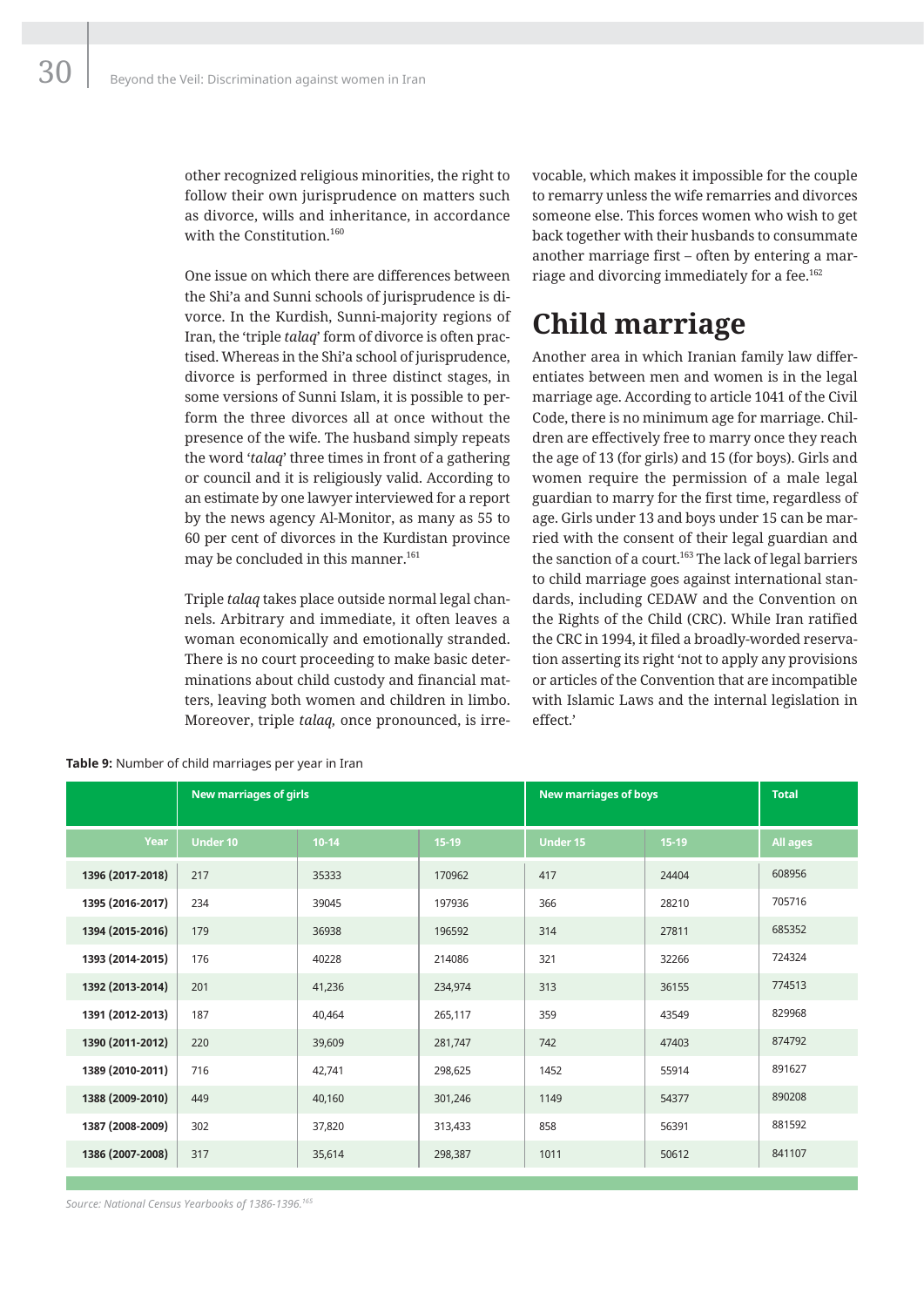Official marriage data in Iran lumps children married at 18 and 19 together with children of younger ages, which makes it impossible to identify the prexcise extent of child marriage in the country (Table 9). According to these statistics, around 200,000 girls aged 19 or younger and 30,000 boys aged 19 or younger are married every year in Iran. This means that approximately 35 per cent of all new marriages registered every year involve a bride aged 19 or younger. Of the child brides married in 2017-2018, almost 36,000 were under the age of 15. It should be noted that government statistics only include marriages that are officially registered, which means that the true number of child marriages could be even higher. $164$ 

Child marriage is often a product of traditional, religious and cultural pressures. The Civil Code's legalization of child marriage is based on marriage ages found in the state's official version of Shi'a jurisprudence. In some traditional communities in Iran, girls are pledged by their parents to marry a cousin or distant relative at the time of her birth. Internal family dynamics, poverty, addiction and migration can also impact the likelihood of child marriage. Some families marry off their daughters in exchange for financial compensation.<sup>166</sup> The report by the Imam Ali Society shows that child marriage is especially prevalent among children with lower levels of education. In their polling, 37.5 per cent of children married were illiterate, 37.5 per cent had less than secondary schooling, 22 per cent went to high school and only 3 per cent had any higher education.<sup>167</sup>

Child marriage is particularly common in some minority-populated regions such as Sistan-Baluchestan, Kurdistan, and Khuzestan. This is attributed to the economic marginalization of those provinces, in addition to social and cultural factors. In Sistan-Baluchestan Province, at least 40 per cent of new marriages per year involve a child groom or bride.168 These marriages put girls at additional risk given the overall low levels of development and health infrastructure in the province. For example, the maternal mortality rate in Sistan-Baluchestan Province is 12 per cent, compared to the national rate of 5.64 per cent.<sup>169</sup>

Early marriage in Iran leaves girls vulnerable to domestic abuse. About 47 per cent of girls interviewed in the Imam Ali report had a history of bruises, 21 per cent had physical lesions, 53 per

| <b>Province</b>    | <b>Under 10</b> | $10 - 14$ | $15 - 19$ |
|--------------------|-----------------|-----------|-----------|
| Western Azerbaijan | $\overline{7}$  | 1,446     | 8,866     |
| Eastern Azerbaijan | 8               | 3,625     | 9,407     |
| Ardabil            | 3               | 1,458     | 3,862     |
| Sistan-Baluchestan | 20              | 2,300     | 11,741    |
| Zanjan             | 15              | 1,397     | 2,865     |
| <b>Kurdistan</b>   | 1               | 489       | 4,122     |
| Kermanshah         | 6               | 628       | 3,966     |
| <b>Khuzestan</b>   | 20              | 2,554     | 13,407    |
| Fars               | 15              | 1,572     | 9,238     |
| <b>Tehran</b>      | 14              | 1,449     | 12,735    |

**Table 10:** Number of girls married in 1396 (2017-2018), selected provinces

*Source: National Organization for Civil Registration.170*

cent had experienced broken bones and 3 per cent suffered permanent physical damage.<sup>171</sup> According to a 2016 report by researcher Kameel Ahmady, 21 per cent of married girls surveyed by the organization reported being forced to have sexual relations with their husbands. Few had raised any objection to the forced sexual activity, believing it was part of their marital duties.<sup>172</sup>

Child marriage also has a negative impact on educational attainment. In Iran, married girls cannot attend the same schools as unmarried girls, which is often a reason for interruption of education. Child brides are also likely to become mothers at a young age. In the Imam Ali report, 44 per cent of married girls surveyed reported not using any form of contraception.<sup>173</sup> Early pregnancy not only adds to the likelihood that girls will be pulled away from school, but also involves serious health risks. According to statistics from Iran's National Organization for Civil Registration, about 7 per cent of birth certificates each year are issued to children of mothers aged 19 or younger.<sup>174</sup>

Early pregnancy not only adds to the likelihood that girls will be pulled away from school, but also involves serious health risks. According to statistics from Iran's National Organization for Civil Registration, about 7 per cent of birth certificates each year are issued to children of mothers aged 19 or younger.<sup>175</sup>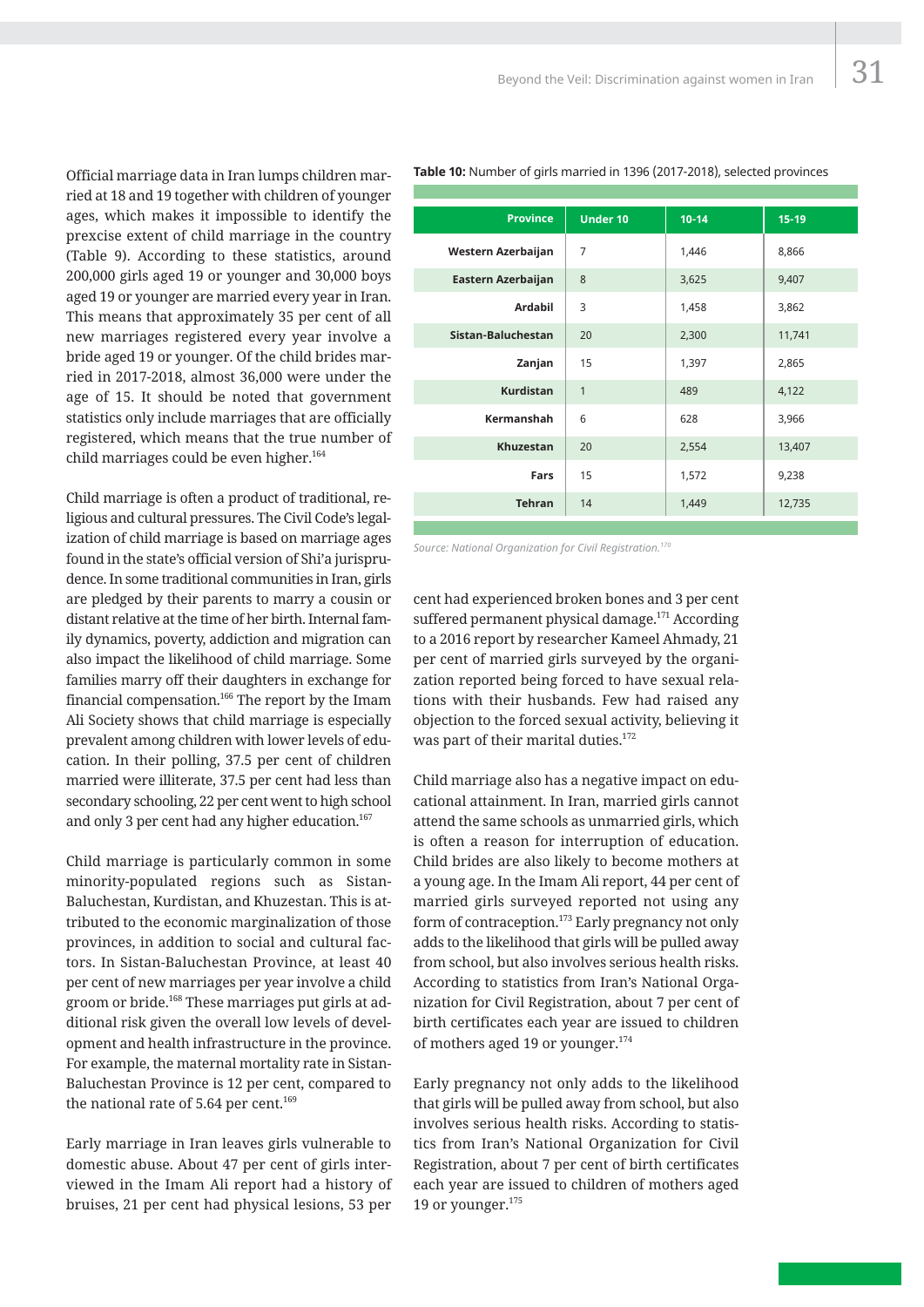|  |  | Table 11: Number of births per year according to mother's age |
|--|--|---------------------------------------------------------------|
|  |  |                                                               |

|                  | <b>Mother</b><br>under 15 | <b>Mother</b><br>aged 15-19 | <b>Total number</b><br>of births |
|------------------|---------------------------|-----------------------------|----------------------------------|
| Year             |                           |                             |                                  |
| 1396 (2017-2018) | 1534                      | 88361                       | 1,450,271                        |
| 1395 (2016-2017) | 1556                      | 90717                       | 1,487,873                        |
| 1394 (2015-2016) | 1511                      | 96351                       | 1,529,679                        |
| 1393 (2014-2015) | 1713                      | 102549                      | 1,493,317                        |
| 1392 (2013-2014) | 1727                      | 107585                      | 1,430,678                        |
| 1391 (2012-2013) | 1646                      | 109179                      | 1375403                          |
| 1390 (2011-2012) | 1666                      | 108900                      | 1332274                          |
| 1389 (2010-2011) | 1731                      | 111387                      | 1299226                          |
| 1388 (2009-2010) | 1628                      | 113233                      | 1280449                          |
| 1387 (2008-2009) | 1683                      | 113533                      | 1223598                          |
| 1386 (2007-2008) | 1581                      | 113234                      | 1192406                          |

*Source: National Organization for Civil Registration.176*

In 2016, the Rouhani administration introduced a bill to revise Article 1041 of Iran's Civil Code, also known as the Child Spouse Bill, to Parliament. The draft bill banned marriage for girls under the age of 13 and boys under the age of 16 and increased the standard age of marriage to 16 for girls and 18 for boys. However, it still permitted girls aged 13- 16 years and boys aged 16-18 years to get married with parental consent and court permission. On 26 September 2018, the Child Spouse Bill was approved by 151 out of 204 members of Parliament. However, in December 2018, when the bill went to the Judicial Parliamentary Committee for mandatory review, it was rejected and sent back to the Rouhani administration for amendments.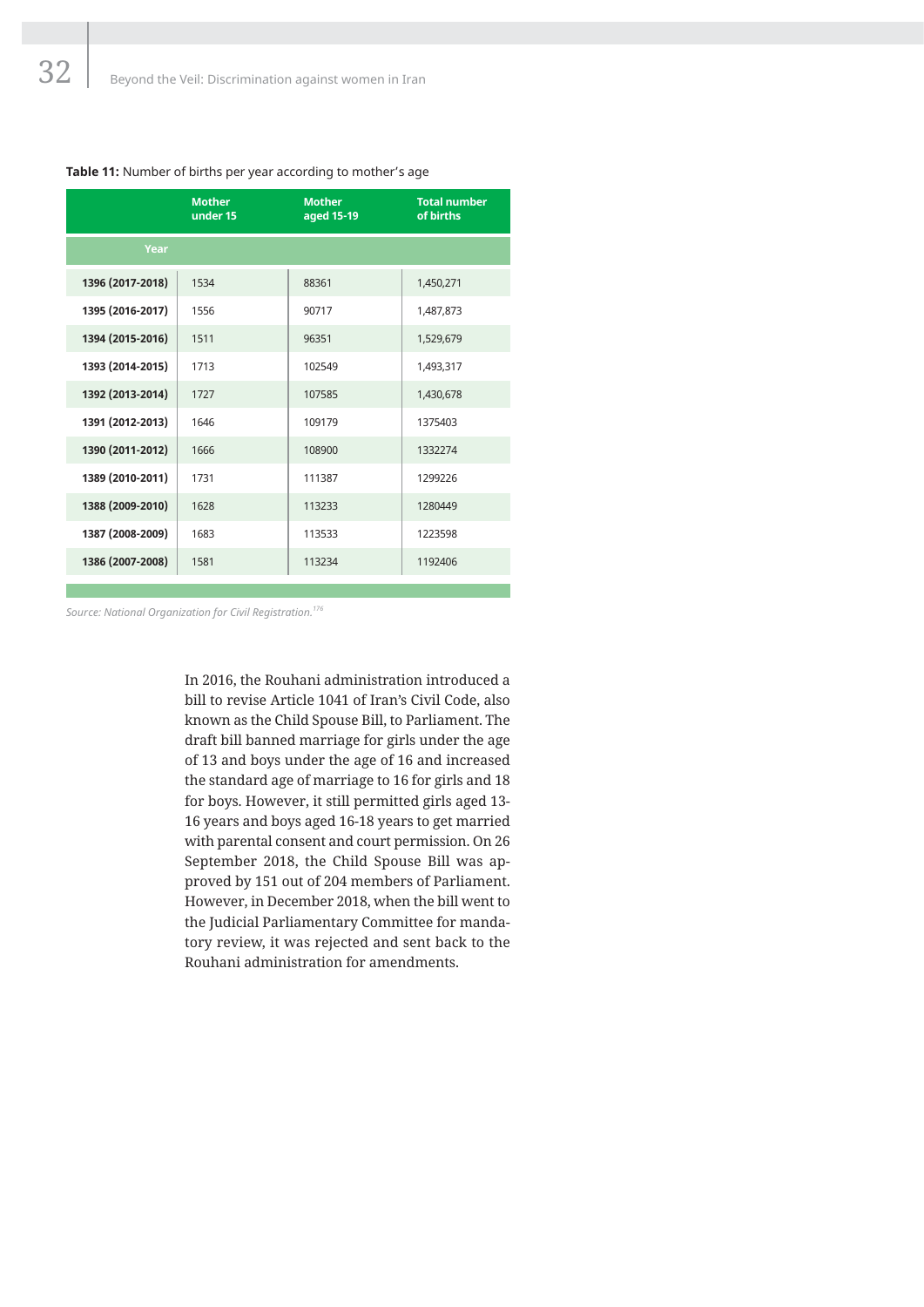# Violence against women

Iranian policy on violence against women is characterized by a marked lack of legislation, including basic deterrents. This fosters a climate in which violence is normalized and allows serious crimes against women, whether carried out by the family or state actors, to go unpunished. Recent attempts at legislative reform have been repeatedly met with resistance, frustrating hopes for an end to the climate of impunity.

## **Domestic violence**

9

There is a dearth of recent, official data on the prevalence of domestic violence in Iran. The Census Bureau (Amar), which is an official government agency, has never conducted a study on domestic violence and has not allowed international organizations to do so either. However, in 2004 the Women's Centre for Presidential Advisory, the Interior Ministry and the Ministry of Higher Education undertook a comprehensive assessment of domestic violence in Iran's 28 provinces, which led to the publication of 32 volumes of books covering different aspects of violence towards women and children. However, the study itself is not accessible on the internet and was available for reference only to scholars and researchers at the Centre for Research in Tehran.177 In 2014, Shahindokht Mowlaverdi, former Vice-President for Women and Family Affairs, announced that all 32 volumes had disappeared from the Ministry of Interior and the Ministry of Health.<sup>178</sup>

The survey contained many disconcerting findings, including that some two-thirds (66 per cent) of women sampled had been subjected to some form of domestic violence in the first year of their marriage. 5.2 per cent of married women in the study reported having experienced near-fatal violence or feared for their lives due to domestic violence, while 9.6 per cent reported wishing their husbands would die as a result of the abuse they had inflicted on them.<sup>179</sup>

The same study showed a clear correlation between violence against women and living in provinces further away from the capital, where various economic, cultural, religious and other factors might come into play. Educational level was clearly another important element, with the study finding that women who were university-educated and pursuing careers experienced a lower level of domestic violence.180 Another study by the Imam Ali Society from May 2017 showed a similar urban-rural divide, with 32 per cent of Iranian women in urban areas experiencing domestic violence compared to 63 per cent in rural areas.<sup>181</sup>

Available research shows that there is a strong correlation between domestic violence and economic factors, with un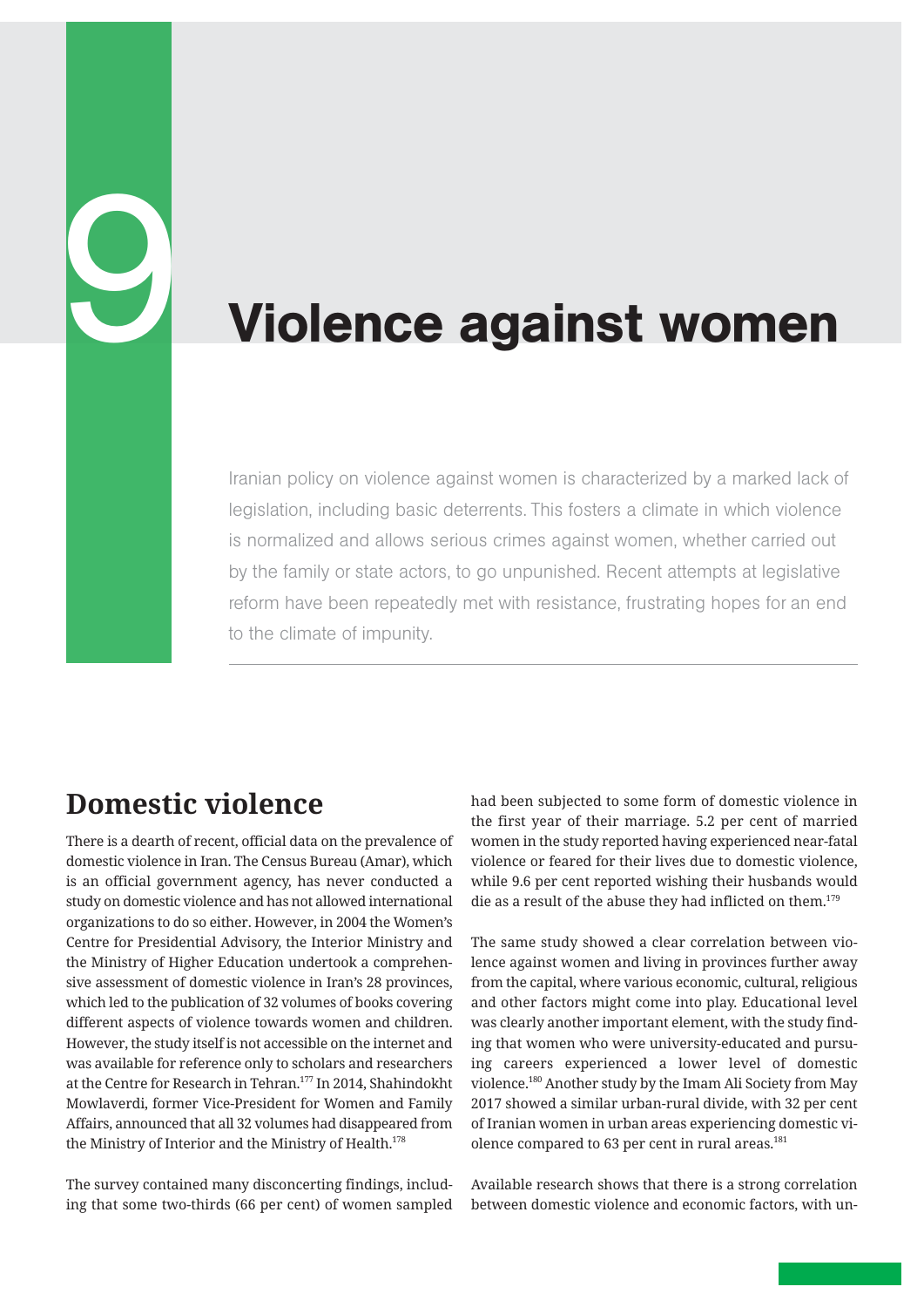34

employed husbands being much more likely to abuse their wives.<sup>182</sup> This may put women from minority backgrounds at a higher risk of domestic violence, given the economic marginalization of many minority-populated provinces. Kurdish-majority Sanandaj and Arab-majority Ahvaz are reportedly the two Iranian cities with the highest rates of violence against women.<sup>183</sup> In Kurdistan Province the rate of domestic violence is reportedly 88 per cent, the highest in the country.<sup>184</sup>

Iran does not have any laws which specifically criminalize domestic violence. Cases of domestic violence can be prosecuted as crimes of bodily assault, but this requires two male witnesses to the violence. Spousal rape is also not a crime in Iran, nor is rape itself designated as an offence distinct from *zina* (sexual relations outside of marriage). In its response to recommendations given during the UN's 2014 Universal Periodic Review relating to the criminalization of spousal rape and other forms of domestic violence, the Government of Iran stated, 'the issue of marital rape was not considered by many countries and cultures and mostly raised by extreme feminists.'185

A particularly egregious pattern of domestic violence discernable in Iran is the phenomenon of 'honour' killings, which are implicitly sanctioned by the law. As mentioned in Section 2 of this report, the Islamic Penal Code in Iran provides various exemptions for husbands, fathers and grandfathers who kill or assault their female relatives. Sometimes 'honour' crimes take the form of forced self-immolation, allowing the woman's death to be reported as suicide or an accident. Women from minority backgrounds are at highest risk of 'honour' killings, which are particularly widespread among Kurdish, Lur, Arab, Baluchi and Azerbaijani Turkish communities. For example, in the Arab-majority city of Ahvaz, 'honour' killings accounted for 25 per cent of murders and over 50 per cent of murders involving a female victim in the year 2009-2010.<sup>186</sup>

In addition to the lack of legal deterrents to domestic violence, there are also insufficient support services for women trying to escape abusive situations. Both the state and non-governmental organizations run safe houses across the country, with the State Welfare Organization reporting that shelters take in approximately 2,000 victims of do-

mestic violence in a year. However, existing shelters are not enough to accommodate all potential survivors and do not provide long-term support. Also, some shelters are apparently designed for prostitutes and drug addicts, rather than domestic violence survivors.187

Efforts to draft a 'Bill on the Protection of Women Against Violence' were initiated during the second term of the Ahmadinejad presidency (2009-2013). The bill, which was being drafted by the judiciary, has moved back and forth between the judiciary and Parliament several times since 2010. In October 2018, Masoumeh Ebtekar, Vice-President for Women and Family Affairs, stated that the bill had been sent from the Parliament to Qom for religious advice, and that she was waiting for it to be returned to the judiciary to be finalized.<sup>188</sup> In November 2018, a rally was arranged in front of the Parliament, demanding the creation of women's shelters and the passage of the bill against domestic violence.<sup>189</sup>

If the most recent public version of the bill were passed, it would be the first Iranian law to specifically define, criminalize and punish domestic violence against women (such crimes are typically prosecuted as assault, if at all). The bill would also ban forced and early marriage for girls under 18 and provide shelters for women.<sup>190</sup> However, the bill has undergone extensive revisions since the last version. On 12 January 2019, Shahindokht Mowlaverdi, former Special Assistant to the President for Citizenship Rights, stated that she had learned that from over 90 articles initially in the bill, the judiciary had reduced the number of articles to 52.<sup>191</sup>

## **Female genital mutilation**

According to the United Nations Population Fund (UNFPA), female genital mutilation (FGM) refers to all procedures involving partial or total removal of the external female genitalia or other injury to the female genital organs for cultural or other non-medical reasons. The practice of FGM is most concentrated in five provinces in Iran: Kurdistan, Hormozgan, Western Azerbaijan, Kermanshah and Lorestan. Among these provinces, Hormozgan appears to have the highest rate of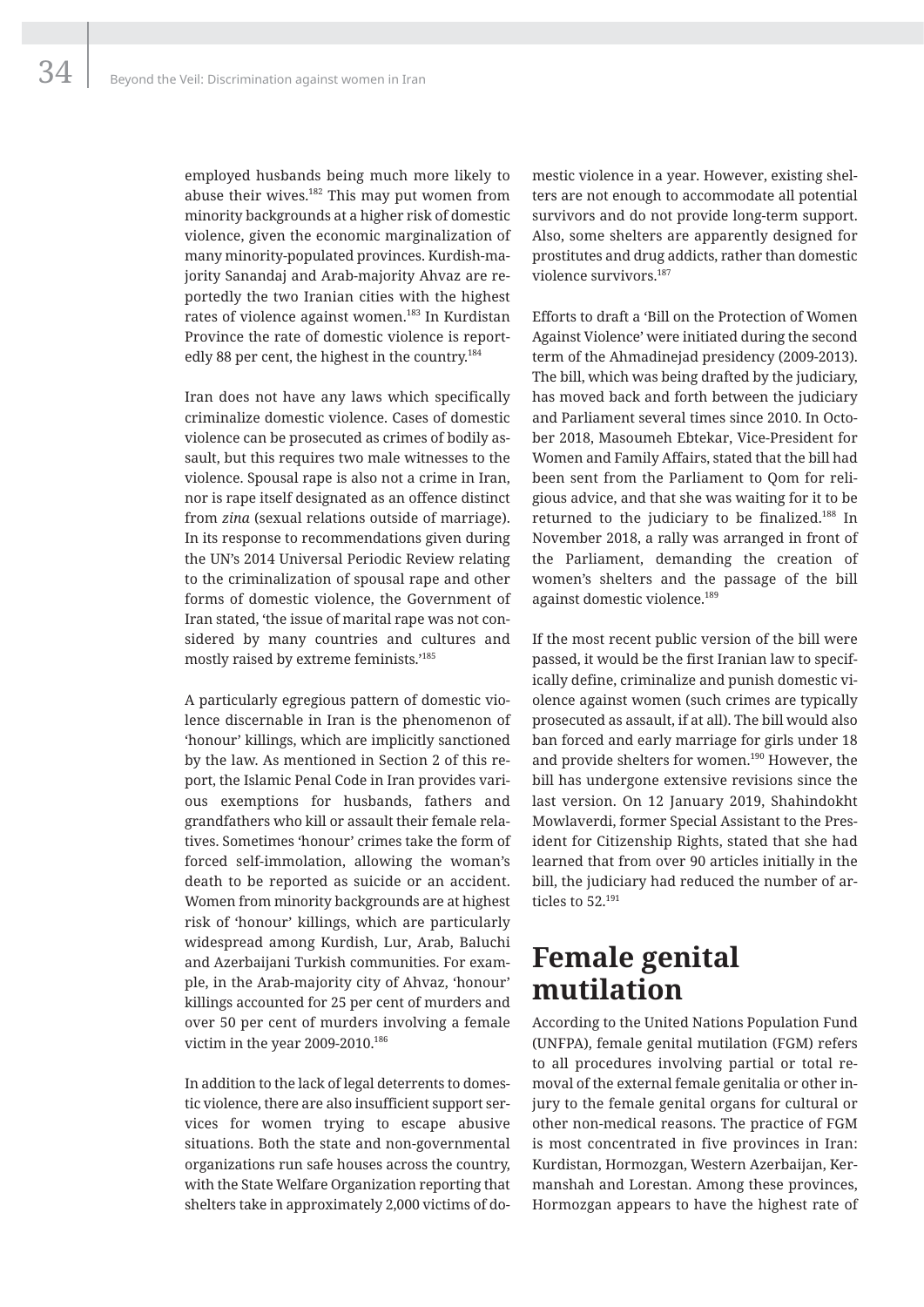FGM, with one study reporting a prevalence of more than 60 per cent.<sup>192</sup>

Families in Iran usually practise FGM with the rationale of taming a girl's sex drive before marriage. However, no hospitals, clinics or doctor's offices perform FGM as the practice is effectively a criminal act. Article 664 of Iran's Islamic Penal Code states that cutting the labia, whether in whole or in part, is illegal and punishable by law. Moreover, Articles 706 and 708 state that any act that reduces the possibility of *lezate mogharebe* (the joy of intercourse) or pregnancy is illegal. $193$ As a result, the procedure is typically performed by *dayes* or wet nurses who have no medical credentials.194

Despite the illegality of FGM, Iranian officials have largely remained silent on the issue. FGM is traditionally a practice in minority areas where the Sunni school of thought is dominant. However, the practice is not limited to Sunnis as some Shi'a families living these areas have also practised FGM. According to experts, much of the government's hesitation to address the issue is a desire to steer clear of Sunni personal status matters.<sup>195</sup>

During the past two years, a group of women's rights activists started a campaign entitled Step by Step to Stop FGM, to work towards eradicating FGM in Iran and raise awareness about its consequences. In 2018, this campaign began conducting workshops about FGM and its consequences in provinces where it is most widespread in order to raise awareness among local women and wet nurses.196

## **Enforced** *hijab* **and 'moral crimes'**

In addition to the family, the state is a significant perpetrator of violence against women in Iran. In the last four decades, Iranian authorities have attempted to impose the religious practice of *hijab* (veiling) on women as a reflection of the ideological values of the Islamic Revolution. The political and legal institutions of the Islamic Republic facilitate the perpetration of violence and abuse against women in the name of 'the promotion of virtue and the prohibition of vice.' According to a statement made in September 2017 by the secretary of the National Headquarters for the Promotion of Virtue and the Prevention of Vice, since the Islamic Revolution at least 52 people have been killed in encounters related to the enforcement of moral codes<sup>197</sup>

According to Article 8 of the Constitution, '[i]n the Islamic Republic of Iran, inviting one to good, the promotion of virtue and the prohibition of vice, is a general and concomitant responsibility of the people toward one another, the government toward the people, and the people toward the government.' As per Article 638 of the fifth book of the Islamic Penal Code (entitled Sanctions and Deterrent Penalties), women who do not wear a *hijab* may be imprisoned from ten days to two months, and/or required to pay fines from 50,000 up to 500,000 rials. Compulsory veiling is not only a violation of women's freedom of expression, but also of freedom of religion or belief, since it is also mandatory for women belonging to religious minorities.

Various institutions are engaged in ensuring the maintenance of the Islamic dress code and other standards of conduct expected from women. Under Article 29 of the Criminal Procedure Code (adopted in 2014) trained and qualified officers of the Basij Forces (a paramilitary volunteer militia incorporated into the Islamic Revolutionary Guards Corps) are considered judicial officers with the power to arrest and carry out judicial police tasks. Other actors engaged in combating 'bad *hijab*' include Guidance Patrols (known as Gashte-Ershad), Ansar-e-Hezbollah, and vigilante morality police. Some citizens with strong ties to the regime also verbally attack women on public transport and in the streets for not following the state-sanctioned dress code.<sup>198</sup>

In 2015, the Islamic Consultative Assembly approved and announced the passing of the Law Supporting the Protection of those Engaged in the Promotion of Virtue and Prevention of Vice. Article 17 permits all Basij members to verbally promote virtue and prevent vice, essentially legitimating a system of vigilante justice. According to this law, no natural or legal person has the right to inhibit the promotion of virtue and prevention of vice, and in the event of a conflict, a severe punishment will be imposed on those who have taken it forward. The law is entirely vague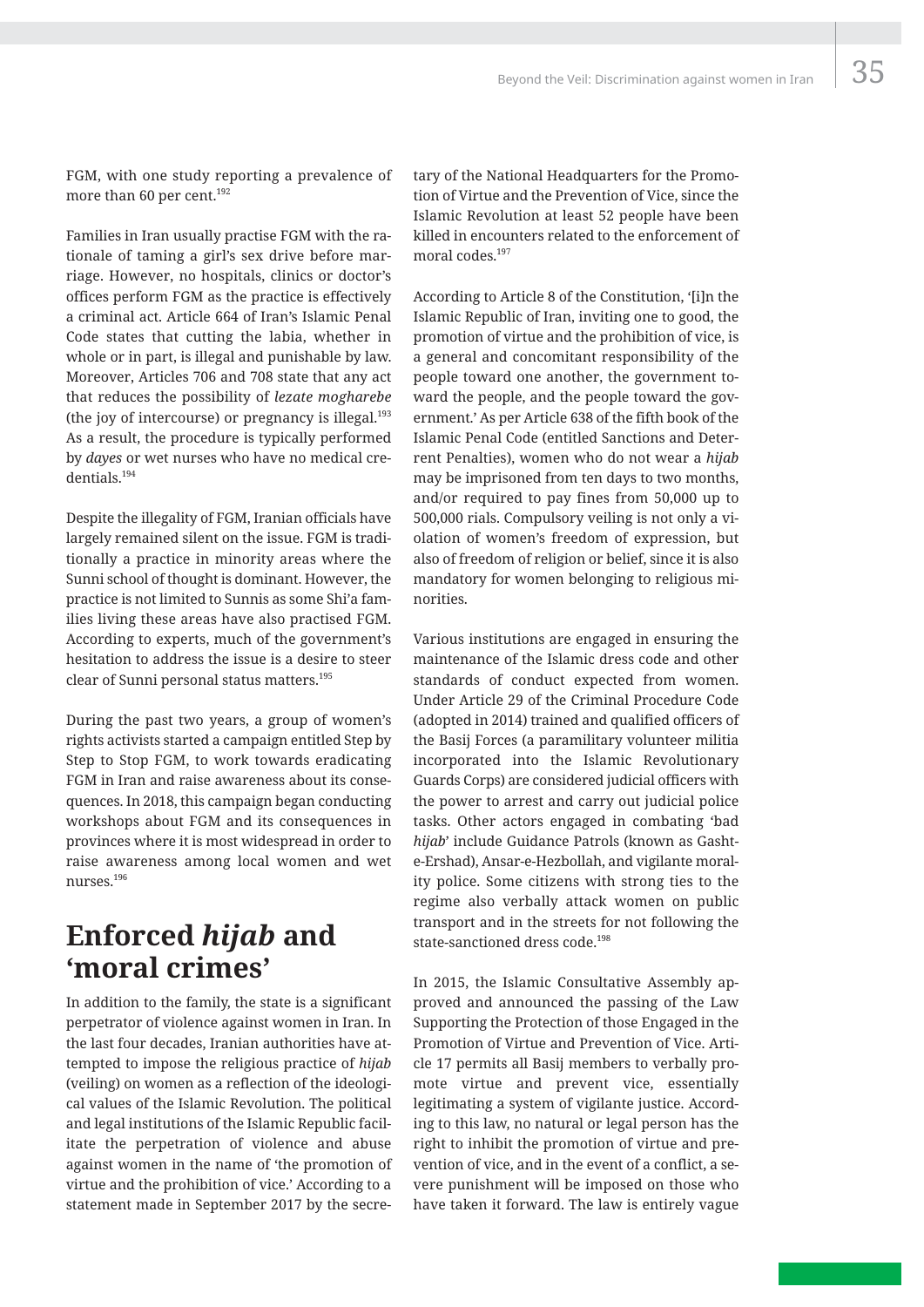on what promotion of virtue and prevent of vice actually entails in practice, while simultaneously calling on citizens to engage in enforcing this conduct by 'heart, verbal, written, and practical action.' On 30 June 2015, President Rouhani wrote a letter to the Supreme Leader asking him to halt the application of the law until his administration could review it. Sadeq Amoli Larijani, the former head of the judiciary, has called the law 'unconstitutional.'199

In recent years, parastatal forces have violently mistreated people protesting against compulsory *hijab* and women wearing so-called 'bad *hijab*.' Numerous videos and pictures of violent encounters between Gasht-e-Ershad agents and women with so-called 'bad *hijab*' have been published on social media networks. In some of these videos, the perpetrators of violent attacks have been publicly supported by police forces. It should be noted that there is no agreed-upon legal definition of what 'proper' *hijab* should look like, which gives both state and private actors leeway to arbitrarily enforce their own interpretations on women.

In October 2014, after several public statements made by religious authorities and Basij forces on the need to combat the increasing number of women with improper *hijab*, there were multiple cases of women in the city of Isfahan in the central part of Iran who were attacked with acid for not being properly veiled.<sup>200</sup> While attacks against four women were officially acknowledged, some unconfirmed reports put the total number of victims at 14, 18 or even 20.<sup>201</sup> At least one woman died from the attacks and another lost her vision in one eye.<sup>202</sup> While many Iranians believe that these attacks were carried out by Islamic vigilantes, $203$  especially the Ansar-e-Hezbollah militia, Iranian officials denied these accusations.<sup>204</sup> The govern-

ment also attempted to suppress media coverage of the attacks, and arrested journalists involved in reporting the incidents. At the time of writing, the perpetrators had still not been identified, strengthening the belief among many that they were backed by law enforcement and the judiciary.

Members of the police force also accost women considered to be wearing improper *hijab*, including when they are inside their own cars. Article 5 of the 2015 Law on the Promotion of Virtue and Prevention of Vice explicitly states that 'areas visible to the public', including cars, are not considered private spaces and are therefore subject to intervention. The head of Iran's National Traffic Police announced that between May and December 2015, they dealt with more than 40,000 cases of 'bad *hijab*,' the majority of which involved impounding the woman's vehicle.<sup>205</sup> In April 2016, the head of the police force in Tehran announced the deployment of 7,000 additional undercover morality police officers to enforce the *hijab* and 'proper Islamic behaviour.'206

Female university students have also been victims of violent mistreatment by morality police forces. A video filmed and released by students in the Sohanak branch of Azad University in Tehran in October 2018 showed a police van running over a female student protesting compulsory *hijab* laws.207 Officials reacted to the incident by saying that the police would continue to strongly combat behaviours breaching social values. In February 2019, in another video which went viral on social media, a morality police officer belonging to Gasht-e-Ershad used a gun to threaten citizens who were trying to help a woman caught for improper veiling to escape, showing an unprecedented willingness to use armed violence to enforce veiling.208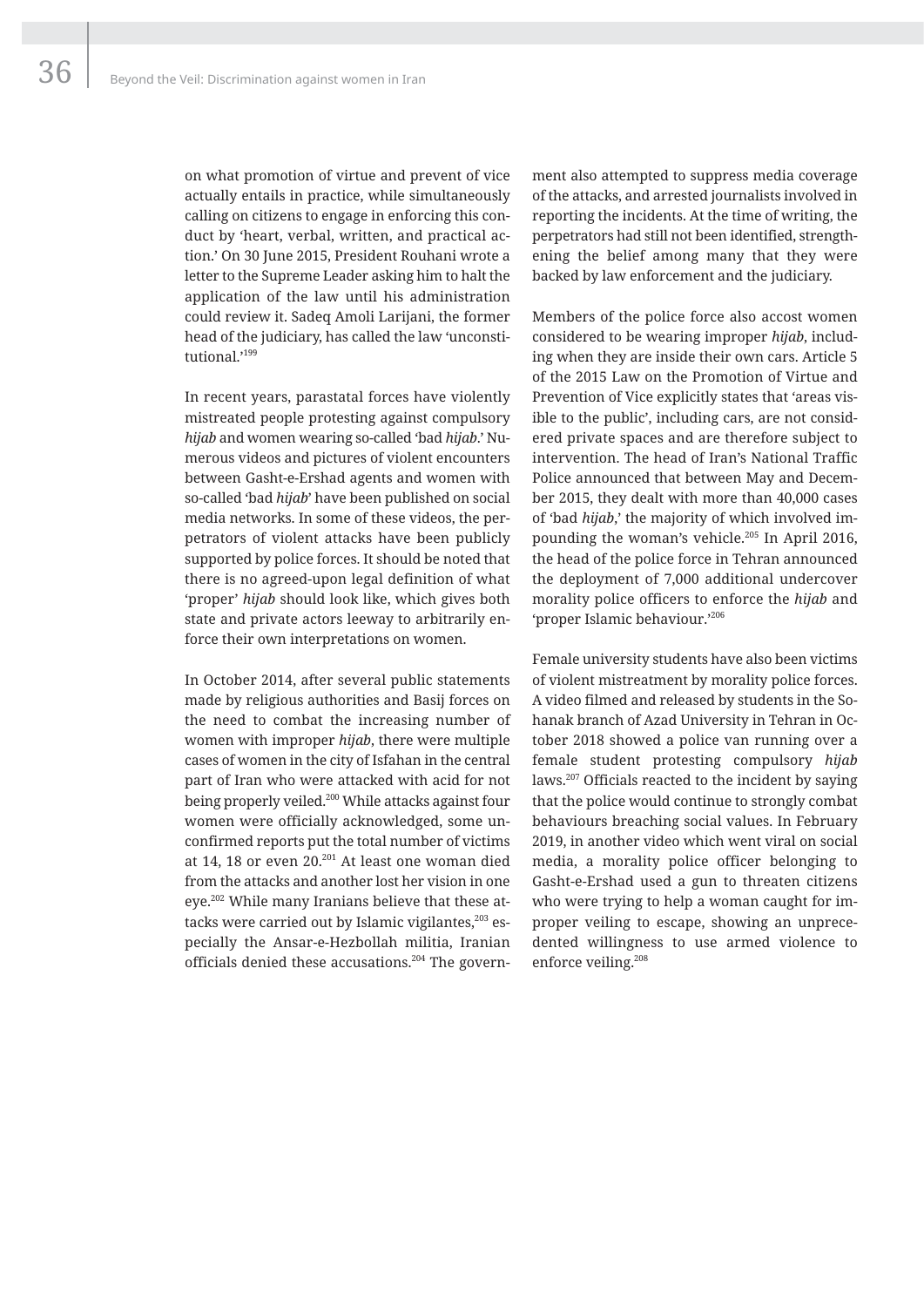# Recommendations

#### **To the government of the Islamic Republic of Iran:**

#### **General**

- Initiate educational and awareness-building campaigns to underline the important roles played by women in politics, society and economy and combat stereotypes.
- Engage with women human rights defenders and civil society organizations in the design of policies to support women's advancement and empowerment.

#### **International obligations**

- Accede to the Convention on Elimination of All Forms of Discrimination against Women (CEDAW) without reservations.
- Allow the UN Special Rapporteur on the situation of human rights in the Islamic Republic of Iran to conduct monitoring visits to the country, and accept the pending visit request from the UN Working Group on Discrimination against Women in Law and Practice.
- Adopt an action plan to implement the many recommendations on women's and girls' rights that Iran has received from UN treaty bodies, Special Procedures, the UN Secretary General and the Universal Periodic Review.
- Use its next Universal Periodic Review in November 2019 as an opportunity to take further commitments in this domain, including by accepting without reservations all recommendations on women's and girls' rights in line with its international human rights obligations.

• Participate in the Voluntary National Review process and report on planned efforts to achieve Sustainable Development Goal 5 (Gender equality and empowerment of all women and girls).

#### **Legal and judicial sphere**

- Eliminate provisions in Iranian criminal law which discriminate between men and women or provide exemptions for crimes committed by men.
- Uphold the right to due process, including legal representation, for all women facing criminal charges in the Iranian justice system.
- Remove requirements that Iranian women and girls obtain permission from a male guardian in order to enjoy basic rights, including the right to travel and the right to enter into a marriage.

#### **Women human rights defenders**

- Guarantee the rights to freedom of opinion, expression and assembly and cease the practise of arresting women engaged in the peaceful defence of human rights.
- Respect the right to a fair trial, including by providing access to freely chosen legal counsel during pretrial detention and all stages of criminal investigation, trial and appeal.
- Immediately release all persons imprisoned solely for peacefully protesting and advocating for women's human rights.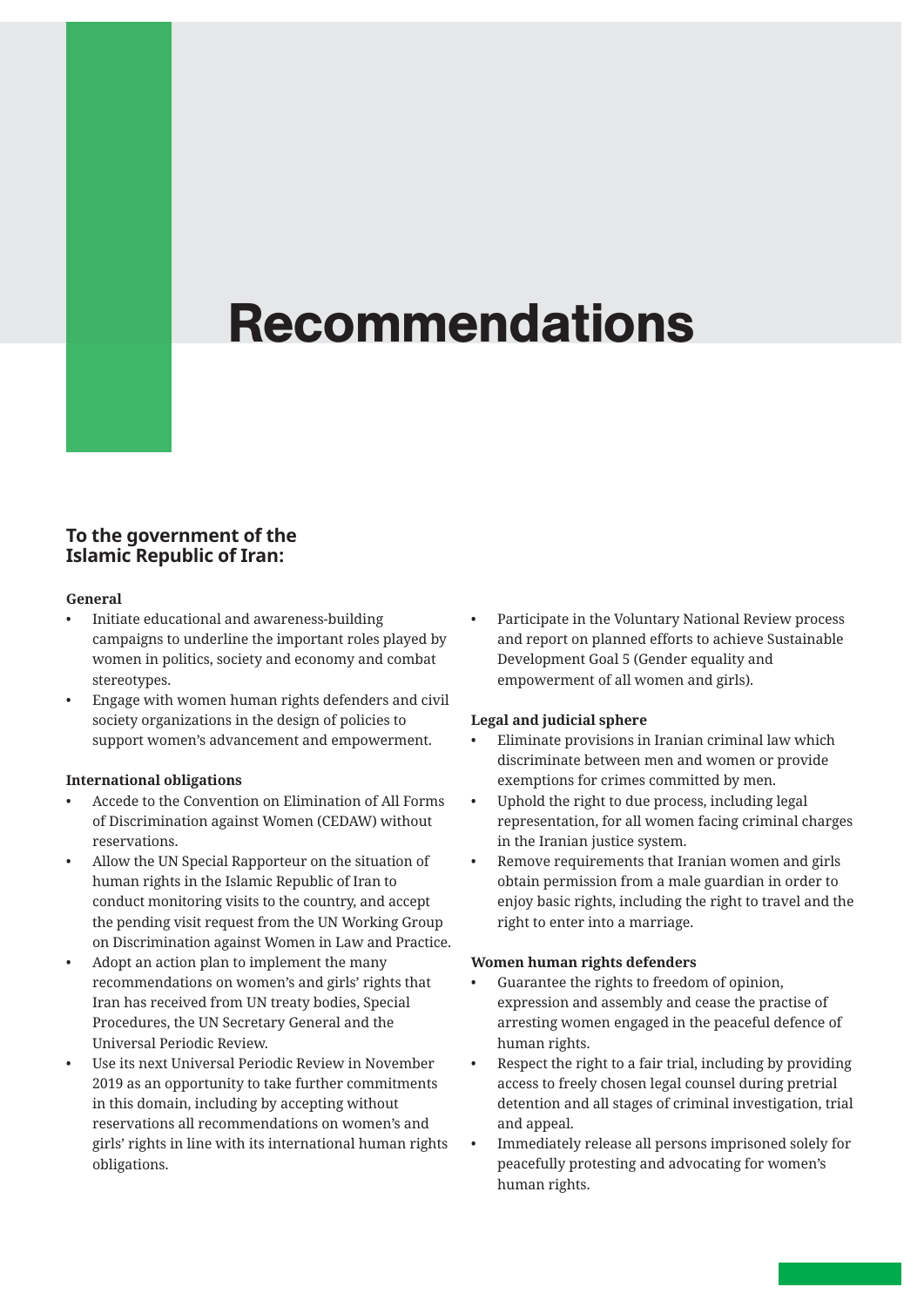• Ensure that all persons in custody are treated in accordance with international standards and are guaranteed clean and dignified conditions, access to medical treatment, and rights to family visitation and furlough.

#### **Political participation, education and employment**

- Improve the gender balance in the distribution of civil service posts, ministerial portfolios and other high-ranking political positions.
- Improve educational facilities in rural areas and design measures to address the social and economic barriers preventing girls from attending school.
- Introduce policies to encourage women's economic empowerment and participation in the labour force, with due attention to the needs of rural women and women belonging to religious and ethnic minorities.
- Remove restrictions on the types of jobs that women can obtain, including the requirement that husbands give their permission in order for women to accept employment
- Ensure that employers who are found to discriminate against women are appropriately sanctioned.

#### **Personal status, marriage and nationality**

- Enact legislation specifying a minimum legal age for marriage and penalties for those who facilitate child marriages.
- Ensure that all personal status codes enacted and practised in Iran respect human rights standards and do not discriminate against women, including those belonging to religious and ethnic minorities.
- Reform the Civil Code to allow women to pass Iranian nationality onto their children, and simplify the procedures allowing children at risk of statelessness to obtain documentation.
- Make a pledge during the global High-Level Segment on Statelessness organized by the UNHCR in October 2019 to prevent statelessness in Iran, including by allowing women to pass their nationality to their children.
- Ensure full adherence to the provisions of the Convention on the Rights of the Child, including by removing the current reservation in place.

#### **Violence against women**

- Pass a comprehensive domestic violence law containing clear definitions of domestic violence (including marital rape), specifying appropriate punitive measures for perpetrators, and providing support services for survivors.
- Take practical action to end the practice of FGM in communities where it is widespread, including through educational and awareness-raising activities, and ensuring that perpetrators are brought to justice.
- Conduct investigations into the conduct of the police forces, Basij and other state and parastatal institutions in their interactions with women, and initiate reform as well as investigation and prosecution where agents are found to have acted unlawfully.
- Identify and impartially prosecute perpetrators of violent attacks against women in accordance with the law and with international standards.

#### **International obligations**

• Accede to the Convention on Elimination of All Forms of Discrimination against Women (CEDAW) without reservations.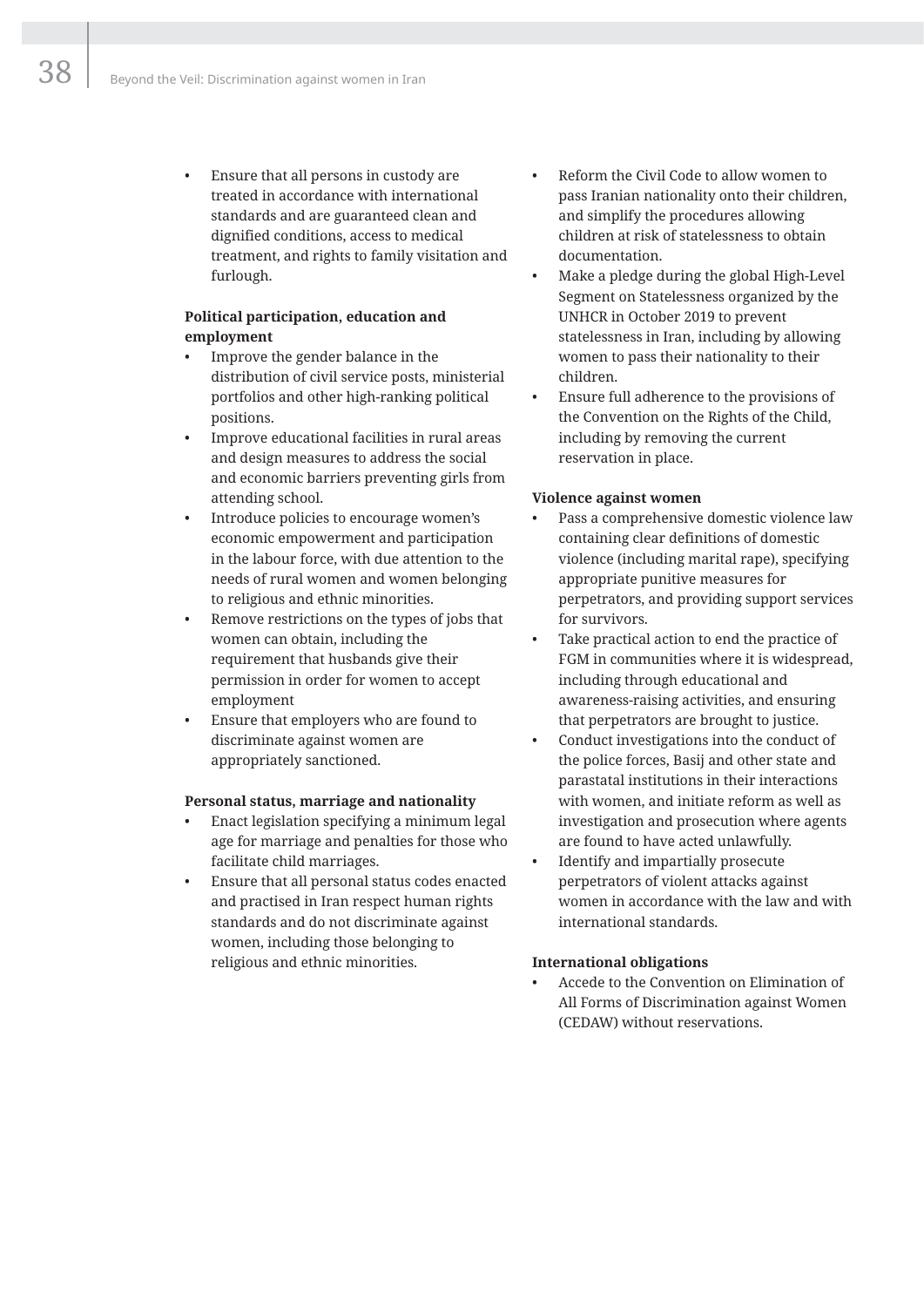#### **To the member states of the United Nations:**

- Make detailed and specific recommendations on women's and girls' rights during the Universal Periodic Review of Iran in November 2019.
- For those states that have made recommendations on women's and girls' rights to Iran during previous cycles of the Universal Periodic Review, follow up on these recommendations at the bilateral level and call for their full implementation.
- For those states that have established a bilateral human rights dialogue with Iran, prioritize women's rights in calls for legislative and policy reforms.
- Support the renewal of the mandate of the UN Special Rapporteur on the situation of human rights in the Islamic Republic of Iran.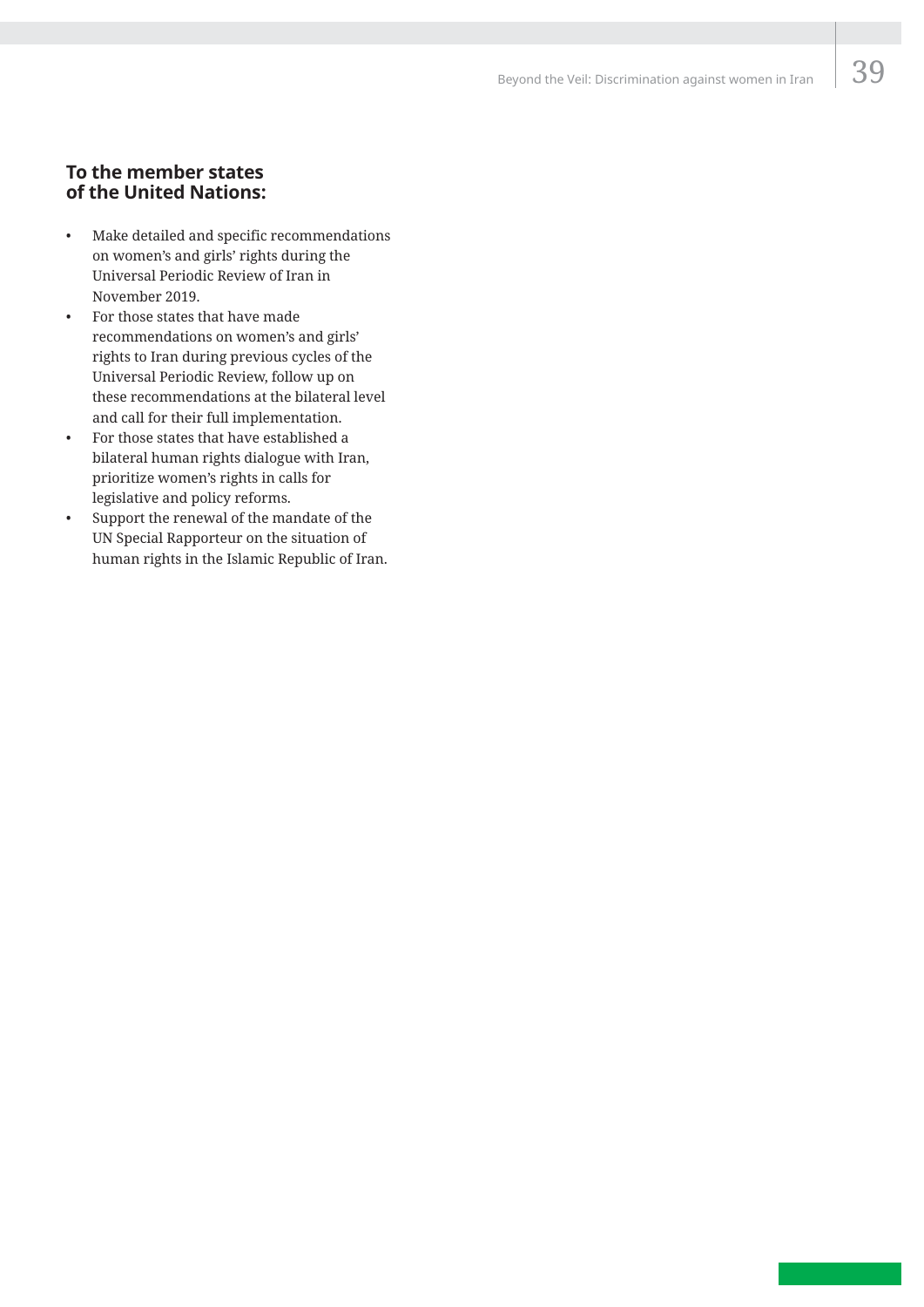## **Endnotes**

- 1 Moghadam, V.M. and Haghighatjoo, F., 'Women and political leadership in an authoritarian context: A case study of the Sixth Parliament in the Islamic Republic of Iran', *Politics & Gender,* 12, 2016, p.183.
- Farzaneh, D., 'One step forward, two steps back: A brief history of legal discriminations against women in Iran and the violations of international human rights', *Annual Survey of International & Comparative Law,* 20,1, 2014.
- 3 Mottaghi, S., 'The historical relationship between women's education and women's activism in Iran', *Asian Women,* 31, 1, 2015, pp.3-27.
- 4 Razavi, S., 'Islamic politics, human rights and women's claims for equality in Iran', *Third World Quarterly* 27 (7), 2006, pp.1223-1237.
- 5 Shams, A., 'Revolutionary religiosity and women's access to higher education in the Islamic Republic of Iran', *Journal of Middle East Women's Studies* 12, 1, 2016, pp.126-138.
- 6 Shams, A., 'Revolutionary religiosity and women's access to higher education in the Islamic Republic of Iran', *Journal of Middle East Women's Studies* 12, 1, 2016, pp.126-138.
- 7 Fathi, M., 'Becoming a woman doctor in Iran: The formation of classed and gendered selves', *Gender and Education* 30, 1, 2018, pp.59-73.
- Human Rights Watch, 'It's A Men's Club': *Discrimination against Women in Iran's Labour Market,* May 2017.
- 9 Rejali, S., 'Gender gaps in Iran: Educated women's limited participation in the workforce', *Journal of Public and International Affairs* 27, 2016, pp.97-144.
- 10 Rejali, S., 'Gender gaps in Iran: Educated women's limited participation in the workforce', *Journal of Public and International Affairs* 27, 2016, pp.97-144.
- 11 The Islamic Republic of Iran, *Charter on Citizens' Rights,* 2016, articles 3, 11 54 and 83.
- 12 Human Rights Watch, 'Iran: Parliament oks nationality law reform', 24 May 2019.
- 13 BBC, 'Iran President Rouhani urges equal rights for women', 20 April 2014.
- 14 Tohidi, N., 'Women's rights and feminist movements in Iran', *Sur - International Journal on Human Rights* 24, December 2016.
- 15 Islamic Republic of Iran, Ghanoun-e-mojazaat-eeslami [Islamic Penal Code], 2013, Article 147.
- 16 *Ibid.*, Article 17.
- 17 *Ibid.*
- 18 Asriran News Agency, 'Raay-e-Divan-e-Aali-e-Keshvar: Baraabari diyyeh Zanan va Mardan [The

Ruling of the Supreme Court: The Equality of Men and Women in Diyyeh],' 1 July 2019, https://bit.ly/2K6XPaQ.

- 19 Email communication with Iranian rights activist, July 2019.
- 20 Islamic Republic of Iran, Ghanoun-e-mojazaat-eeslami [Islamic Penal Code], Book 5, 1996, Article 630.
- 21 Islamic Republic of Iran, Islamic Penal Code, Article 301.
- 22 Minority Rights Group, Center for Supporters of Human Rights, and Ceasefire Centre for Civilian Rights, *Rights Denied: Violations Against Ethnic and Religious Minorities in Iran,* March 2018, p. 13.
- 23 The Islamic Republic of Iran, Law of Civil Procedure, Article 230.
- 24 *Ibid.*
- 25 Sobhani,H., Hosseini, A., and Roshan, M., 'Shahadat-e- Zan Dar Ghanoun-e-Mojazaat [Woman's Testimony in the Penal Code],' Fars News Agency, 18 December 2017, https://bit.ly/2YzVfn7.
- 26 The Islamic Republic of Iran, Ghanoun-e-Sharayet-e- Entekhab -e- Ghozat-e-Dadgostari [Law on the Qualifications for the Appointment of Judges], 1982.
- 27 The Islamic Republic of Iran, Ghanoun-e- Elhaghe-Panj Tabsareh be Ghanoun-e- Sharayet-e-Entekhab -e- Ghozat-e-Dadgostari [Law on the Incorporation of Five Notes to the Law on the Qualifications for the Appointment of Judges], 1985, and Khabaronline News Agency, 'Sharayete-Ghazi Shodan-e-Zanan [Conditions for Women to Become Judges],' 28 September 2014, https://bit.ly/2SQbKWL.
- 28 IFP News, 'Iran's first female judge talks of her experiences', 22 December 2018 (NB: the Iranian judiciary often uses the term 'female judges' to refer to women who serve as assistant judges, judicial advisors, and deputy to the prosecutor.)
- 29 Maranlou, S., *Access of Women to Justice and Legal Empowerment,* Cambridge University Press, 2014, p.135.
- 30 Women human rights defenders (WHRDs) include 'women who act to promote or protect human rights and all individuals who defend the human rights of women or work for gender equality.' Office of High Commissioner for Human Rights (OHCHR), 'Women human rights defenders', undated, available at https://bit.ly/2MnCJbb.
- 31 Alikarami, L., 'Iranian women human rights defenders: Challenges and opportunities', OpenDemocracy, 15 April 2015.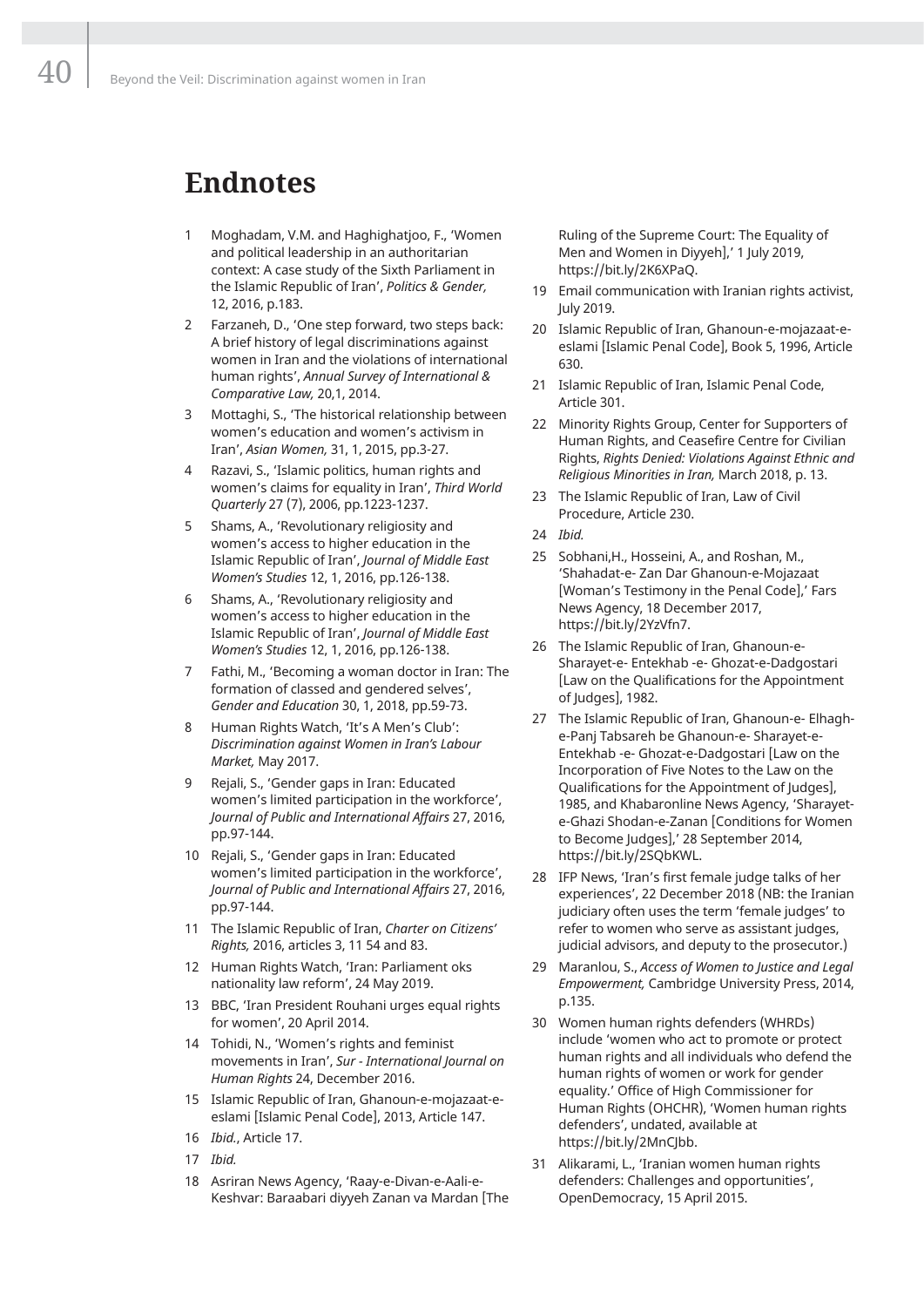- 32 Islamic Republic of Iran, Criminal Procedure Law (amended), 2015, article 48.
- 33 HRANA, *Gozaresh-e-Salaneh ye Vazyiat-e-Hoghough-e-Bashar Dar Iran* [Annual Report on the Situation of Human Rights in Iran], 28 December 2018, https://bit.ly/2LVHh9k.
- 34 International Campaign for Human Rights in Iran, *Inside the Women's Ward: Mistreatment of Women Political Prisoners at Iran's Evin Prison,* June 2016, pp.6-7.
- 35 *Ibid.*, pp. 7, 18-26.
- 36 Amnesty International, 'Iran: Dozens of women ill-treated and at risk of long jail terms for peacefully protesting compulsory veiling', 26 February 2018.
- 37 RFERL, 'Khamenei claims Iran's "enemies" behind anti-hijab protests', 9 March 2018.
- 38 HRANA, *Gozaresh-e-Salaneh ye Vazyiat-e-Hoghough-e-Bashar Dar Iran* [Annual Report on the Situation of Human Rights in Iran], 28 December 2018, https://bit.ly/2LVHh9k, p. 34.
- 39 HRANA, 'Mahkoumiat-e- Vida Movahed, "Avvalin Dokhtar-e- Khiaban-e-Enghelab" be Yek Saal Zendan [One-year Prison Sentence for Vida Movahedi, "The first Revolution Street Girl"],' 14 April 2019, https://bit.ly/2Zu1BSt.
- 40 Vahdat, A., 'Iranian women face 10 years for sharing videos of hijab removal,' The Telegraph, 29 July 2019.
- 41 Radio Zamaneh, 'Najmeh Vahedi Aazad Shod [Najmeh Vahedi has been Released],' 6 November 2018, https://bit.ly/316y41c.
- 42 Center for Human Rights in Iran, 'Three detained women's rights activists should be immediately released', 11 September 2018.
- 43 Center for Human Rights in Iran, 'Iran: Harsh Sentence for Rights Lawyer Threatens Activism,' 20 March 2019.
- 44 Center for Human Rights in Iran, 'Iran: Harsh sentence for rights lawyer in Iran threatens activism', 20 March 2019.
- 45 Center for Human Rights in Iran, 'Open letter From Evin Prison: Narges Mohammadi calls on Tehran prosecutor to stop denying her medical treatment', 20 December 2018.
- 46 Center for Human Rights in Iran, 'Iran: Release Narges Mohammadi for medical treatment immediately', 7 June 2019.
- 47 Farzaneh, *op. cit.*
- 48 Mashregh News Agency, 'E3laam-e-Sharayet va Me'yaar ha-ye- rejal-e-Siyasi va Mazhabi baray-e-Entekhabaat-e-Riyassat -e-Jomhouri [Announcement of the conditions and criteria for "religious and political men (rejal)" in the Presidential Elections],' 17 March 2018, https://bit.ly/2YbJq7f.
- 49 BBC Persian, 'Entekhabat-e-Riyassat-e-Jomhouri: Ham-e-Ye Zanani ke Sabt-e-Naam Kardand [Presidential Elections: All women who registered],' 15 April 2017, https://bbc.in/2OCHOPo.
- 50 UN General Assembly, 'Report of the Special Rapporteur on the situation of human rights in the Islamic Republic of Iran', A/HRC/31/69, 26 May 2016.
- 51 UN Human Rights Council, 'Report of the Special Rapporteur on the situation of human rights in the Islamic Republic of Iran', A/HRC/37/68, 5 March 2018, para 62.
- 52 Shafaqna International Shia News Agency, 'Masoumeh Ebtekar dar goftogoo ba Shafaqna: Hozoor-e-zanan dar post hay-e-modiriyati 17 darsad roshd dashteh [Masoumeh Ebtekar in an interview with Shafaqna: The presence of women had grown by more than 17 per cent in managerial roles],' 24 April 2019, https://bit.ly/2K2eKfY.
- 53 Young Journalists Club, 'Akharin khabarha az be kargiri-e- banovan dar manaseb-e-dolati [The latest news on the appointment of women in government positions],' 6 June 2019, https://bit.ly/2Yw0og2.
- 54 Center for Human Rights in Iran, 'Societal demand in Iran for female representation in government is unstoppable', 22 March 2016.
- 55 KhabarOnline News Agency, 'Majles dahom rekord te'daad namayandegaan-e- zan raa shekast/17 namayandeh zan va jaye khali-yeminoo khaleghi/jadval-e- asami-yenamayandegan [10th parliament defeats the record of seats won by women MPs/The empty seat of Minoo Khaleghi/List of MPs elected], 30 April 2016, https://bit.ly/2ZlhoCN.
- 56 Moghadam and Haghighatjoo, *op. cit.*
- 57 Islamic Republic News Agency, 'Tarh-e-ekhtesaas -e- shamiyeh voroud zanan be majles dar haal-etadvin ast [Draft law on women's entry quotas in parliament is being drafted],' 23 June 2018, https://bit.ly/311BJgU.
- 58 Iran International, 'Mokhalefat-e-majles ba ekhtesas-e-sahmiye zanan dar list haye entekhabati [Parliament's opposition over attribution of women's quota in electoral lists],' 16 April 2019, https://bit.ly/2Yga8f6.
- 59 Center for Human Rights in Iran, 'Nahid Tavassoli: serf-e- sherkat-e- zanan dar entekhabat neshan dahandeh-ye- dast yaftan be hoghough-e- barabar nist [Nahid Tavassoli: The mere participation of women in elections does not represent equal rights],' 27 April 2017, https://bit.ly/2ZkUrQj.
- 60 Impact Iran, 'Women's rights in Iran', February 2018.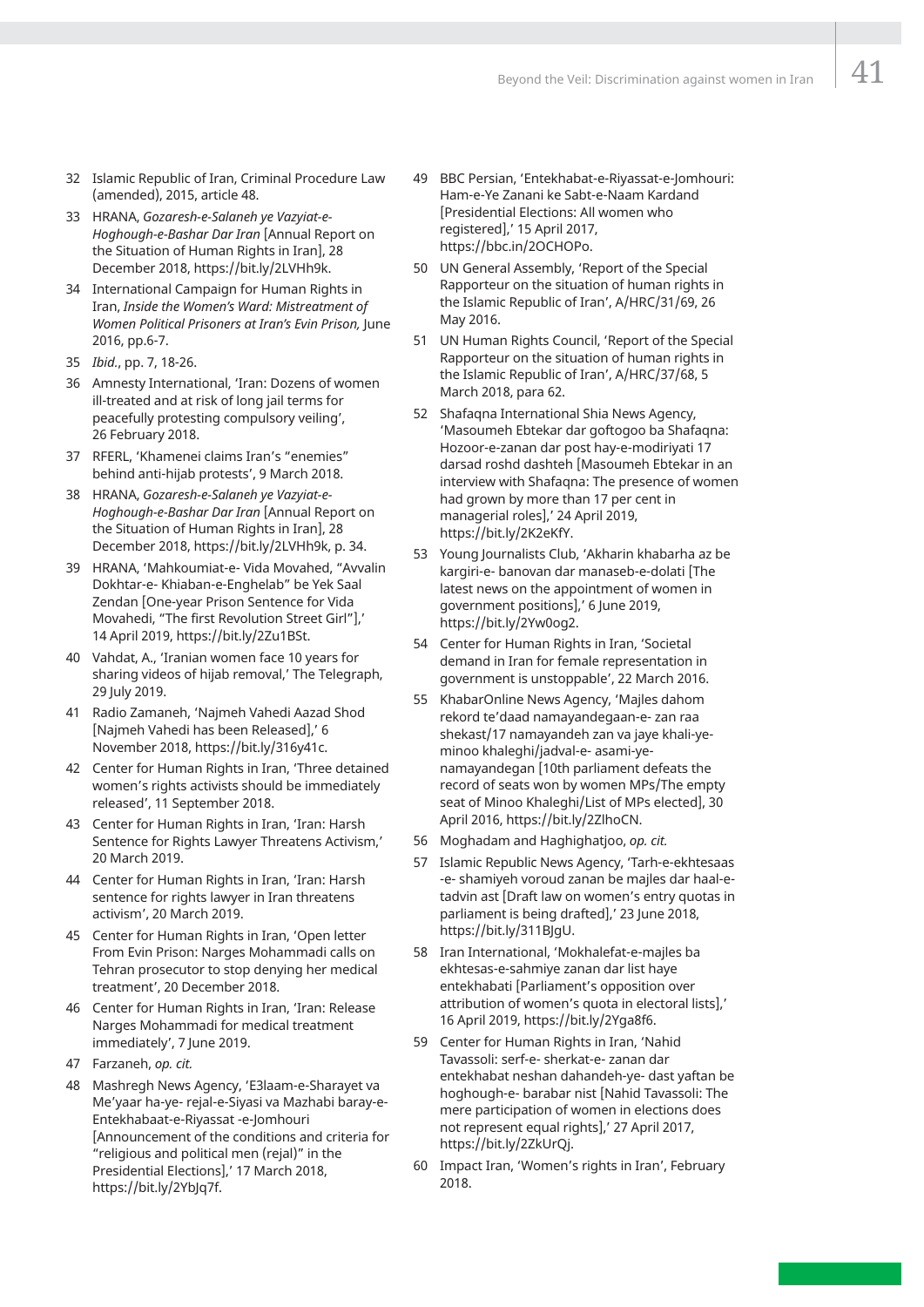- 61 'Sahm-e-zanan dar shora ye panjom-e- shahr ha dar si-o-yek ostan-e-Iran [Ratio of women in 5th city council elections in thirty one provinces of Iran],' Arseh Sevom (The Dar Sahn Project), 1 November 2017, https://bit.ly/2Kg8Gzg.
- 62 BBC Persian, 'Dowr-e-Panjom-e- shoraha: Che zanani be riyassat residand? [Fifth round of city councils: who are the women who were elected as heads?],' 26 August 2017, https://bbc.in/2ZolgD6.
- 63 Human Rights Watch, March 2017, op. cit.
- 64 Center for Human Rights in Iran, 'Rights activists urge Rouhani to nominate women to his cabinet', 11 July 2017.
- 65 Davachi, A., 'Afzayesh-e-Te'daad-e- Sabt-e Naame Zanan dar entekhabat-e shora ha be che maa'ni ast? [What does the increasing number of women registering for city councils elections mean?],' BBC Persian, 3 April 2017, https://bbc.in/2Yel6l7.
- 66 Doostdar, N., 'Zanan va entekhabaat-e- shoraha: Nabard dar shahr ha-ye zed-de-zan [Women and city council elections: the battle in anti-women cities],' Radio Zamaneh, 29 March 2017, https://bit.ly/313xqS9.
- 67 Naseri, M., 'Entekhaabat-e-shora-ye shahr: Zani tanha dar miyaan-e-Mardaan [City council elections: a woman among men],' BBC Persian, 14 May 2017, https://bbc.in/2ykjsPJ.
- 68 YALDA Network for Women's Participation, 'Ozve-shora-ye-shahr-e-Shahrekord: Sho'aaram houghough-e-zanaan baa hozour-e-zanaan bood [Member of Shahr-e Kord city council: My slogan was women's presence and rights],' https://bit.ly/2SPDDhP.
- 69 Naseri, *op. cit.*
- 70 BBC Persian, 'Riyaasat-e-haft zan-e-Irani bar shoraha ye- shahr [Seven Iranian women presiding over city councils],' 6 September 2016, https://bbc.in/2KbJwC5.
- 71 Young Journalists Club, 'Maajaraha-ye Minoo Khaleghi: Ekhtelaafaat abr sar-e-chist? / Pasokh be dah porsesh [Stories of Minoo Khaleghi: What are the disagreements about? / Answers to 10 questions],' Young Journalists Club, 8 May 2016, https://bit.ly/313Imzd.
- 72 Ghajar, A., 'Mahmoud Sadeghi dar sahn, Minoo Khaleghi posht-e-dar: Majles va saali ke gozasht [Mahmoud Sadeghi seated, Minoo Khaleghi left behind the door: Parliament and the past year],' BBC Persian, 21 March 2017, https://bbc.in/2Ygq0Oz.
- 73 BBC Persian, 'Shora-ye Negahban: Dalil-e radd-e salahiyat-e Minoo Khaleghi dast daadan ba Mardan bood [Guardian Council: The reason for disqualification of Minoo Khaleghi was shaking hands with men],' 28 November 2018, https://bbc.in/2Ywk2Zk.
- 74 BBC Persian, 'Entekhabat-e-miyaan dore'yi-e-Majles; Korsi-e- Minoo Khaleghi be namzad-e-osoolgara resid [Mid-session parliamentary elections: Minoo Khaleghi's seat was given to a fundamentalist candidate],' 21 May 2017, https://bbc.in/2Zg3X7b.
- 75 *Ibid.*
- 76 Ghazi, F., 'Parvaneh Salahshouri va Hajar Chenarani; Do namayande-ye- zan az do jebheye- mokhaalef [Parvaneh Salahshouri and Hajar Chenarani: two women MPs from opposing political parties],' BBC Persian, 7 September 2018, https://bbc.in/2Yvv4Kq.
- 77 Iran International, 'Be Yazdan ke gar ma Kherad dashtim, Koja in Sar anjame bad dashtim [Persian poem used as headline],' 7 September 2018, https://bit.ly/2SRXFrO.
- 78 *Ibid.*
- 79 Iran Online, 'Hamleh-ye vaghihane-ye- Keyhan be Parvaneh Salahshouri/ sanay'e moushaki nabood be onvane- bardeh be Aal-e-saoud foroukhteh mishodand [The devious attack of Keyhan newspaper against Parvaneh Salahshouri / If not for our missile industry, you would have been sold as a slave to the sheikhs of the House of Saud]', 6 September 2018, https://bit.ly/2YwtcAM.
- 80 Nameh News Agency, 'Ravayat-e-Parvaneh Salahshouri az notgh-e-Janjali ash dar Majles/ Yeki az osoulgarayan goft Farah Pahlavi ham agar zed-de-nezaam harf mizad moshabeh-e-to harf nemizad [Parvaneh Salahshouri's narration of her controversial speech in parliament / One of the fundamentalists said even Farah Pahlavi couldn't talk against the regime in the way you did],' 8 September 2018, https://bit.ly/2K5QDgk.
- 81 Tabnak News Agency, 'Parvaneh Salahshouri: Ba'ziha migooyand ke to mahdour-al dami! [Parvaneh Salahshouri: Some MPs say that I deserve to die!],' 10 September 2018, https://bit.ly/2YyPFBt.
- 82 Iranian Students' News Agency, 'Az mizan-etohinhaa ye- Jensi be zanaan-e-namayandeh shokke'eim! [We are shocked by the amount of sexual abuse against women MPs!],' 8 September 2018, https://bit.ly/2YvhMgM.
- 83 Ghazi, *op. cit.*
- 84 IMF, *Islamic Republic of Iran: Selected Issues,* IMF Country Report No 18/94, March 2018.
- 85 Statistical Centre of Iran, *Nataayej-e-tafsili-yesarshomaari-e-omoumi-e-nofous va maskan 1395* [Detailed report of the results of national population and housing censuses of the year 1395], May/June 2018, https://bit.ly/2MsGQm8.
- 86 Yeganeh, B., 'Sahmiye bandi-ye jensiyati-e daneshgaah; nemoune'ei digar az tab'eiz-ejensiyati [Gender-based university quota places; another example of gender discrimination],'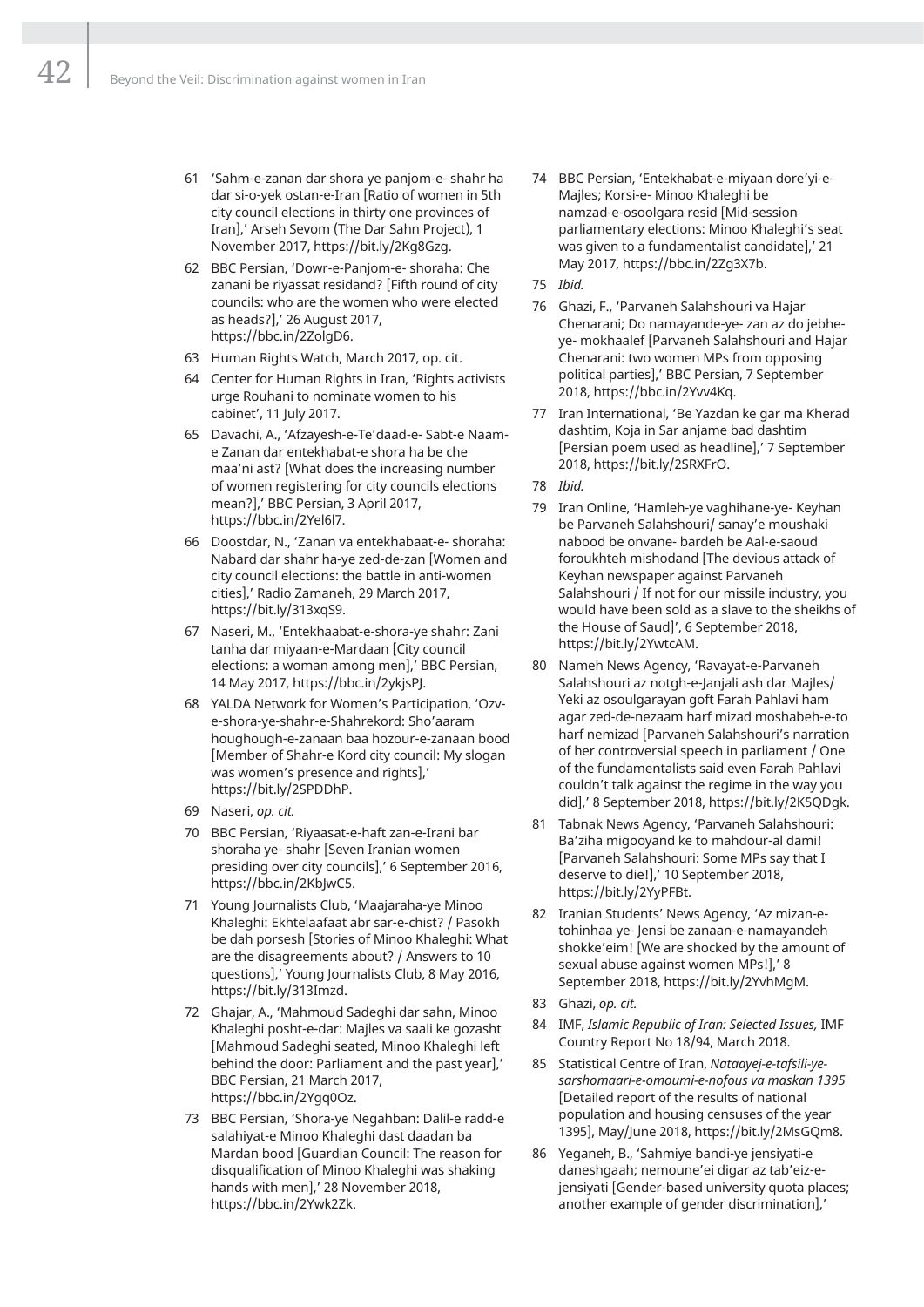Radiofarda, 27 February 2008, https://bit.ly/2MqIHb7.

- 87 Statistical Centre of Iran, *op. cit.*
- 88 Fathi, M., 'Becoming a woman doctor in Iran: The formation of classed and gendered selves', *Gender and Education* 30, 1, 2018, pp.59-73.
- 89 Mehr News Agency, 'Hazf paziresh-e-dokhtaran az 77 reshthe 36 daneshgah/ mohanedsi rekorddar-e-hazf [Women Eliminated From 77 Fields in 36 Universities/Engineering Fields Hold Record for Elimination of Women],' 6 August 2012, https://bit.ly/2YfDM44.
- 90 Etemad Newspaper, 'University Gender Quotas Less Aggressive,' 9 August 2014, https://bit.ly/316XR9H.
- 91 Radio Zamaneh, 'Sahmiye bandi dar konkour: Tab'eiz dar amouzesh, Bi etebatri-e-dansehgaah ha [Quota system in the university entrance exam: Discriminate in education, discredit the universities],' 28 June 2018, https://bit.ly/2M1jxAY.
- 92 Salehi-Isfahani, D., 'Are Iranian women overeducated?', Brookings Institution, 5 March 2008.
- 93 National Organization of Educational Testing, *Rahnama-ye-entekhab-e-reshte-ye-azmoun-esarasari saal 1397, reshtehaye riyazi va fanni* [Guide on the capacity of universities and selection of major - mathematics and technical majors entrance exam - year 1397], https://bit.ly/2GB5hu8.
- 94 *Aein nameh-ye- gozinesh akhlaqy-e- daavtalaban-evoroud be daneshgahha* [Code of Ethical Selection for University Entrants], Ghavanin.ir, https://bit.ly/2GAyu8A.
- 95 Bahá'í International Community, The Compliance of the Islamic Republic of Iran with the International Covenant on Economic, Social and Cultural Rights, March 2012, p. 13.
- 96 Bahá'í International Community, Information on the Situation of Bahá'í Children in Iran: 71st Session of the Committee on the Rights of the Child, December 2015, p. 4.
- 97 Statistical Centre of Iran, *op. cit.*
- 98 Farda News Agency, 'Akharin Amar-e-tark-etahsil-e-danesh amouzan-e-dokhtar [The latest dropout statistics for female students],' 25 June, 2018, https://bit.ly/334rdHt.
- 99 Minority Rights Group *et. al., op. cit.*, p. 32.
- 100 Unrepresented Nations and Peoples Organization (UNPO), *Alternative Report Submitted to the UN Committee on Economic, Social and Cultural Rights for the Consideration of the Second Report of the Islamic Republic of Iran during the 49th Pre-Sessional Working Group,* March 2012, p. 14.
- 101 *Ibid.*, p. 17.
- 102 World Economic Forum, *The Global Gender Gap Report 2017,* November 2017, p.11.
- 103 World Bank, *Women, Business and the Law 2019: A Decade of Reform,* May 2019, p.9.
- 104 Statistical Centre of Iran, *Natayej-e-Amar giri-yenirou-ye-kaar, Paeiz-e-1396* [Results of the census on workforce, Autumn of 1396], https://bit.ly/330NG8t.
- 105 UN General Assembly, 'Report of the Special Rapporteur on the situation of human rights in the Islamic Republic of Iran', A/69/356, 27 August 2014.
- 106 IMF, *op. cit.*
- 107 Statistical Centre of Iran, *Natayej-e-Amar giri-yenirou-ye-kaar, Paeiz-e-1396* [Results of the census on workforce, Autumn of 1396], https://bit.ly/330NG8t.
- 108 Moghadam F., 'Undercounting women's work in Iran,' *Iranian Studies* 42, 1, February 2009, pp.81- 95.
- 109 Majbouri, M., 'Against the wind: Labor force participation of women and economic instability in Iran', *Feminist Economics* 22, 4, April 2016, pp.31-53.
- 110 Moghadam, *op. cit.*
- 111 The Islamic Republic of Iran, Iranian Labour Code, 1990, Articles 6 and 75.
- 112 UN, 'Report of the Special Rapporteur on the situation of human rights in the Islamic Republic of Iran,' A/72/322, 14 August 2017, para. 87.
- 113 Center for Human Rights in Iran, 'Gender segregation gathers momentum in Iran: Women prohibited from more jobs', 4 September 2014.
- 114 Center for Human Rights in Iran, 'Worsening conditions for Iran begin to draw attention', 16 April 2015.
- 115 Impact Iran, *op. cit.*
- 116 Statistical Centre of Iran, *Natayej-e-Amar giri-yenirou-ye-kaar, Paeiz-e-1396* [Results of the census on workforce, Autumn of 1396], https://bit.ly/330NG8t.
- 117 Minority Rights Group *et. al., op. cit.*, p.34.
- 118 Human Rights Watch, March 2017, *op. cit.*
- 119 Rezai-Rashti, G.M., 'The politics of gender segregation and women's access to higher education in the Islamic Republic of Iran: The interplay of repression and resistance', *Gender and Education* 27, 5, pp.469-486.
- 120 Rejali, *op. cit.*
- 121 *Ibid.*
- 122 Iranian Civil Code, 1928 (amended 2006), Article 1117.
- 123 Human Rights Watch, March 2017, *op. cit.*
- 124 *Ibid.*
- 125 *Ibid.*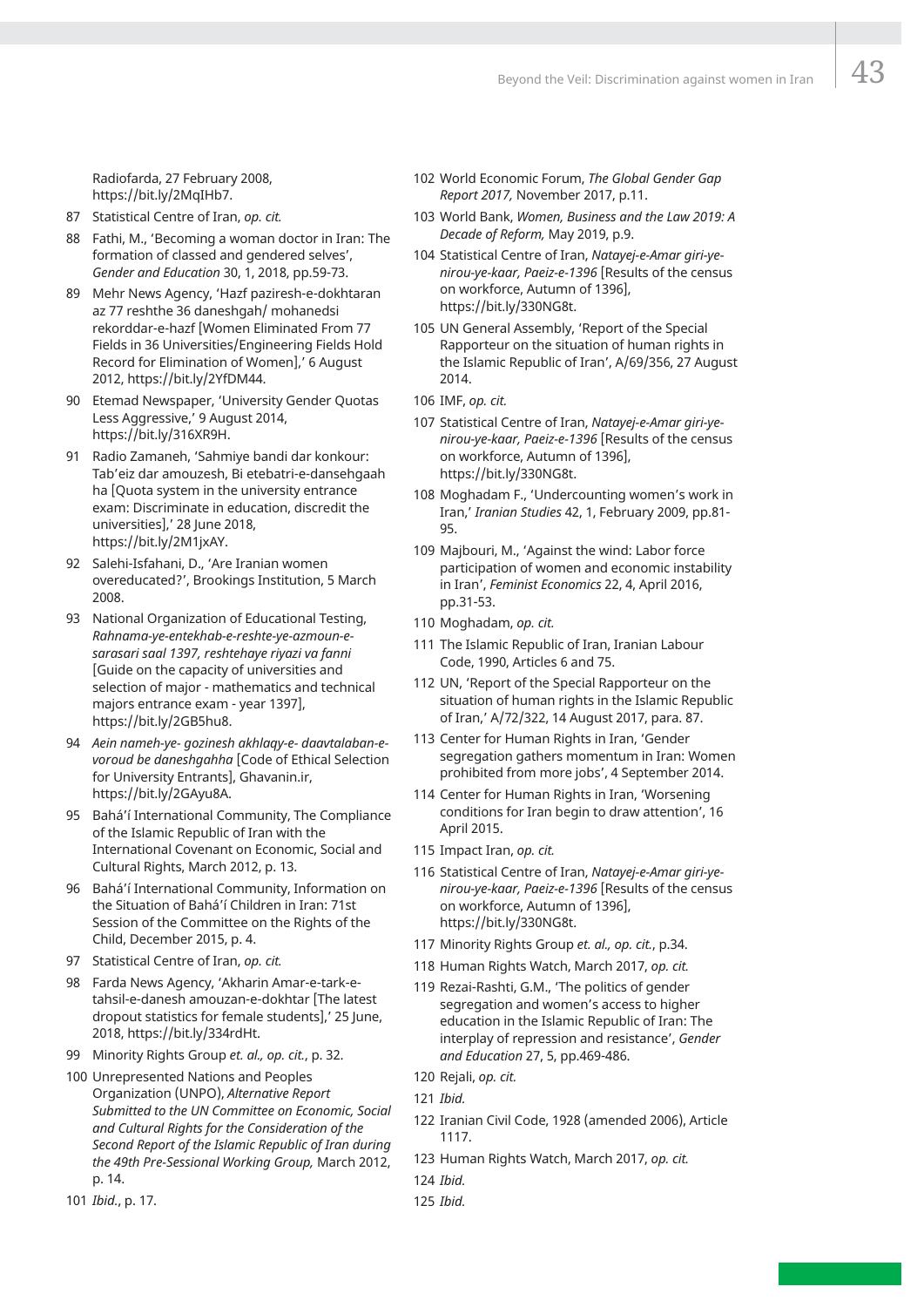44

- 126 Human Rights Watch, March 2017, *op. cit.*
- 127 Asriran News Agency, 'Mowlaverdi : Tarh-eeslaah-e-gozarnameh baraye khourouj-e-zanan az keshvar dar Majles barrasi mishavad [Mowlaverdi: The draft bill on the amendments to the passport law allowing women to leave the country will be discussed in the Parliament], 28 July 2017, https://bit.ly/330XCyC.
- 128 Ghajar, *op. cit.*
- 129 Tabnak News Agency, 'Shekayat az ekhraj-e zanan be dalil-e morkhasi-ye zaayeman [Complaints about women being expelled after using maternity leave],' 25 May 2014, https://bit.ly/2ynnUNz.
- 130 Iran Talent, cited in Human Rights Watch, March 2017, *op. cit.*
- 131 UN, 14 August 2017, *op. cit.*
- 132 Human Rights Watch, March 2017, *op. cit.*
- 133 Hosseinkhah, M., 'Hoghough-e-zanan dar Saali ke gozasht: Talash baraye khaneh neshin karadan-e-zanan [Women's rights over the past year: efforts to keep women in the house],' BBC Persian, 23 March 2017, https://bbc.in/2OvlN5l.
- 134 Center for Human Rights in Iran, 'New law reduces employment prospects for women in Iran', 14 July 2016.
- 135 UN Human Rights Council, 'Report of the Special Rapporteur on the situation of human rights in the Islamic Republic of Iran, A/HRC/34/65, 17 March 2017, para. 67.
- 136 Institute on Statelessness and Inclusion & Global Campaign for Equal Nationality Rights, 'Joint Submission to the Human Rights Council at the 34th Session of the Universal Periodic Review (Third Cycle, November 2019): Iran', March 2019.
- 137 Tabnak News Agency, 'Majles dar entezar-elayehe-ye-jaame-e-dolat baraye eslaah-e-ghanoun-e-tabe'yiat [Majlis waiting for the law proposal on the amendments to the country's nationality law],' 29 December 2018, https://bit.ly/2Yy1N1F.
- 138 Iranian Students News Agency, 'Shenasayi-ye-49000 koudak-e-Irani-ye-bedoun-e-shenasn ameh daraye maadar-e-Irani [Identification of 49,000 children born to Iranian mothers without a birth certificate or identity document],' 24 October 2018, https://bit.ly/2YAhXeS.
- 139 Islamic Republic News Agency, 'Hoviat-e- Irani, hediye dolat be koudakan do tabe'yiati-e keshvar [Iranian identity, a gift from the state to the dualnational children of Iran],' 4 September 2017, https://bit.ly/2yolka2.
- 140 Alikarami, L., 'Vasiyat-e Maryam Mirzakhani: Halle moaadele-ye naa tamam-e tabe'eiyat baraye farzand-e maadar-e Irani [Maryam Mirzakhani's will: Solving the incomplete equation of citizenship for the child born to an Iranian

mother], BBC Persian, 21 July 2017, https://bbc.in/2LZvS8f.

- 141 Islamic Consultative Assembly News Agency, 'Akhz-e-tabe'yiat-e-Irani-e-farzand-e-Maryam Mirzakhani dar yek ghadami-e-tasvib [Only one step toward Iranian nationality for the child of Maryam Mirzakhani],' 18 July 2017, https://bit.ly/312yfuA.
- 142 Salamat News, 'Tavaghof-e-barrasi-e-tarh-etabe'yiat-e-farzandaan-e-haasel az ezdevaj-e-maadaraan-e-Irani ba mardaan-ekhareji [Suspension of parliamentary debates over the draft law on the nationality of children born to Iranian mother and foreign father],' 20 August 2017, https://bit.ly/2Ks0rAD.
- 143 *Ibid.*
- 144 Iran Newspaper, 'Tasvib-e-layehe-ye-tabe'yiat-efarzandaan-e-daray-e-maaadaran-e-Irani dar entezar-e-ra'ye-Majles [The adoption of the Iranian nationality law for children born to an Iranian mother awaiting Parliament's vote],' 5 November 2018, https://bit.ly/2KbsF2e and Cabinet of Iran, 'Ersal-e- layehe-ye eslah-eqanoon-e- ta'ein taklff tabe'eiyat farzandan hasel az ezdevaj zanan Irani ba mardan-e- khareji be majles shora-ye eslami [Government transfers the law proposal on the amendments to the law on the nationality of children born to Iranian mother and foreign father to the parliament],' 21 November 2018, https://bit.ly/313Cxlt.
- 145 Human Rights Watch, March 2017, op. cit.
- 146 Suuntaus Project, 'Violence against women and honour-related violence in Iran', Finnish Immigration Service, 24 June 2015.
- 147 *Ibid.*
- 148 Iranian Civil Code, 1928 (amended 2006), Article 1173.
- 149 Iranian Civil Code, 1928 (amended 2006), Articles 1169- 1170.
- 150 Iranian Civil Code, 1928 (amended 2006), Articles 1170.
- 151 Suuntaus Project, *op. cit.*
- 152 Iranian Civil Code, 1928 (amended 2006), Articles 1119, 1129, 1130 and 1133.
- 153 UN General Assembly, 'Situation of human rights in the Islamic Republic of Iran', 31 August 2015, para. 32.
- 154 Suuntaus Project, *op. cit.*
- 155 Aaein nameh-ye-Ahval-e-shakhsiyyeh-ye-Zartoshtian-e-Iran [Personal Status Act of Iranian Zoroastrians], 2007, Article 42, https://bit.ly/2Ywyoli.
- 156 Ghavanin-e ahvaal-e shakhsiye Kalimiaan-e-Iran [Personal Status act of Iranian Jews], published online by the Assyrian Centre for Research, Studies and Articles, https://bit.ly/2YjI1f8.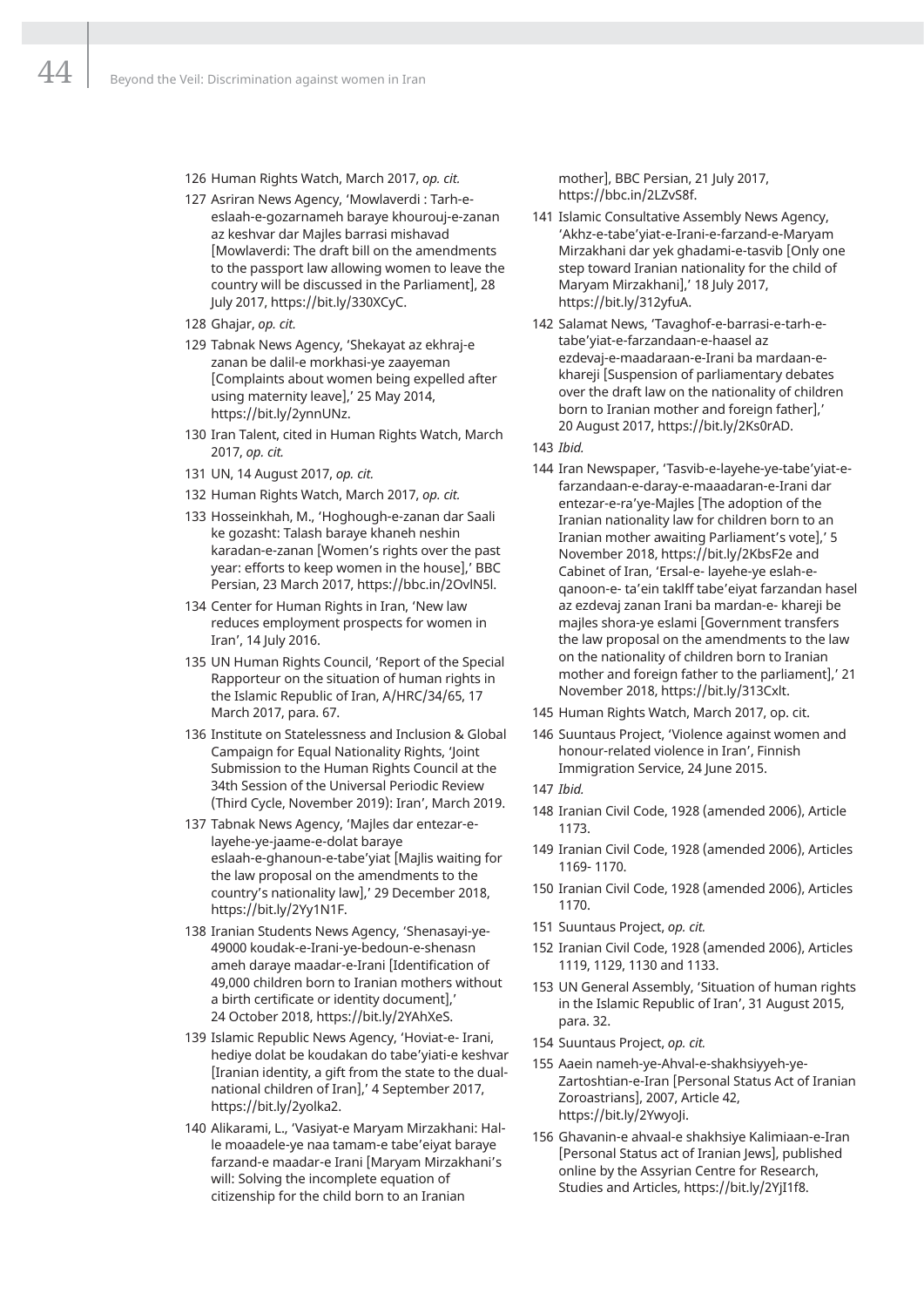- 157 Iranian Civil Code, 1928 (amended 2006), Article 1059.
- 158 Ghazi, F., 'Doshvariha-ye-baha'I boodan dar Iran [Difficulties of being Bahá'í in Iran],' BBC Persian, 23 May 2016, https://bbc.in/2OviOK9.
- 159 Sharabi, S., '4o years of discrimination against Bahá'í and Sunnis', Iranwire, 13 August 2018.
- 160 Ghanoun-e-Ejaze-ye-Ra'Aayat-e-Ahval-e-Shakhsiyye-ye-Iranian-e-Gheir-e-Shia [Law Permitting Personal Statutes of Non-Shia Iranians in the Courts], 22 July 1933, https://bit.ly/2LNe9kt.
- 161 Alikarami, L., 'Instant verbal divorce rips families apart in Iran's Kurdish region', Al Monitor, 2 July 2018.
- 162 *Ibid.*
- 163 Suuntaus Project, *op. cit.*, pp.11-12.
- 164 Center for Human Rights in Iran, 'Mass child marriage ceremony in Iran denied by local authorities', 10 March 2016.
- 165 National Organization for Civil Registration, *Saal name-ye- Amarha-ye- Jam'eiyati-ye 1396* [Statistical Yearbook of the Iranian Population 1396], Autumn 2018, https://bit.ly/2Yzox5i.
- 166 Girls Not Brides, 'Iran', undated, retrieved at https://bit.ly/2Zu2omO.
- 167 Cited by All Human Rights for All in Iran, 'Child early marriages and child mothers in the Islamic Republic of Iran', 21 May 2017.
- 168 Ahmady, K., *An Echo of Silence: A Comprehensive Research Study on Early Child Marriage (ECM) in Iran,* 2016, p.130.
- 169 *Ibid.*, p.128.
- 170 National Organization for Civil Registration, *op. cit.*
- 171 Cited by All Human Rights for All in Iran, 'Child early marriages and child mothers in the Islamic Republic of Iran', 21 May 2017.
- 172 Ahmady, K., *op. cit.*, p. 99.
- 173 Suuntaus Project, *op. cit.*, p. 13.
- 174 Cited by All Human Rights for All in Iran, 'Child early marriages and child mothers in the Islamic Republic of Iran', 21 May 2017.
- 175 *Ibid.*
- 176 National Organization for Civil Registration, https://bit.ly/2KkmsRQ.
- 177 Moradian, A., *Domestic Violence against Single and Married Women in Iranian Society,* The Chicago School of Professional Society, August 2009.
- 178 Young Journalists Club, 'Natayej-e-tarh-e-melli-ebarrasi khoshounat-e-khaanegi alayhe zanan gom shodeh ast [The results of the national study on violence against women have disappeared],' 29 November 2014, https://bit.ly/2LQL088.

179 Moradian, *op. cit.* 

180 *Ibid.*

- 181 Iranian Students News Agency, '78 darsad-ezanan-e-khoshounat dideh daraaye pedar-e-mo'taad [78 percent of violated women have an addicted father],' 19 April 2017, https://bit.ly/31cIeOd.
- 182 Aghakhani, N., Sharif Nia, H., Moosavi, E., Eftekhari, A., Zarei, A., Bahrami, N., *et al.*, 'Study of the Types of Domestic Violence Committed Against Women Referred to the Legal Medical Organization in Urmia – Iran,' *Iranian Journal of Psychiatry and Behavioral Sciences* 9, 4, 2015.
- 183 Homa, A., 'In Iran, violence against women highest among Kurds', Rudaw, 5 January 2014. 184 *Ibid.*
- 185 UN General Assembly, 'Situation of human rights in the Islamic Republic of Iran', A/71/418, 30 September 2016, para 59.
- 186 Suunhaus Project, *op. cit.*, p.19.
- 187 UK Home Office, 'Iran: Women fearing domestic abuse', Country Policy and Information Note, September 2018.
- 188 Iranian Labour News Agency,'Joz'eiyaat-eenteghaal-e-laayehe-ye khoshounat alayhe zanan be Qom [Details about the transfer of the bill on prevention of violence against women to Qom],' 12 October 2018, https://bit.ly/2Ygk2gS.
- 189 Iranian Students News Agency, 'Te'daadi az fa'aalaan-e-zan dar moghabel-e-Majles tajam'mo kardand [A number of female activists gathered in front of parliament],' 27 November 2018, https://bit.ly/316I7U4.
- 190 Iran Newspaper, 'Hamsari ke zendegi nemikonad amma mamnou'ol khorouj mikonad [A spouse who doesn't live but bans me from leaving the country],' 4 October 2015, https://bit.ly/2youDGX.
- 191 Vice Presidency for Women & Family Affairs, 'Ghobar-e-faramoushi bar chehre-ye-yek laayehe [Dust of forgetfulness on the face of a bill],' 12 January 2019, https://bit.ly/2Yh1z3B.
- 192 Ahmady, K., *A Comprehensive Research Study on Female Genital Mutilation/Cutting (FGM/C) in Iran,* 2015.
- 193 Islamic Republic of Iran, Ghanoun-e-mojazaat-eeslami [Islamic Penal Code], 2013.
- 194 Interview with anonymous FGM expert, 2018.
- 195 Email communication with Iranian rights activist, 2018.
- 196 Interview with anonymous FGM expert, 2018.
- 197 Young Journalists Club, '52 Aamer-e-be Ma'rouf va naahi-ye- az monkar be shahadat reside and [52 people have been killed in encounters related to the promotion of virtue and prevention of vice],' 26 September 2017, https://bit.ly/2GFBkca.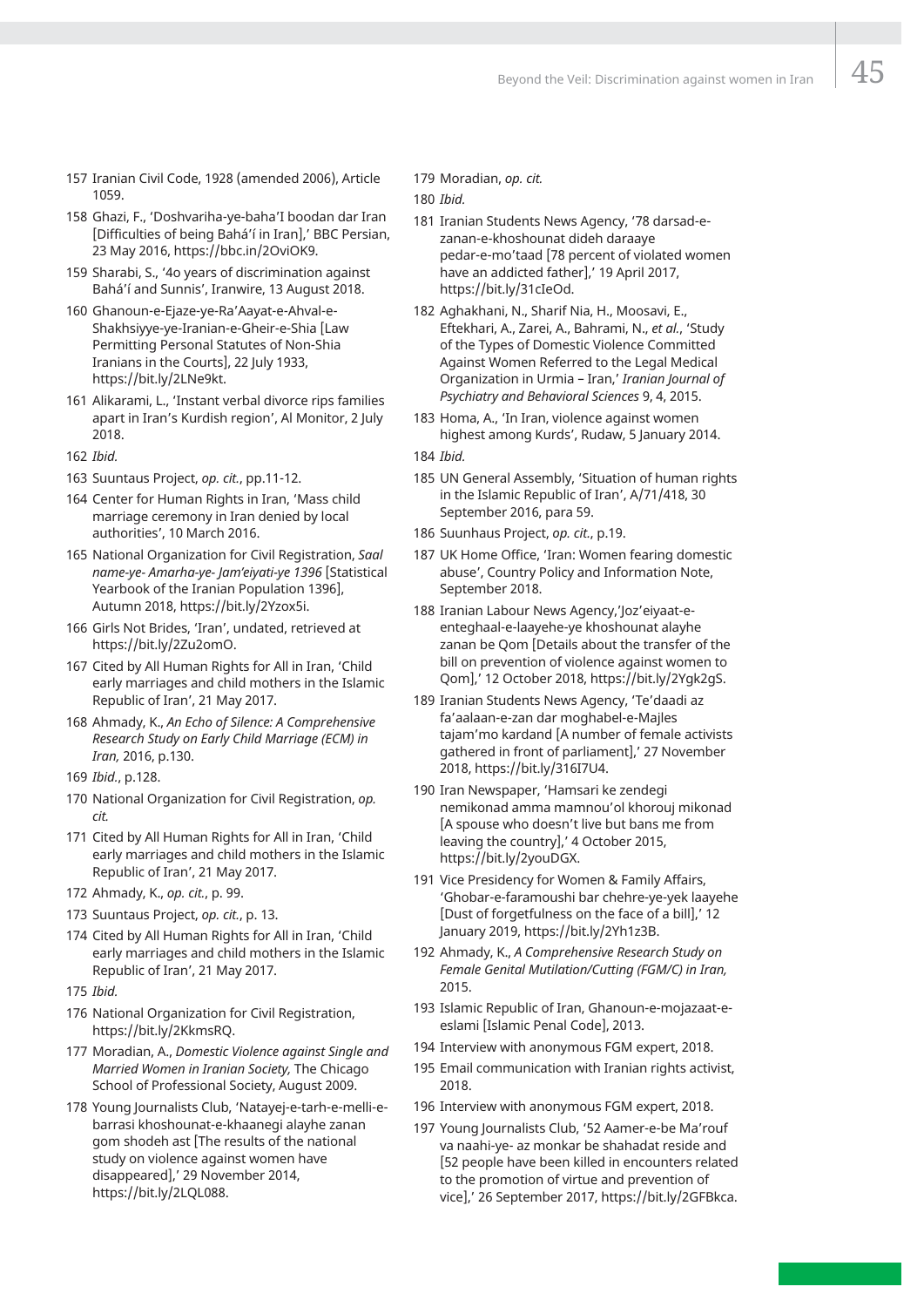- 198 Amnesty International, 'Iran: Pro-government vigilantes attack women or standing up against forced hijab laws', 12 March 2019.
- 199 Radio Farda, '4600 gorouh-e-"tazakkor-ezabaani-e-amr-e be ma'rouf tashkil mishavad [4600 groups of "verbal promotion of virtue" will be created],' 11 September 2015, https://bit.ly/2KgjbCY.
- 200 Iranian Students' News Agency, 'Zendegi-yeghorbanian-e-asid pasha-e-Esfahahn dart ariki-ye- motlagh, [The life of victims of Isfahan acid attacks in absolute darkness],' 16 October 2016, https://bit.ly/2MuF4RM.
- 201 Center for Human Rights in Iran, *Vigilante Violence: The Acid Attacks against Women in Iran and the State's Assault on Women's Rights,* March 2015, p.5.
- 202 Grant, M., 'Iran's Rouhani calls for "harshest possible sentence" for acid attack perpetrators, Newsweek, 27 October 2014.
- 203 Bastani, H., 'Asidpashaan-e-naa mortabet ya Aa'zaaye servis haa-ye- Ettela'aati? [Unrelated acid attackers or members of intelligence services?],' BBC Persian, 20 October 2014, https://bbc.in/2GEV289.
- 204 Movahed, N., 'Chera asipashi dar Esfahan ghorbani-ye- Shaye'eh shod? [Why were the acid attacks in Isfahan drowned in rumour? ],' Alef Analytical News Society, 22 October 2014, https://bit.ly/2YdW6KR.
- 205 Center for Human Rights in Iran, 'Officials warn strict punishment for women wearing "bad hijabs" as summer heat begins', 28 June 2017.
- 206 UN General Assembly, 'Situation of human rights in Iran', A/71/418, 30 September 2016, para 60.
- 207 Al-Monitor, 'Woman's daring face-off with police van reignites Iran hijab debate', 30 October 2018.
- 208 Esfandiari, G., ''Tehranis surround police van, spring "hijab" detainees', RFERL, 18 February 2019.